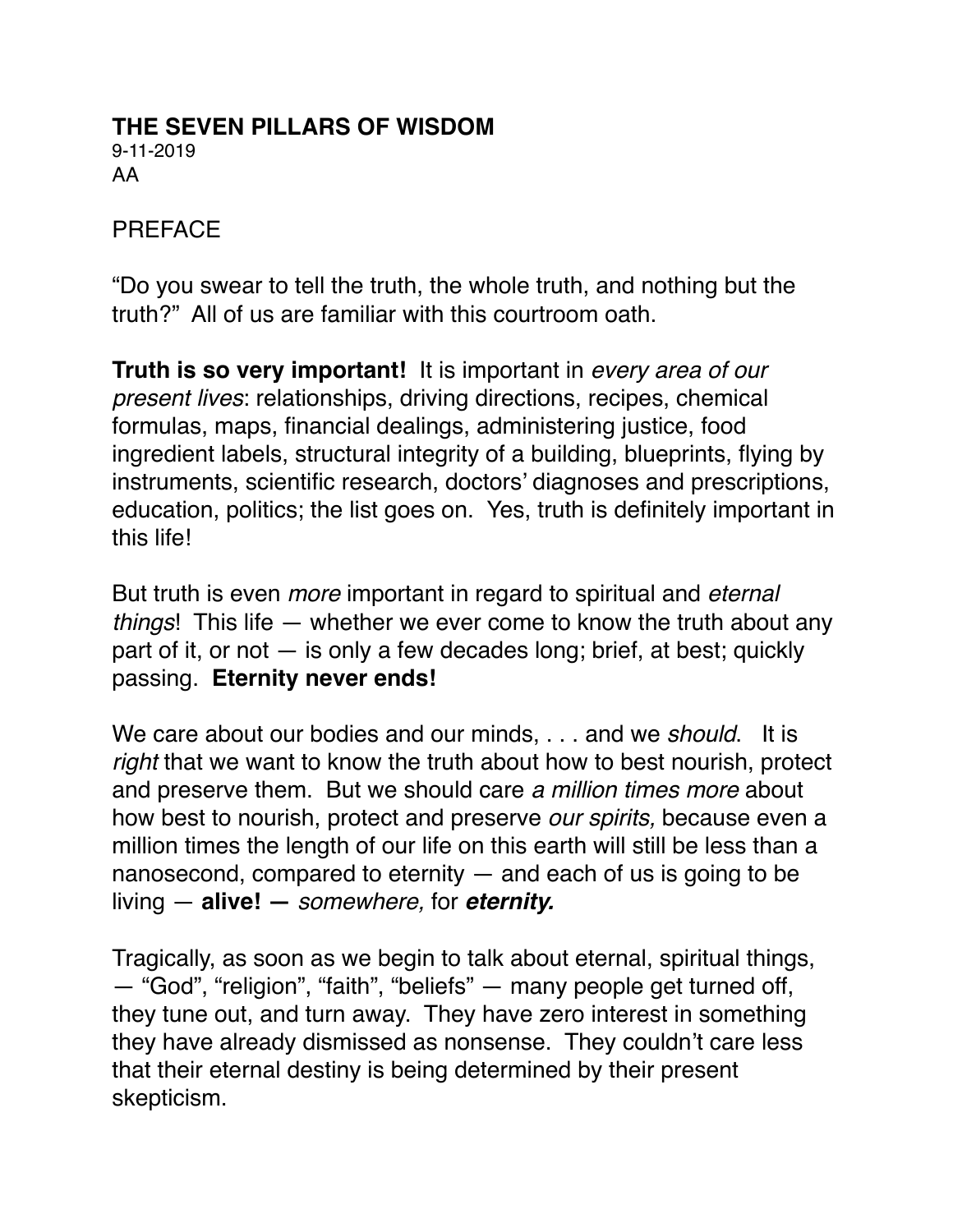Many people look to religion for answers to spiritual and eternal questions. But, sadly, the person sincerely desiring to know which answers are true faces the daunting, discouraging, and [many think] pointless task of sorting through over 4,000 religions, world-wide. Finding truth amidst so many conflicting teachings can be like looking for the proverbial needle in a haystack, and — though they certainly *should* be — very few people are *that* serious about knowing the truth.

#### - Is there any way to greatly abbreviate the search for Truth?

*[You know: like having a Truthometer, a Haystack Winnower, or a Truth Detector — giving you the ability to quickly pinpoint the needles of spiritual truth beneath piles of religious hay!]*

- Is there any spiritual Truth to be found, in the first place! *[Is there any truth to be found outside of empirical Science, or outside of human reasoning?]*

### - *Can* Truth be found?

*[Is spiritual truth discoverable? Or, is it just fairy tales!]*

#### - Can we know that it truly *is* True, once we've *found* it! *[How objective is spiritual truth? Maybe what's 'true' for me isn't*

*'true' for you! Maybe spiritual truth is not absolute and changes from person to person and from time to time!]*

The answer to these questions is a firm and resounding *"YES!"* There *is* a way to greatly shorten the search for Truth! Truth about spiritual and eternal things *does* exist! Truth *can* be found!

Truth *is* objective, absolute, unchanging, the same for everybody!

This booklet is apologetic in nature; it's purpose is to explain and defend authentic Christianity, in as concise and clear a way as possible.

Genuine Christianity is the truth.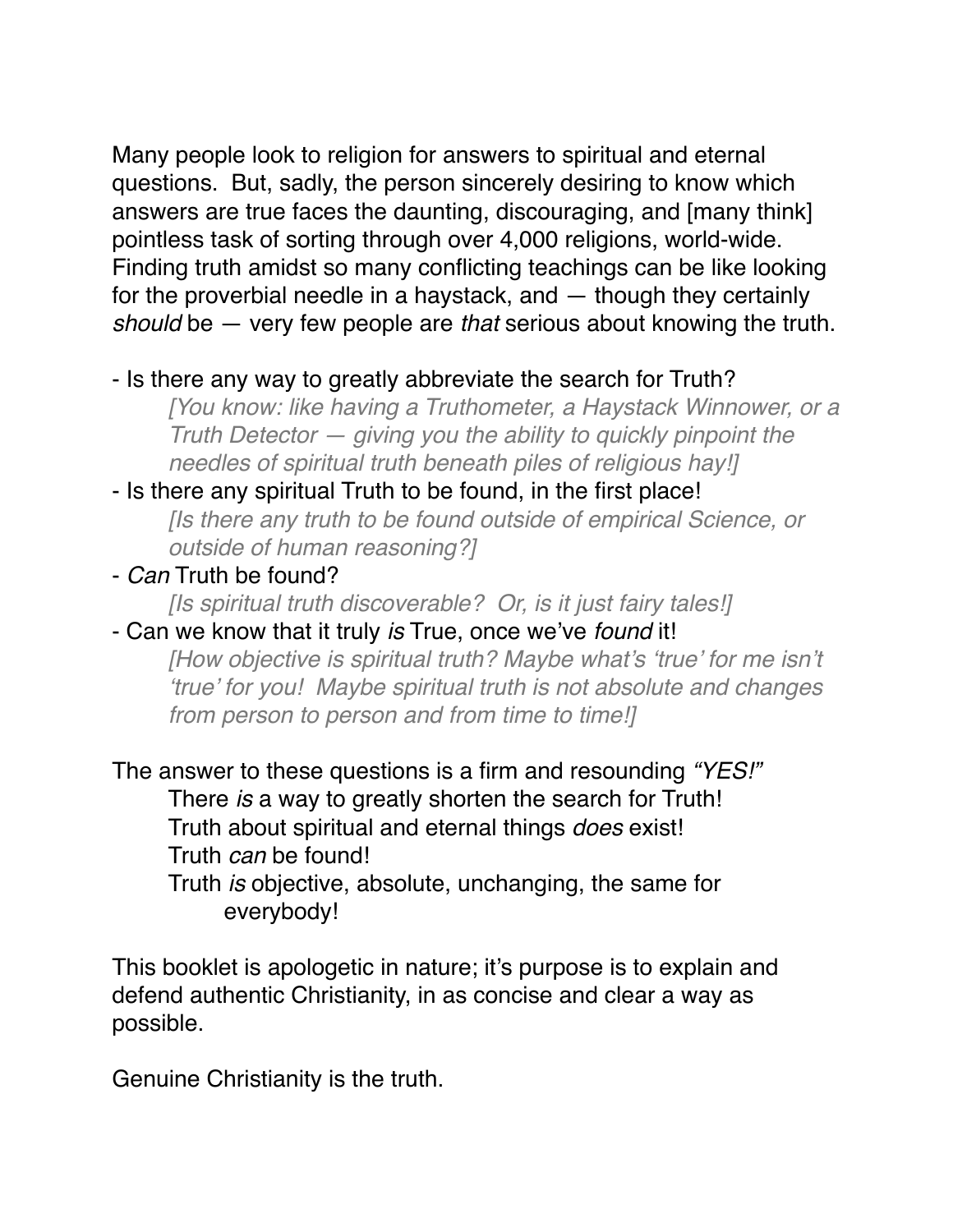Here's how I know: . . . . .

#### &&&&&&&&&&&&&&&&&&&&&&&&&&&&&&&&&&&&&&&&&&&&&&

INTRODUCTION

*Wisdom has builded her house; she has hewn out her seven pillars. (Proverbs 9:1)*

#### **Wisdom's House**

This verse of Scripture is most likely allegorical; it isn't meant to be taken literally. It is a figurative reference to the fact that there is truth and wisdom, and that truth and wisdom are not evolving, they are set and fixed and stable.

But, I believe this Biblical reference to Wisdom's house and its seven pillars has an important practical meaning for our lives. Since the Bible doesn't tell us what that practical meaning is, I realize I am speculating when I assign a meaning to it. But, an interpretation that makes sense to me is that the entire body of spiritual and eternal truth is being likened here to a large and carefully designed house, built by "Wisdom".

There is, of course, an important distinction between knowledge and wisdom. They are not synonyms. Knowledge is the accumulation of facts, information and skills. Wisdom is using the facts, information and skills wisely. A person can spend many years in school, but not be very wise, and a person can be very wise without ever having been very highly educated.

In a spiritual context, knowledge is the accumulation of facts, information and skills related to spiritual truths. Wisdom is acting wisely upon that knowledge. To put an even finer point on it: knowing about God is one thing; believing *in* Him and doing what He says is wisdom. Whatever God says is Truth. Therefore, I think of Wisdom's house as being the House of Divine Truth.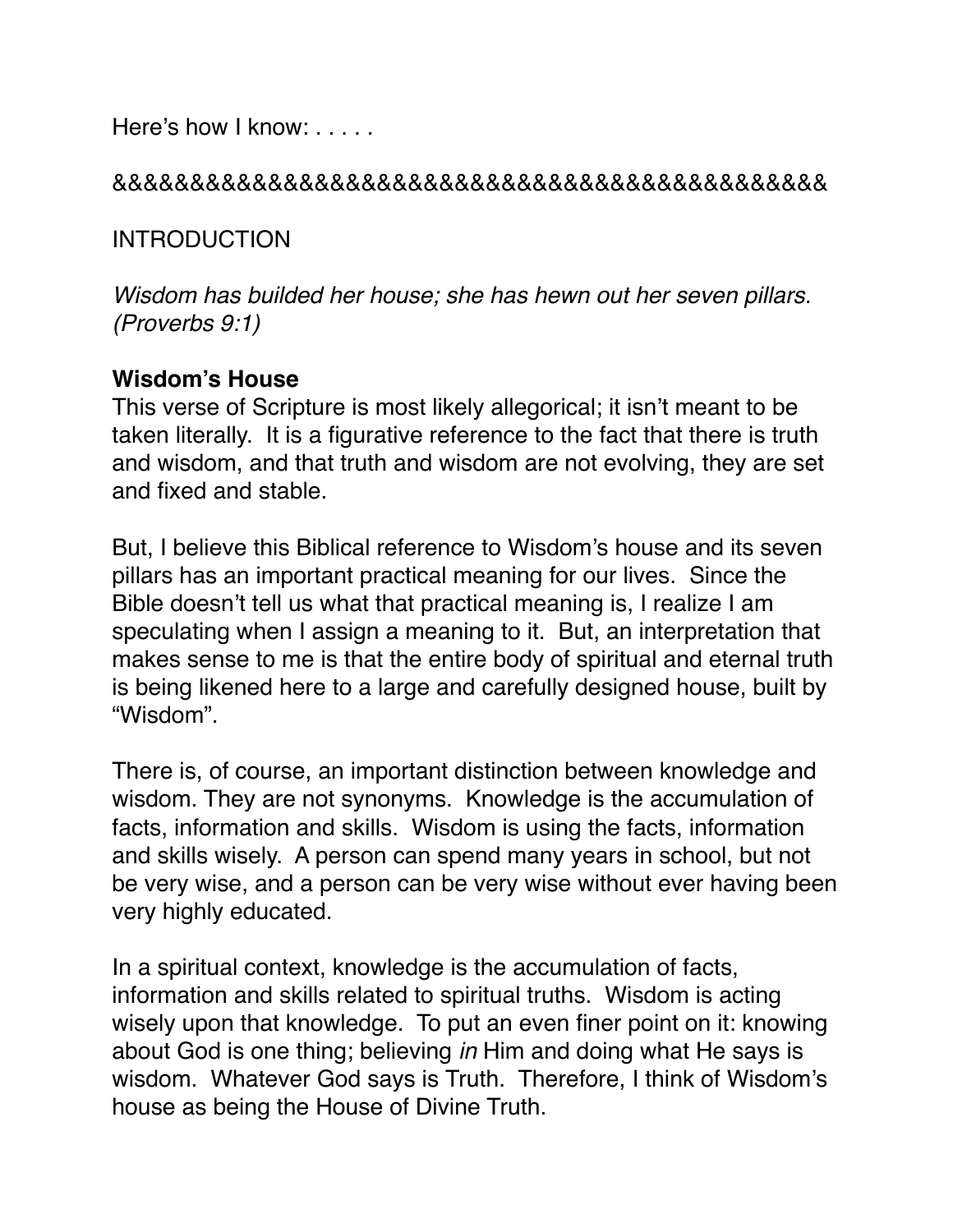This House of Truth is built on seven allegorical pillars, which I take to mean seven basic truths that support all the other wisdom and truths that comprise the remainder of the house.

I picture the house as being built vertically - like the Empire State building. It is built progressively, one section or story at a time, on and around a central pillar or column. Each subsequent story of the house rests upon the previous story. Each pillar is essential to the architecture of a specific section of the house, and all seven pillars are essential for the complete house.

The House of Truth, to me, is authentic Christianity. The adjective "*authentic"* is important because the generic term, "Christianity", encompasses many counterfeits. **Think about it:** *Just because something calls itself 'Christian' does not make it Christian.* So, what *does* make something truly Christian?

#### **Authentic Christianity**

Authentic Christianity — the literal embodiment of this allegorical House of Truth — is always founded on the Bible. Authentic Christianity is Christianity that is built on, and fully supported by, an accurate understanding of the Bible and results in a life lived in alignment with the Bible. Anything other than this is not *authentic.* 

Only one person ever lived a life of unimpeachable authentic Christianity, and that was the architect and builder of the House of Truth — Jesus Christ. The Bible calls Jesus Christ "the wisdom of God" (1 Corinthians 1:24), and tells us that "all the treasures of wisdom and knowledge" are hidden in Him. (Colossians 2:3)

So, I think of "Wisdom's House" — the House of Truth — as being His house, and I believe the purpose behind the architecture of His sevenpillared house is to introduce us to Him and to establish our relationship with Him. These speculations and interpretations of Proverbs 9:1 are consistent with the entire content of the Bible.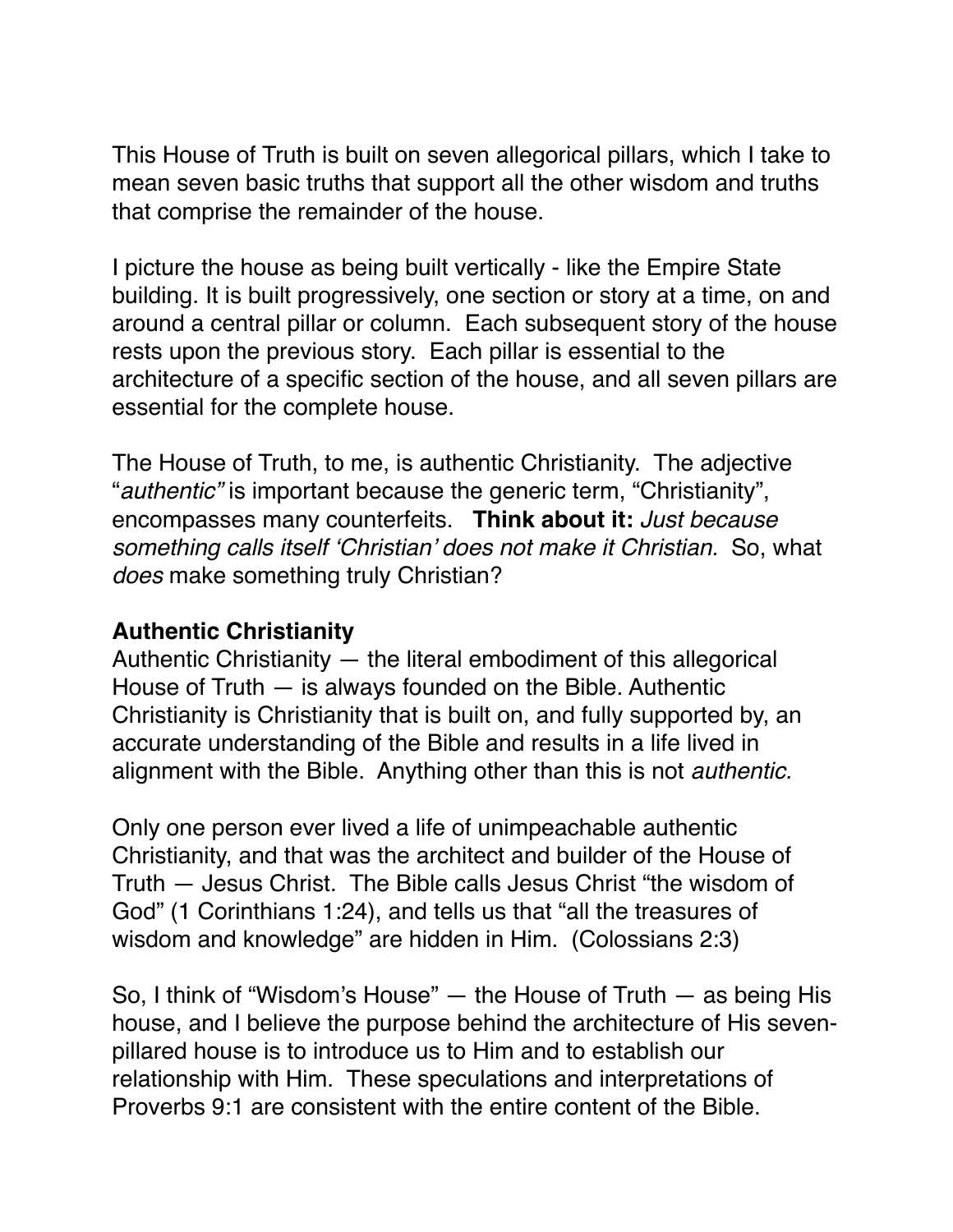### **Visiting the House of Truth**

Though you will not see Him, if you knock on the door of the house, it will be opened by the Holy Spirit. He will usher you into the first floor of the house and will introduce you to God the Father. The Father is awesome, and you could spend a lifetime getting to know Him better. But you won't spend very much time with Him before He will lead you up to the second story of the house to introduce you to His Son, Jesus Christ — because it has always been God the Father's purpose to center the entire universe and everything in it around His Son, Jesus Christ. *"For by Him [Jesus] all things were created, in heaven and on earth, visible and invisible, whether thrones or dominions or rulers or authorities—all things were created by Him and for Him." (Colossians 1:16)*

The remaining five stories of the House of Truth are five major lessons we need to learn about Jesus. By the time we have made our way through the entire house, from floor to floor and from pillar to pillar, we will have progressed from being outside the house  $-$  not knowing any spiritual truth, to being firmly grounded in the truth of authentic Christianity, and we will be enjoying a personal relationship with God through His Son, Jesus Christ, Who *is* The Truth. (John 14:6)

Hopefully,  $-$  and as is usually true of those who enter  $-$  you will never want to leave the House of Truth. You will find yourself falling more and more in love with Jesus. By staying in the House of Truth and growing in your love for Him and your relationship with Him, the purpose of the House of Truth will be accomplished in your present life, and you will find, someday, that the relationship that started with God when you entered the House of Truth, and which led you into a growing relationship with His Son, Jesus, goes on forever and ever!

#### **The Seven Pillars**

So, what are the seven main, indispensable, skeletal, structural pillars — the seven fundamental truths — that form the basic framework for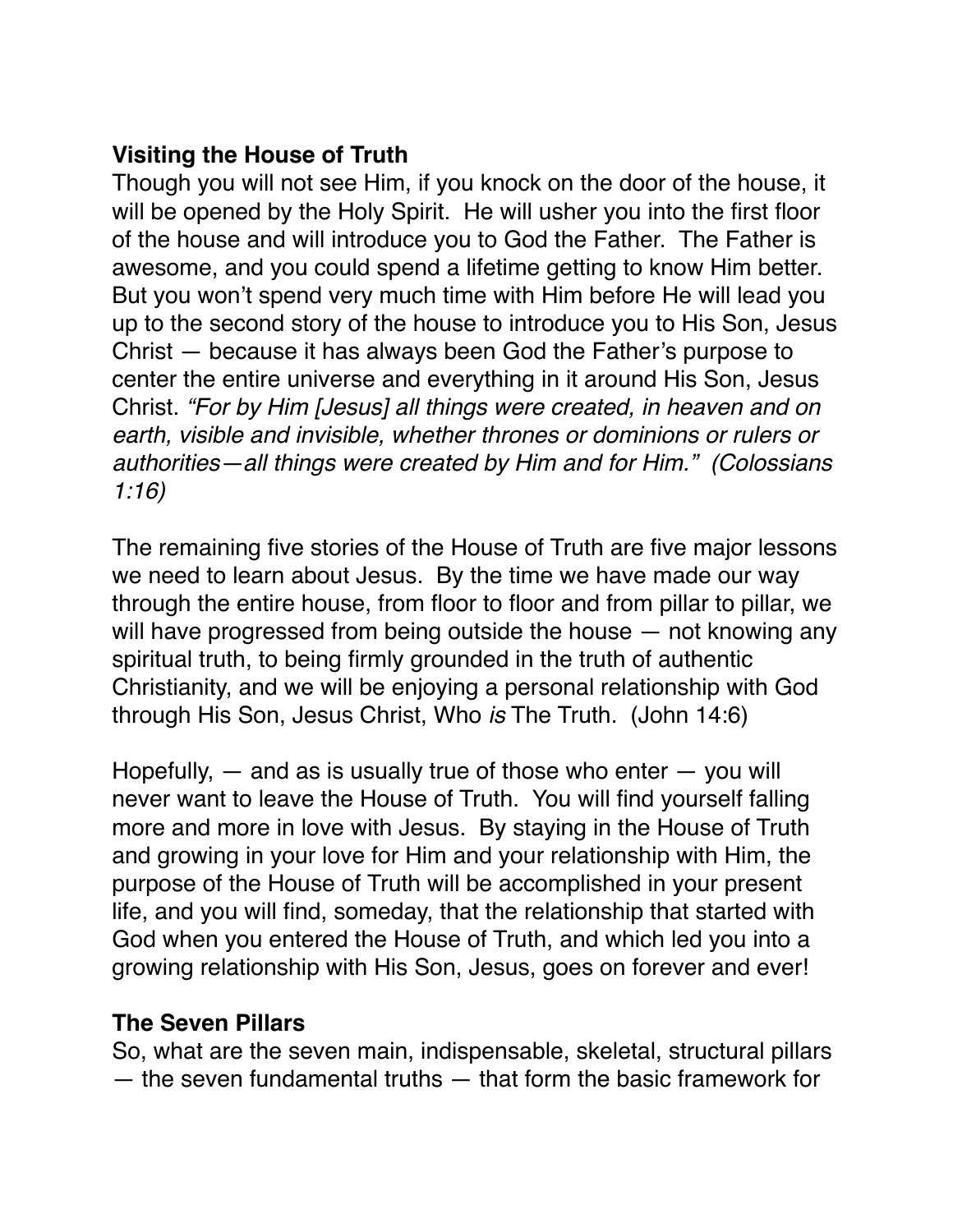all the rest of the body of truth known in the Bible as "the faith once delivered to the saints"? (Jude 1:3).

The Bible doesn't say. Not in so many words, anyways. But, based on my understanding of the Bible, it makes sense to me that the seven pillars of the House of Truth are:

- 1. The Existence of God
- 2. The Divine Inspiration of the Bible
- 3. The Deity of Jesus Christ
- 4. The Atonement of Jesus Christ
- 5. The Resurrection of Jesus Christ
- 6. Salvation by Grace through Faith
- 7. The Exchanged Life

These seven truths form the backbone of the Bible, of our entire body of spiritual and eternal truth, and, therefore, of a*uthentic* Christianity. They are "fundamentals of the Christian faith".

With a little effort, one can find many lists of "the fundamentals of the faith". They usually have a few points in common, and they often differ in the number of "fundamentals". Regardless, any list of "fundamentals" underscores the fact that Christians have agreed for many generations that there are a few spiritual truths that are essential - fundamental - to the Christian faith. Without them without any *one* of them — one does not hold to the Christian faith and, in fact, is not a Christian.

My list of the "seven pillars of wisdom" is not meant to be a list of "the fundamentals of the faith". Nor is it synonymous with others' lists of the fundamentals of the Christian faith. My list is deliberately progressive, just as building a seven-story tower would be a progressive undertaking. I am concerned with which is the first spiritual truth a person must embrace before he can move on to the second truth and so forth, leading him logically and progressively to the last truth. And, since Proverbs 9:1 specifies "seven" pillars, I am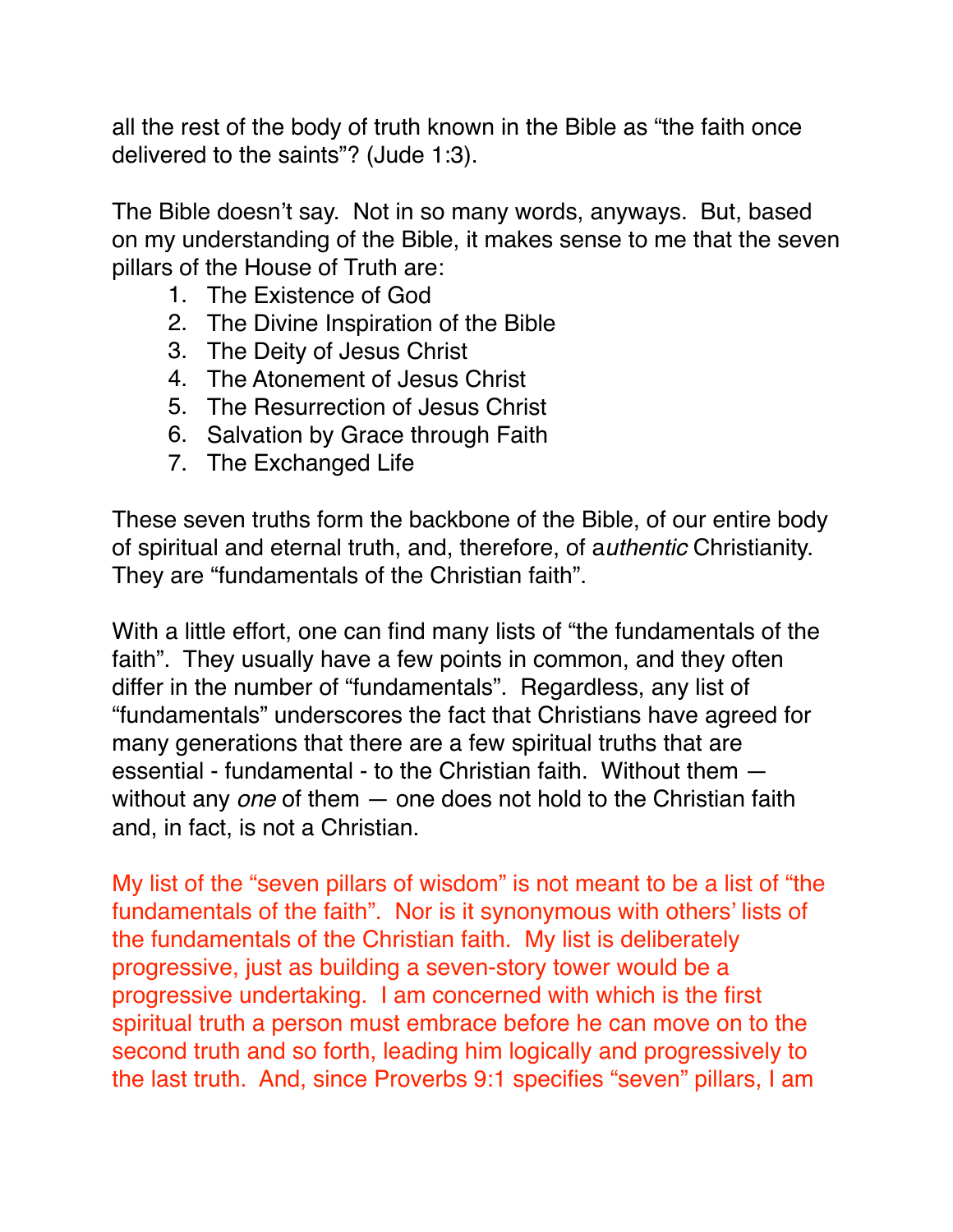concerned to determine what those seven truths would be, from first to last.

To be sure, there are a few "fundamentals" that are not included in my list of the seven pillars. And there are many other important subpoints in the Bible and in Christian theology — many other unchanging, dependable truths. But they *are* sub-points: it will be found that they all rest upon one or more of the fundamental "pillars".

Here are the "Seven Pillars of Truth", again, with just a few of the most important sub-points added to show what I mean by "sub-points" and to show that they *are* sub-points:

#### Pillar #1: The Existence of God

- A. The Trinity
- B. The Eternality of God
- C. The Holiness of God
- 2. The Divine Inspiration of the Bible
	- A. The Infallibility of the Bible
	- B. The Authority of the Bible
	- C. The Completeness of the Bible
	- D. The Credibility of the Bible
- 3. The Deity of Jesus Christ
	- A. The Eternality of Jesus Christ
	- B. The Humanity of Jesus Christ
	- C. The Virgin Birth of Jesus Christ
	- D. The Sinless Life of Jesus Christ
- 4. The Atonement of Jesus Christ
	- A. The Sufficiency of His Atonement
	- B. The Efficacy of His Atonement
	- C. The Scope of His Atonement
	- D. The Finality of His Atonement
- 5. The Resurrection of Jesus Christ
	- A. The Resurrection of Jesus Christ defined
	- B. The Resurrection of Jesus Christ defended
- 6. Salvation by Grace through Faith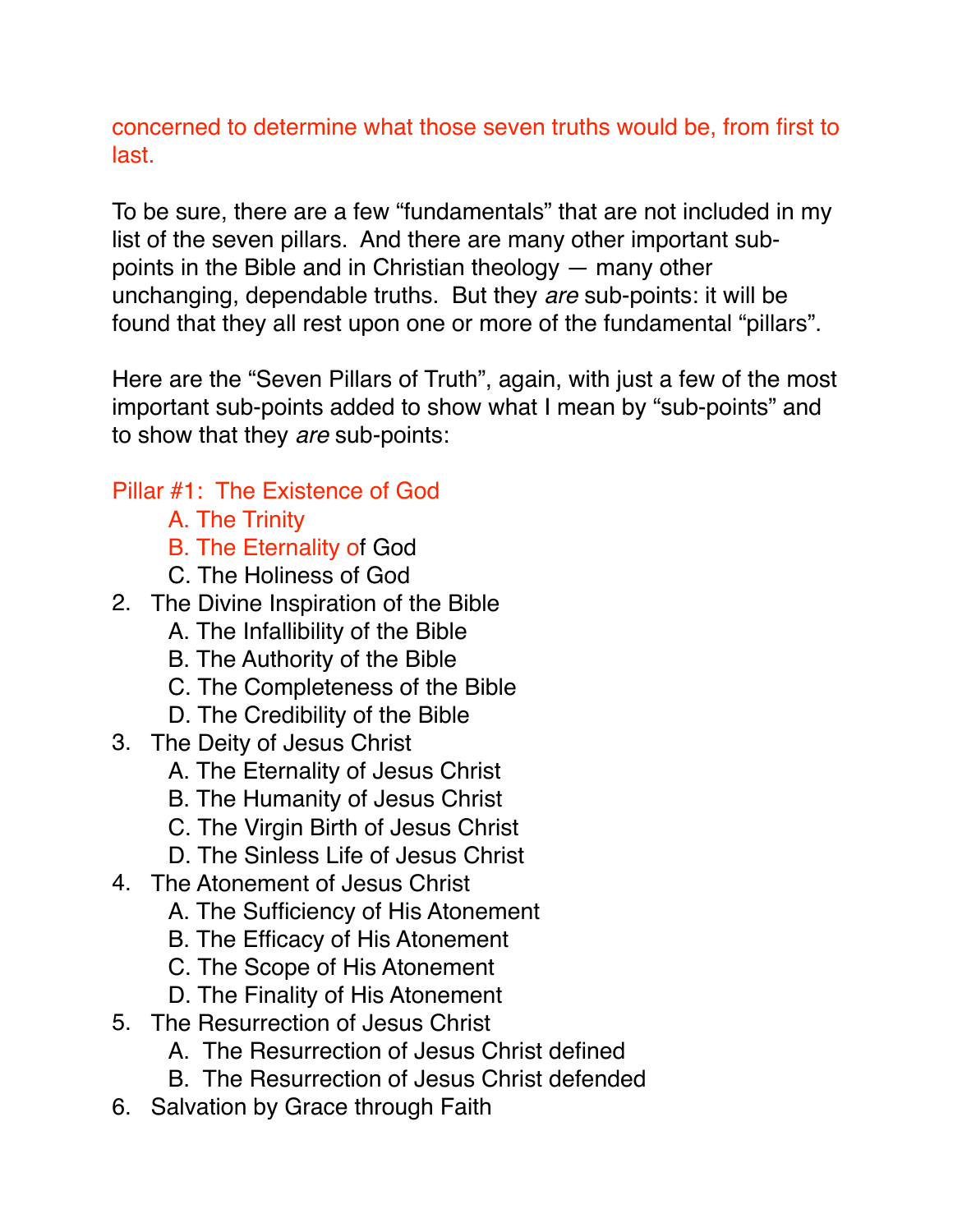- A. Salvation Defined
- B. Grace Defined
- C. Faith Defined
- D. Getting Saved
- E. Staying Saved
- 7. The Exchanged Life
	- A. The Exchanged Life Defined
	- B. How the Exchanged Life Affects the Individual
	- C. How the Exchanged Life Affects The Church
	- D. How the Exchanged Life Affects the World

This is, by no means, an exhaustive list of sub-points. In fact, there are sub-points to the *sub-points . . . . and beyond!* [You might enjoy thinking of some sub-points, yourself, and then figuring out under with "pillar" they would be found.]

But this small booklet is not intended to be an exhaustive look at theology — as much as I love the subject and see the need for a book on *Authentic* Christian Theology. Its purpose is only to distinguish between *authentic* Christianity and the many imitations, and to show how the truth *can be known* by any sincere seeker.

By learning about the "Seven Pillars" and some of the sub-points listed above, you will have been introduced to spiritual truth, and you will have the mental foundation necessary for continuing on the narrow, twisting path of Truth (Mt. 7:14),— no matter what other spiritual or theological questions might arise.

So, let's take a brief look at each of the seven pillars and a few of its sub-points.

&&&&&&&&&&&&&&&&&&&&&&&&&&&&&&&&&&&&&&&&&&&&&& CHAPTER ONE

#### **PILLAR #1 - THE EXISTENCE OF GOD**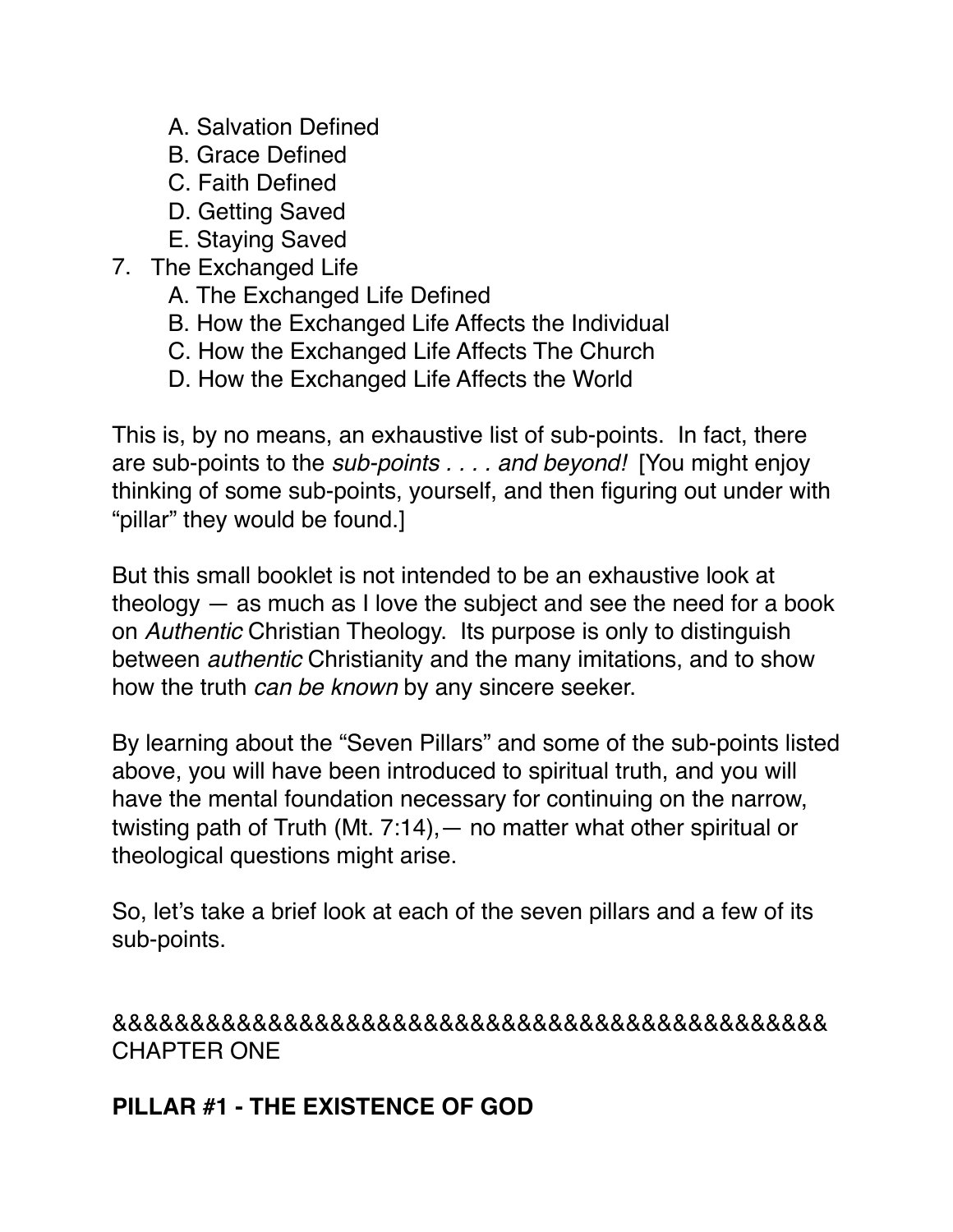*"Without faith, it is impossible to please God; for he who comes to God must believe that He exists, and that He rewards them who diligently seek Him." (Hebrews 11:6)*

*The fear of the Lord is the beginning of wisdom: a good understanding have all they that do his commandments. (Psalm 111:10)*

There is a progression in the order in which I have listed the seven pillars of truth. There is a starting point, and there is an ultimate destination.

#### **The starting point is believing in the existence of God.**

It is no coincidence that the opening words of the Bible in Genesis 1:1 read, *"In the beginning, God . . .".*

This is the premiere spiritual truth and principle  $-$  "In the beginning, *God.*" In this principle is contained the primary purpose of our brief, physical existence on this earth as well as the initial signpost to the road of truth that will lead us safely to our eternal, heavenly destiny.

**A "Heads Up!": God can neither be found by Science, nor fathomed by human reasoning.** So, if these are the only two means by which one thinks to prove or disprove the existence of God, he will certainly be disappointed, because they will end in failure. Here's why: . . .

#### **Science**

Science deals with the five physical senses: what we can see, smell, hear, touch, and taste — things that can be measured and quantified. This parameter automatically puts God outside of Science's reach, because *"God is a spirit, and they who worship Him must worship Him in spirit and in truth." (Jesus speaking in John 4:24)* Science doesn't deal with spirits. By definition, Science doesn't *believe* in spirits.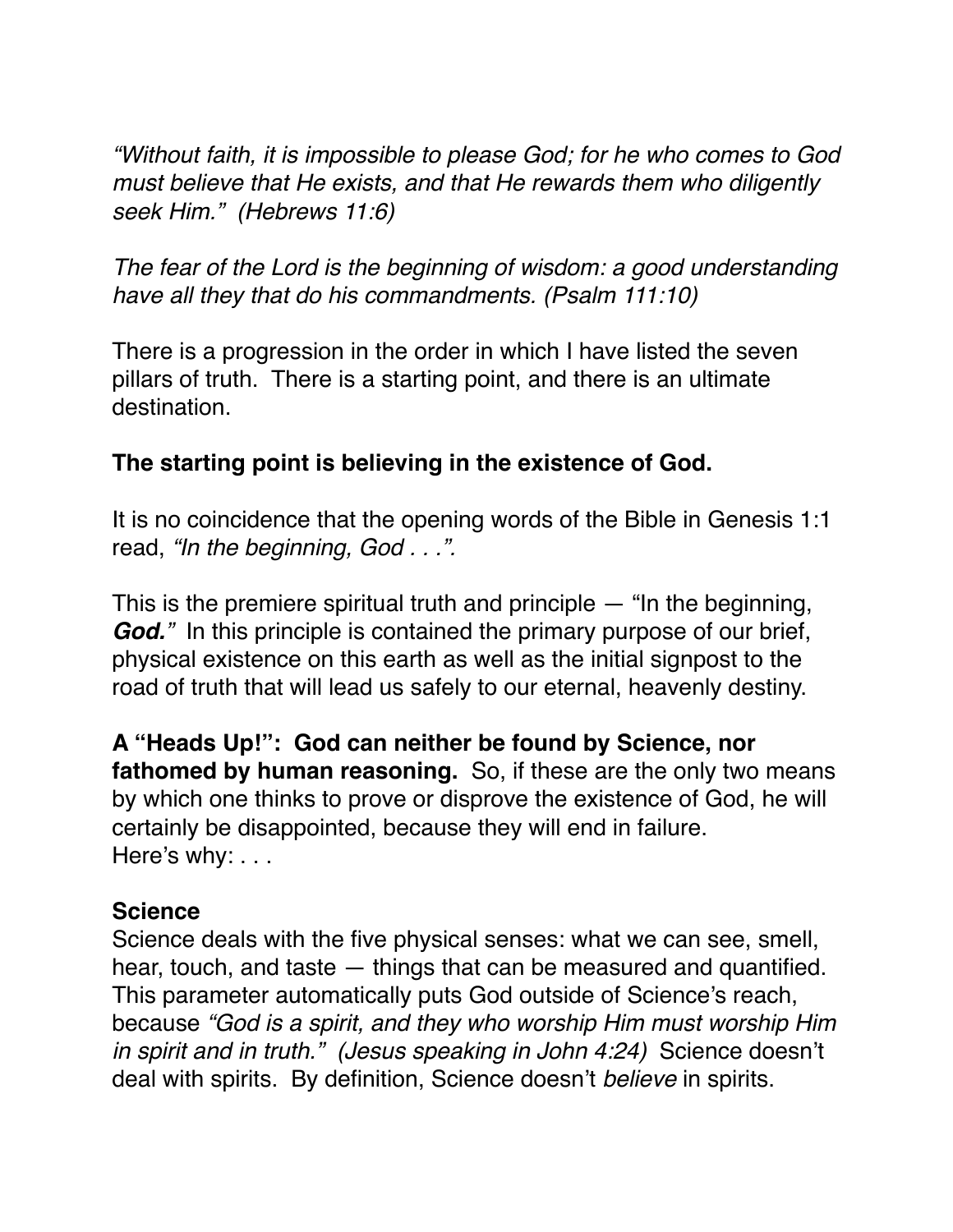So, back to our lead Scripture verse for this chapter: *"Without faith, it is impossible to please God; for he who comes to God* [paraphrased: "anyone who wants to find God"] *must believe that He exists, and that He rewards them who diligently seek Him." (Hebrews 11:6)*

A supernatural God cannot be 'found' by Science's natural means.

### **Human Reasoning**

Human reasoning cannot 'create' God, either. Human reasoning can create any number of *false* gods — [according to one source, there are 33 million Hindu gods], but it can never create the one and only true God of the Bible. Why is that? Because human reasoning is, first of all, *finite*, and, secondly, *fallen*.

#### **Finite Minds**

Our finite minds are unable to comprehend the infinite God of the Bible. We are good at creating finite gods  $-$  gods with obvious faults and limitations; [that's one reason for creating *more* gods — gods who can do what other gods cannot do!] Society, past and present, has created many thousands of such gods.

**Think about it:** If there is one God who is infinite in all His attributes, how much *room* is there in the universe for another God?

And if there is one God who is perfect in every way, how much *need* is there in the universe for another God?

And how willing would an infinite God be to share the universe with a second-rate being calling *it*self "god"?

The answers to the first two questions are self-evident. I'll answer the third question by quoting God, Himself: *"I am Jehovah: that is my name: and my glory will I not give to another, neither my praise to graven images." (Isaiah 42:8)*

### **Fallen Minds**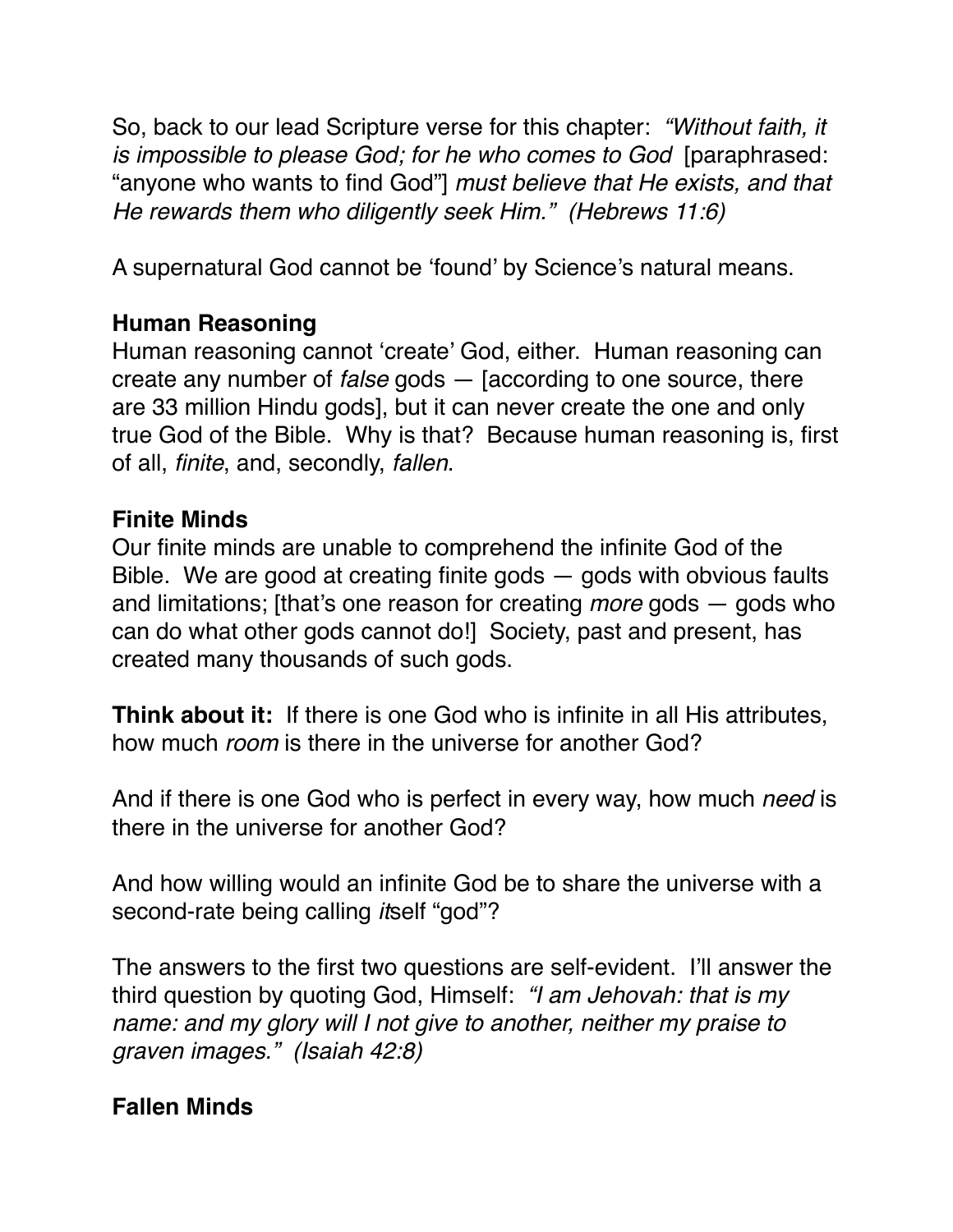But even if our finite minds were able to create an infinite God which, trust me, they're not  $-$  we have an even higher hurdle to clear before we could come up with the God of the Bible: we're 'fallen'. Theologically and Biblically, we are sinners, with the result that we are broken — in body, soul, and spirit. Like produces like, *["after its kind" another universal principle from Genesis 1]* and, since our minds are broken, they could never conceive the God of the Bible. *"For all have sinned, and all fall short of the glory of God". (Romans 3:23)*

We can conceive of *imperfect* gods, like ourselves, and we will create gods in our *own* image and in our *own* likeness, but we could not and would not — create the God of the Bible. To tweak an old saying: "Man *could not* devise the God of the Bible, if he *would* have; and he *wouldn't* have devised the God of the Bible, if he *could* have."

This is one reason why God told the Israelites not to attempt to create any likeness of Him: because He knew they *couldn't*! It was impossible for them, or anybody else, to capture the essence of God in wood, clay, stone, metal, . . . whatever! Their very best efforts, with the best intentions and motives in the world, would result in misrepresenting and insulting God, leading to ever-increasing mental, moral, and spiritual decay.

The God portrayed in the Bible — which is His revelation of Himself to us — is a Being infinitely beyond our finite ability to comprehend, and a Being we would change to suit us better, if we could.

Human reasoning will never find the God who so often confounds and defies human reasoning.

#### **Finding the Invisible God**

So, how is it possible to *believe* in a God we cannot find with our best Science and cannot conceive of with our best mental endeavors?!

#### **Through visible, tangible, incontestable** *evidence!*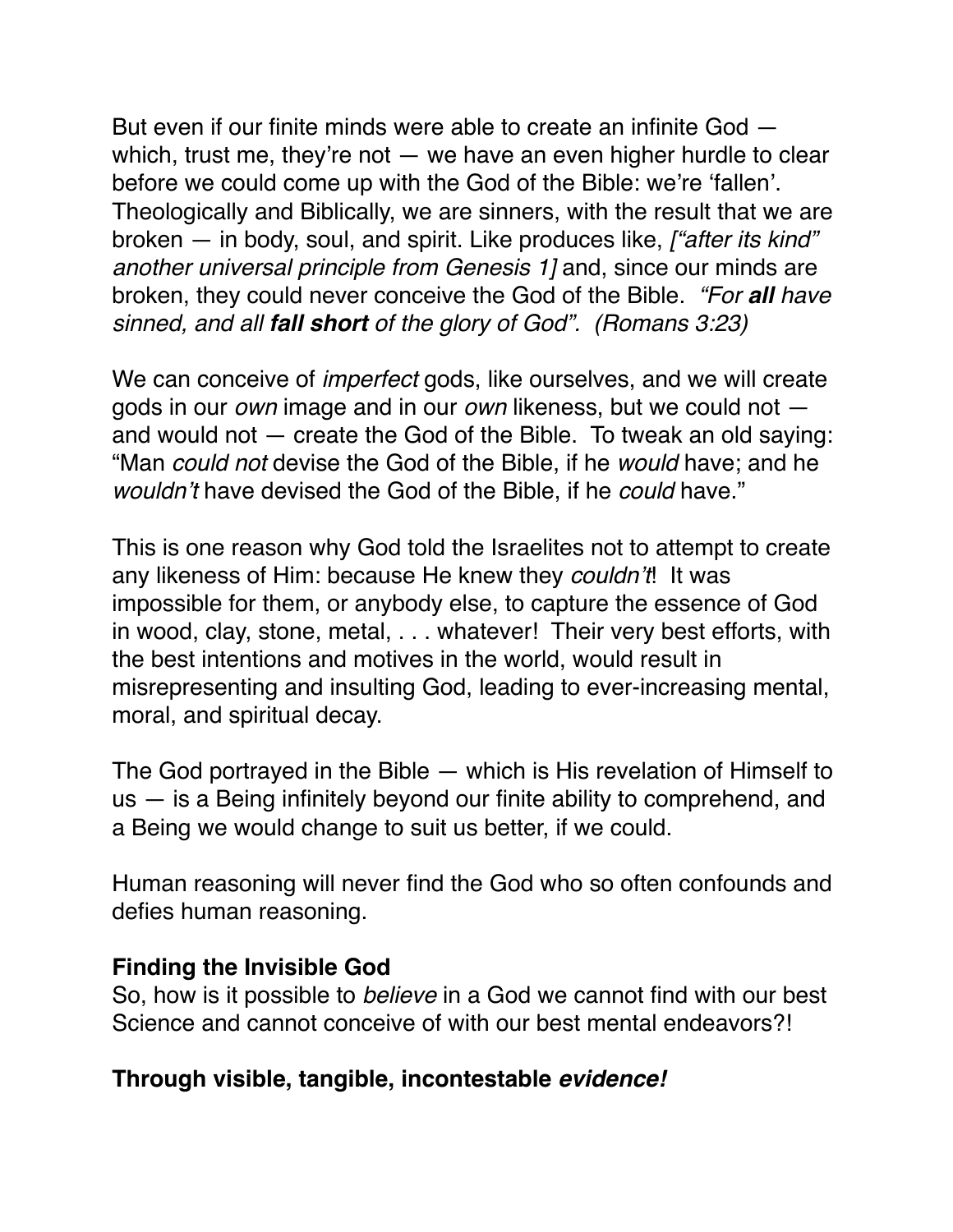Even though God is a spirit, He has given us *plenty* of evidence of His existence.

We cannot go into detail by giving examples in this small booklet*,* but let us at least *list* the ways God has deliberately revealed Himself to us. We'll include a supporting Scripture or two for each point:

### **God has revealed Himself to us through . . .**

1. **Nature** — *"The heavens declare the glory of God and the firmament shows His handiwork" (Psalm 19:1)*

*"For the wrath of God is revealed from heaven against all ungodliness and unrighteousness of men, who hold* [literally: "suppress"] *the truth in unrighteousness; because that which may be known of God is manifest in them; for God hath showed it unto them. For the invisible things of him from the creation of the world are clearly seen, being understood by the things that are made, even his eternal power and Godhead; so that they are without excuse: because that, when they knew God, they glorified him not as God, neither were thankful; but became vain in their imaginations, and their foolish heart was darkened. Professing themselves to be wise, they became fools, and changed the glory of the incorruptible God into an image made like to corruptible man, and to birds, and four-footed beasts, and creeping things." (Romans 1:18-23)* 

One has to be willfully blind to not 'see' the signature of God throughout all of Creation. The theory of Evolution defies both logic and Scientific Law. Whether looking through a microscope or a telescope, God's fingerprints are all over Creation!

2. **The Bible** -*"All scripture is given by inspiration of God, and is profitable for doctrine, for reproof, for correction, for instruction in righteousness:" (2 Timothy 3:16)*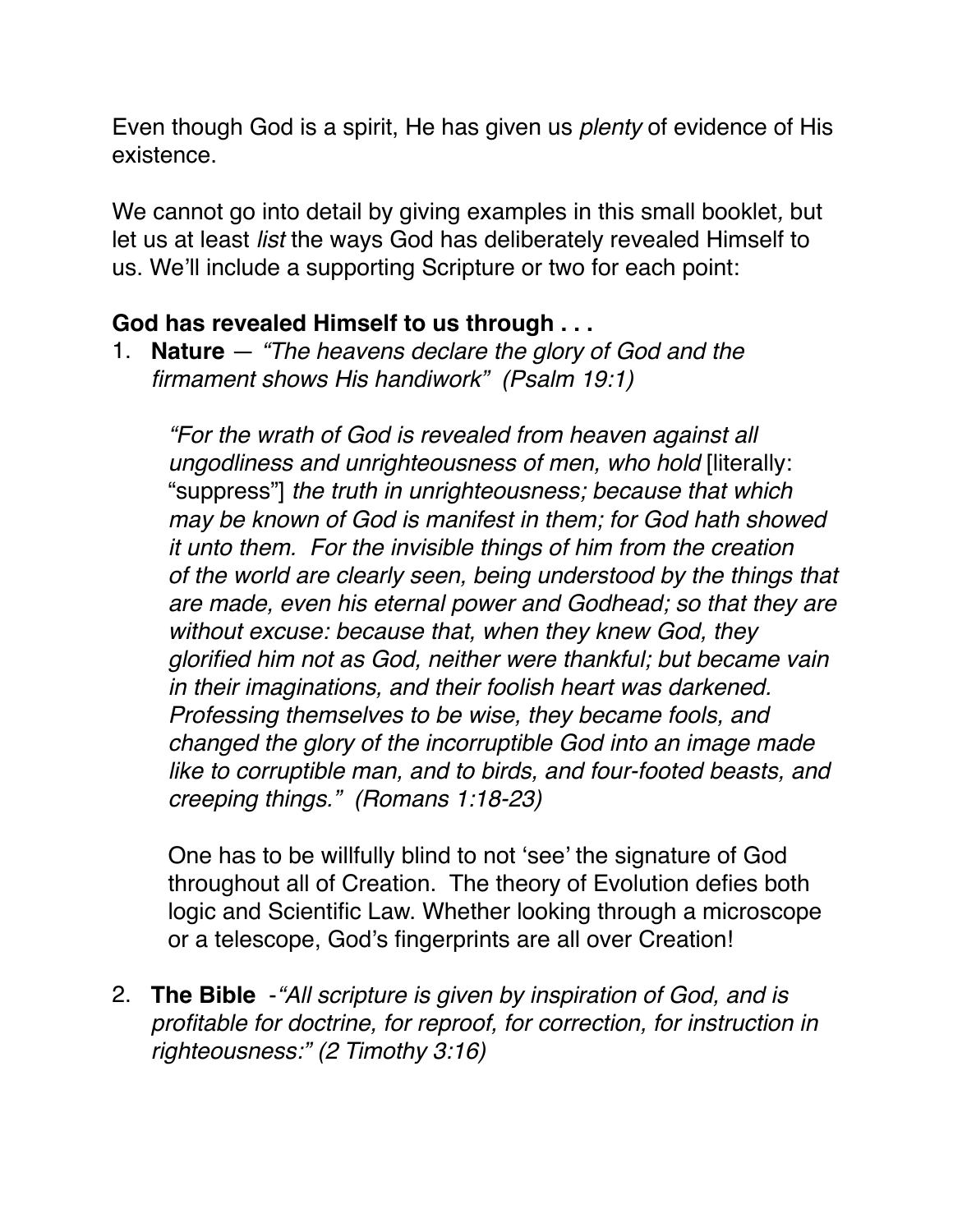*"Yet when I am among spiritually mature Christians, I do teach deep spiritual wisdom and truth, but not the kind of wisdom that belongs to this world or to the rulers of this world, who are soon forgotten. No, the wisdom I teach are the mysteries of God—of his plan that was previously hidden, even though he made it for our ultimate glory before the world began. But the rulers of this world were unable to understand this plan; if they had been able to understand it, they would not have crucified our glorious Lord. That is what the Scriptures mean when they say,*

*"No eye can see, no ear can hear, and no mind can imagine the amazing things God has devised for those who love him."*

*But God has revealed these things to us by his Spirit. For his Spirit knows everything and reveals to us God's wonderful secrets. No one can know a person's thoughts except that person's own spirit, and no one can know God's thoughts except God's own Spirit. And, incredibly, we were given God's Spirit (not the world's spirit) at salvation, so we are able to receive and understand the many wonderful things God has freely given us by His grace!* 

*So, when we teach you these things, we are not teaching you things that come from, or necessarily agree with, human reasoning and human wisdom. Instead, we pass on to you things given to us by the Spirit, letting the Spirit work through us to explain these spiritual truths to you.* 

*Man, using only his natural senses, cannot receive spiritual truths. To him, they are nonsense. He is totally unable to perceive them because he lacks the spiritual receptors. Only those who have spiritual life can receive and understand truths revealed by the Holy Spirit.*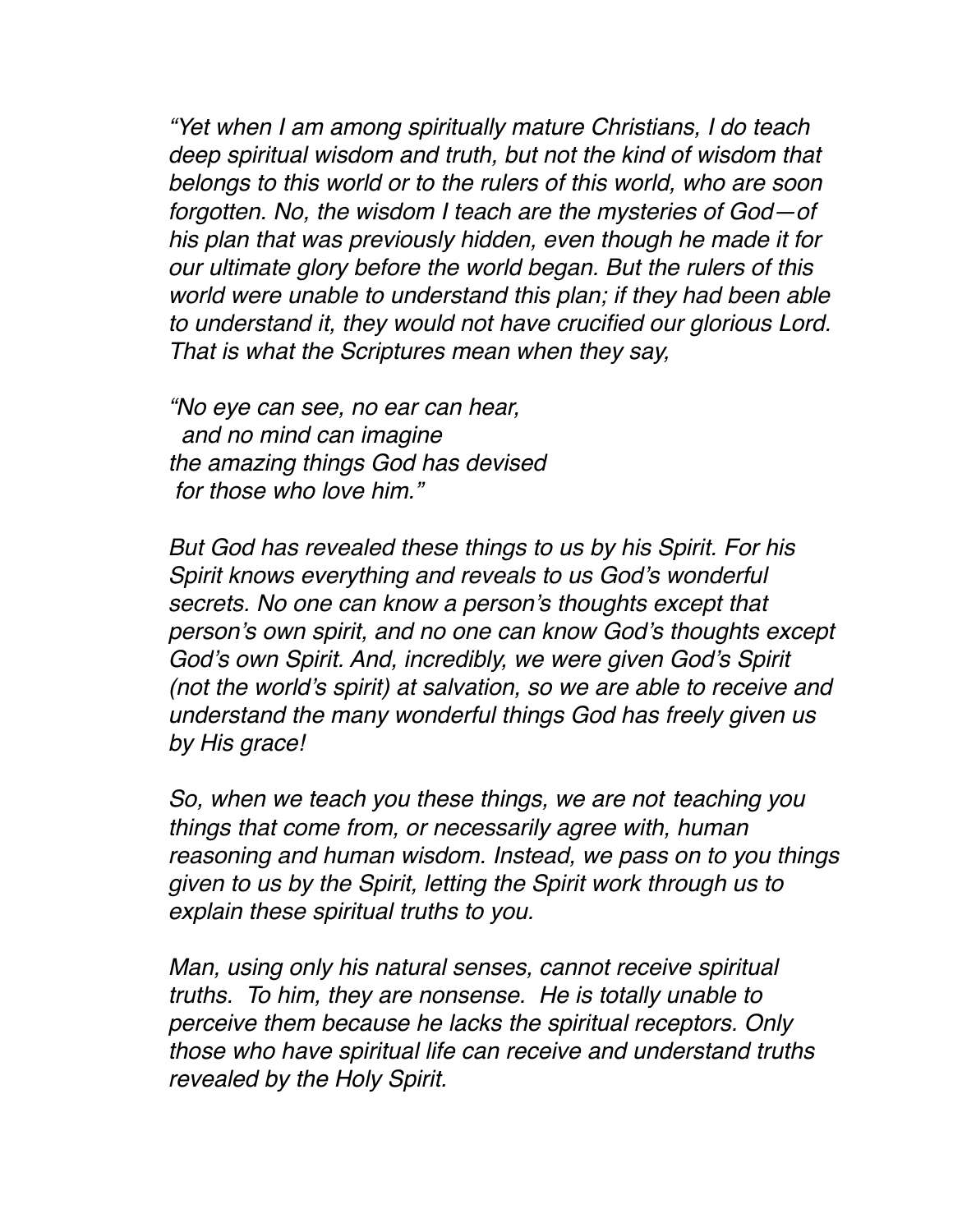*Those who have spiritual life and who see things from God's perspective are able to evaluate and understand both physical and spiritual things, though they themselves are under-valued and misunderstood by the unsaved. For, . . .*

*"Who can know the Lord's thoughts? Who knows enough to teach Him?"*

*But we understand God's wonderful mysteries and truths, for, being in Christ, we have the mind of Christ." (1 Corinthians 2:6-16)*

Despite mans' best efforts through the centuries, nobody has been able to disprove the Bible. To the contrary, the more man discovers through Science, Archaeology, Psychology, Astronomy, etc, the more the Bible is validated.

Until they metamorphose, caterpillars are incapable of *looking like, feeling like,* or *acting like* butterflies. Just so, until a person is "born again" spiritually, he is unable to understand spiritual things God has revealed in His Word, the Bible.

- 3. **Our Conscience** *"(For merely hearing the law doesn't make us right with God - as many people think. It is obeying the law that makes us right in His sight. Even Gentiles, who do not have God's written law, show that they know His law when they instinctively obey it, even without having heard it. They demonstrate that God's law is written in their hearts, for their own conscience and thoughts either accuse them or tell them they are doing right.)"* (Romans 2:13-15)
- **4. Jesus** *"Long ago, God spoke many times and in a variety of ways to our ancestors through the prophets. And now, just recently, He spoke to us through his Son! (Hebrews 1:1-2)*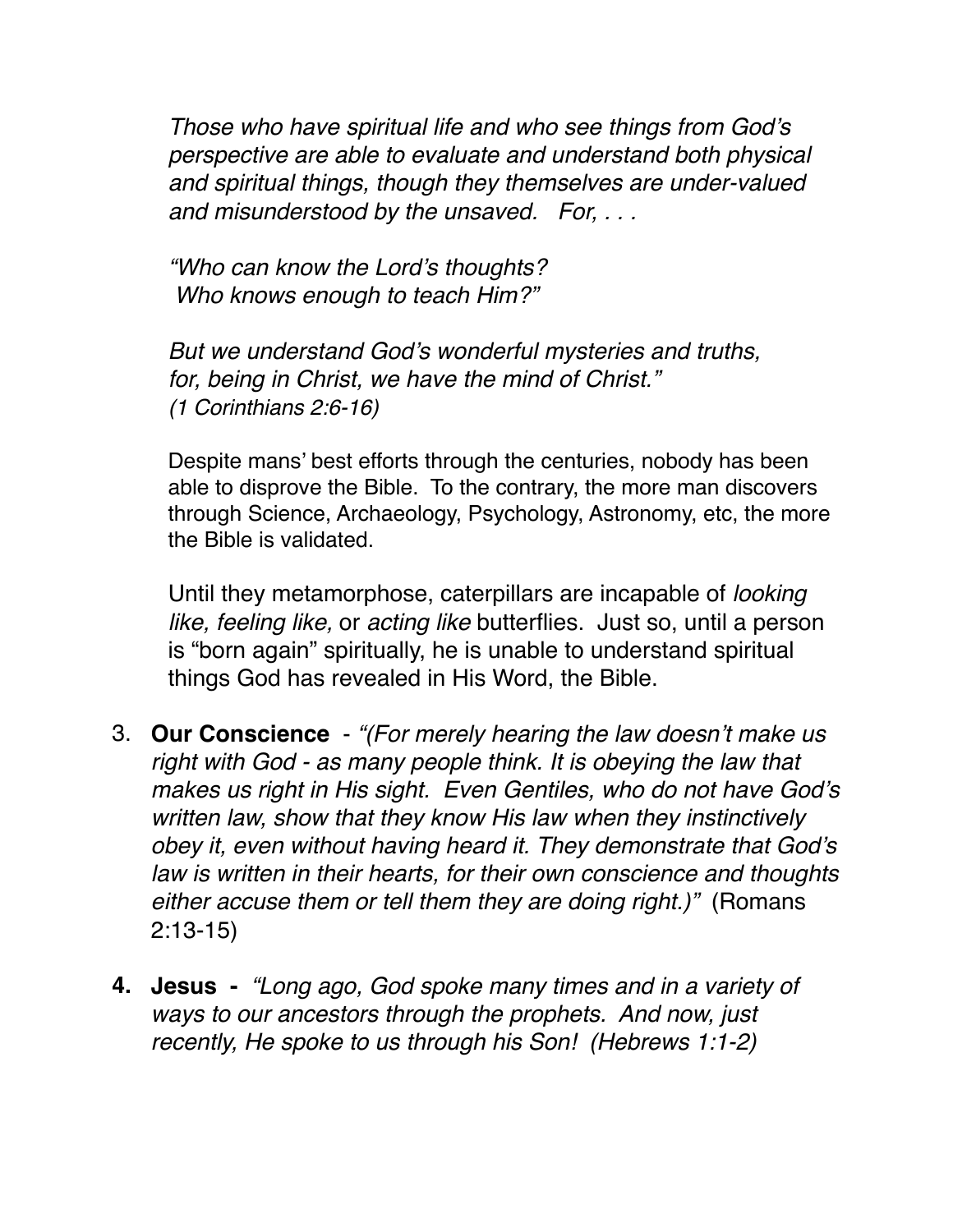*"If you have seen* me, *you have seen The Father. I and the Father are one." (John 14:9-10)*

5. **Our spirits** - *"Whoever is led by the Spirit of God is a child of God. And God does not want us to feel toward Him like cowering slaves; instead, He wants us to be like adopted children - calling Him "dear Father". The Holy Spirit confirms deep within our hearts that we are, indeed, His children." (Romans 8:14-16)*

So, to summarize this section, the first step to finding the needles of truth in the haystacks of lies, deceptions, false religions and skepticism is to **believe in the existence of God.**

The idea that God exists agrees with . . .

- my five senses

The variety, beauty, intricacy, size [both directions], harmony and perfection of everything I see, hear, smell, taste and touch convinces me that God is its Maker.

- my common sense

If I, and all mankind, cannot duplicate — with our best efforts, funding and laboratories — a single thing we find in Nature, I definitely cannot believe they all just happened; I believe a supernatural Being with a supernatural mind and supernatural abilities made them. Common sense tells me a housefly, for instance, didn't just happen by random chance and time.

- logic

Logic says there has to be a "first cause". The only first cause that makes sense is the God the Bible describes.

- true Science

Evolution — the idea that everything in the universe started from nothing *[It had to start from nothing, otherwise who or what created it?!]*; that the nothing became all the matter in the universe compressed into an infinitesimally small dot; that the dot exploded; that the explosion created all the stars and planets in the universe; that over eons of time,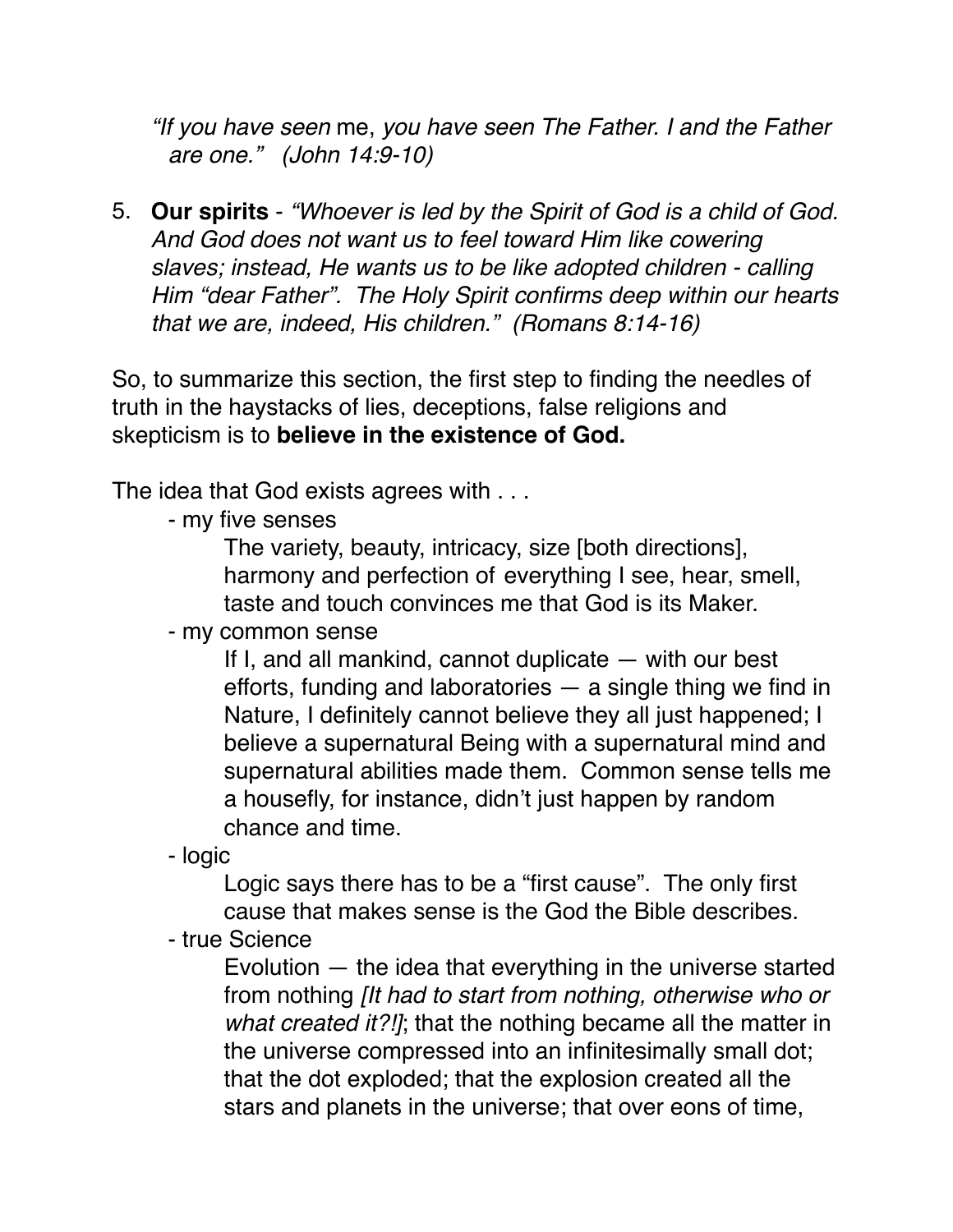life originated on its own from inanimate matter; that over more eons of time life, through random mutations and - I guess - willpower evolved into ever higher lifeforms until the earth was covered from pole to pole in many thousands of species — is not true Science, but is only a collection of foolish hypotheses that are only possible if all the universally recognized axioms and laws of science are ignored and contradicted.

True Science  $-$  and every branch of it  $-$  consistently points to the fact that that "in the beginning, God created the heavens and the earth".

- History

Throughout recorded history, and around the globe, mankind has believed in a god or gods.

- the Bible

I list the Bible last, but believe it is one of the most convincing arguments for the existence of God, once it is properly understood.

If you are stuck on this point of *the existence of God*, I challenge you to do what others have done — say something like this: "God, I am sincerely seeking for truth. If You exist, I ask You to reveal Yourself to me. Help me to find You." Be encouraged! God is the One who says that He rewards them who diligently seek Him! He also says, . . .

*"And ye shall seek me, and find me, when ye shall search for me with all your heart." (Jeremiah 29:13)*

&&&&&&&&&&&&&&&&&&&&&&&&&&&&&&&&&&&&&&&&&&&&&& CHAPTER TWO

### **PILLAR #2 - THE DIVINE INSPIRATION OF THE BIBLE**

*"Sanctify them through Thy truth; Thy Word is truth." (Jesus praying to God the Father, in John 17:17)*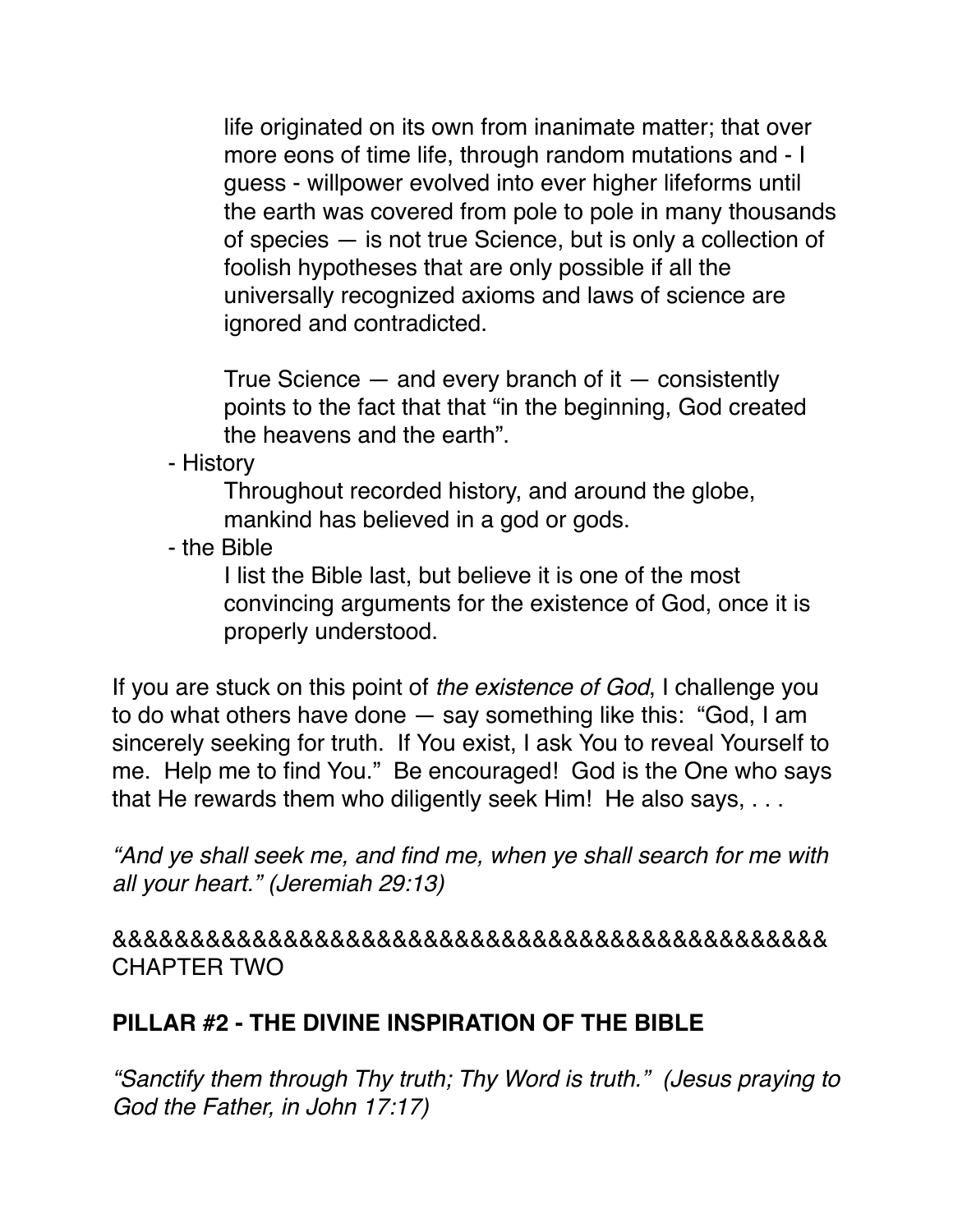Believing in God's existence is the indispensable first step on the road of truth, and it gives new birth to our mind, our eyes, our ears, our heart, . . . our life.

**Think about it:** If we were created *by* God, and *for* God, doesn't it make sense that we can't experience life as He intended until we come to believe there *is* a God?

#### **Getting to Know God**

Having come to believe in God, our journey on the road of truth continues by getting to know Him. We may have many questions about God. *What is He like? What can He do? Does He have any limitations? What kind of relationship can I have with Him? What kind of relationship would He want to have with me?* The questions are endless; and so begins an endless — and delightful — journey on the road of truth — discovering God and getting to know Him better. *[No other goal in the world has the capacity to satisfy our ever-thirsty minds and hearts like the goal of getting to know God. King David said, "As the deer pants for the water brooks, so does my heart pant after You, oh God!" (Psalm 42:1) The apostle Paul said, "For me, to live is Christ! . . . that I may know HIM! " (Phil.1:21; 3:10)]*

We have seen that the first floor of The House of Truth is built around the pillar of belief in God. God is the source of all truth; knowing truth begins with believing in Him. God wants everyone "to be saved, and to come to the knowledge of the truth." (I Timothy 2:4) But without this first, fundamental, basic belief, a person - though "ever learning" is spiritually blinded and "never able to come to the knowledge of the truth." (2 Timothy 3:7)

God knew from the beginning that mankind would be unable to know Him, to know their origin, or to know any spiritual or eternal truth through their own reasoning, so He lovingly gave us a written revelation of these things — the second Pillar of Truth.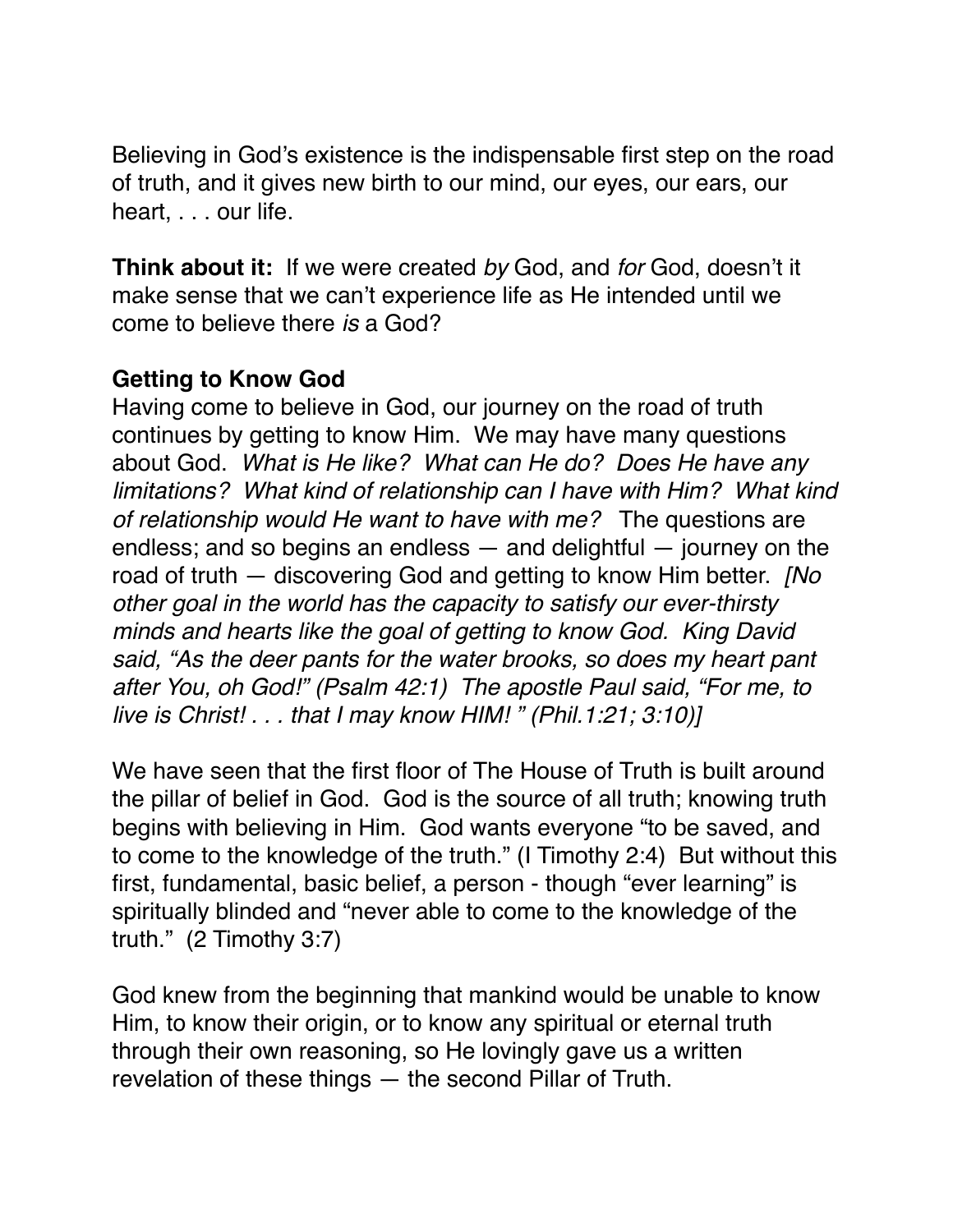### **The second Pillar of Truth is God's revelation to us — the Bible.**

In theological terms, the Bible is said to be "divinely inspired", which means inspired by God. The Bible is a book that was written by God — a book in which God communicates to us what He wants us to know, through the written word. The wonder of this, and the value of such a communication, cannot be over-emphasized or overappreciated!

### **The Bible's Purpose**

Why did God give us the Bible? What is the Bible's purpose?

In general, the Bible is filled with revelations from God about things He wants us to know — things we could never know unless He told us, because they happened too long ago, or because they are spiritual, invisible things, or because they will happen in the future. Here is a small sample:

### PAST THINGS

- *-* the origin of the universe
- *-* the origin of the earth
- *-* the origin of mankind
- *-* the origin of sin
- *-* the devastating impact of sin on mankind
- *-* God's covenants with mankind

### PRESENT SPIRITUAL THINGS

- *-* the existence of Satan, angels, and demons
- *-* the existence of Heaven and Hell
- *-* that God is a Trinity
- *-* that mankind is a three-part being [body, soul, spirit]
- *-* that we need a Savior
- *-* that Jesus came to this earth to be our Savior
- *-* Grace: its definition and importance
- *-* Faith: its definition and importance
- *-* the infinite riches of God's grace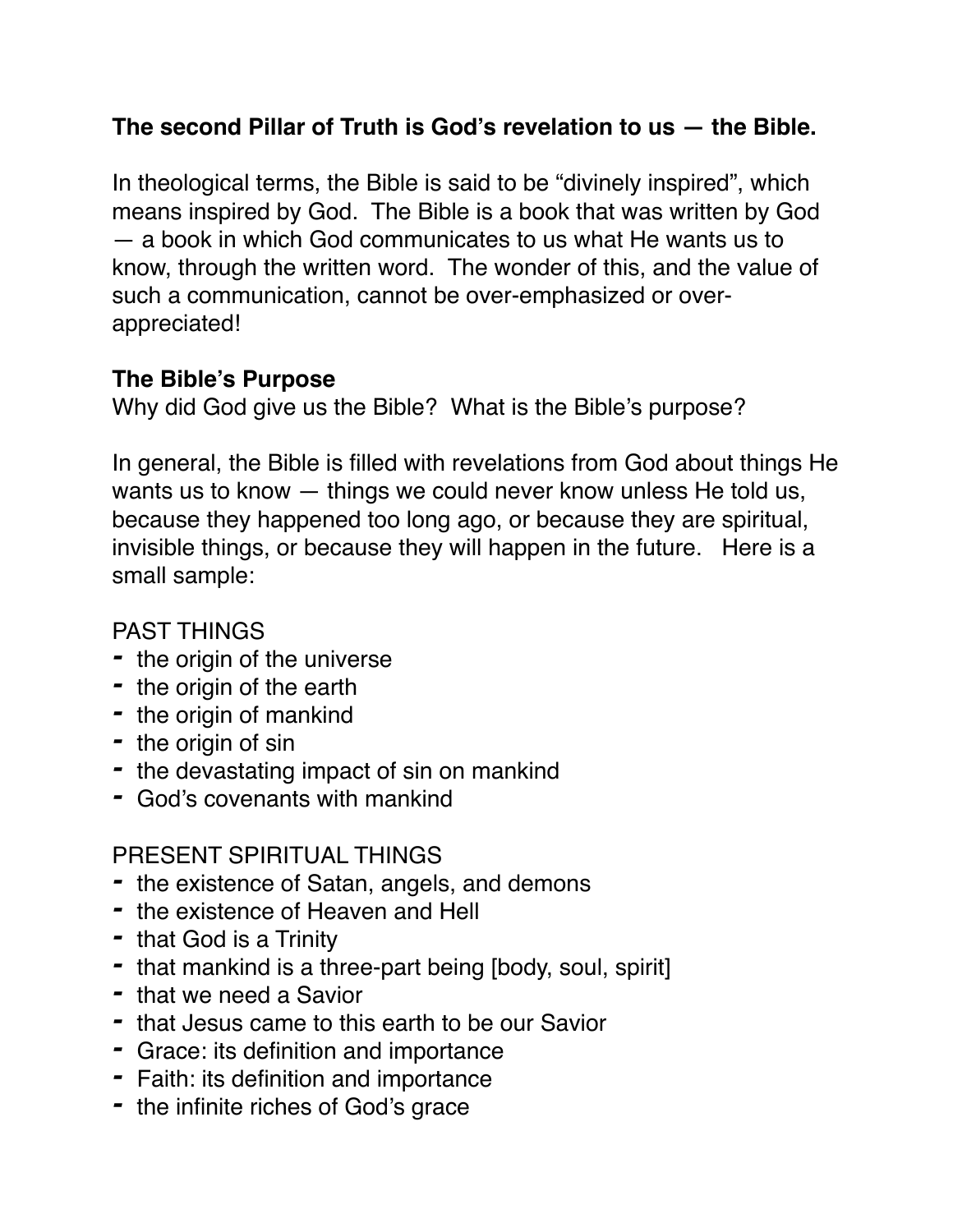- *-* the Holy Spirit
- *-* spiritual principles for successful living
- *-* godly character
- *-* Biblical purpose

### FUTURE THINGS

- *-* the end of this age
- *-* the Rapture
- *-* the Tribulation
- *-* the Millennium
- *-* the Great White Throne Judgement
- *-* the New Heavens and New Earth
- *-* Heaven and Hell

#### **The Bible's Primary Purpose**

But, primarily, God gave us the Bible because He wants us to know *Him!* Not know *about* Him, but actually *KNOW* Him — have a heartto-heart, friend-to-friend relationship *with* Him!

### **Think about it:**

How tragic it is that the God who created everything in the universe, including us, . . . and Who craves a relationship with us so much that He gave us the Bible to reveal Himself to us, . . . and Who rolled out the red carpet for us to have a relationship with Him through His Son . . . .

. . . how tragic it IS that *so few people in the world today know about Him! believe in His existence! believe the Bible is His love-letter to us! know about the salvation and relationship He offers! And it is even more tragic that so few people even care!*

But, on the positive side of the issue, how *wonderful* it is that so many millions of people *DO* know about Him! DO believe in His existence! DO believe the Bible is His love-letter to us! DO know the salvation and relationship He offers . . . DO care! How wonderful it is that very few of those who have ever come to know God would ever wish to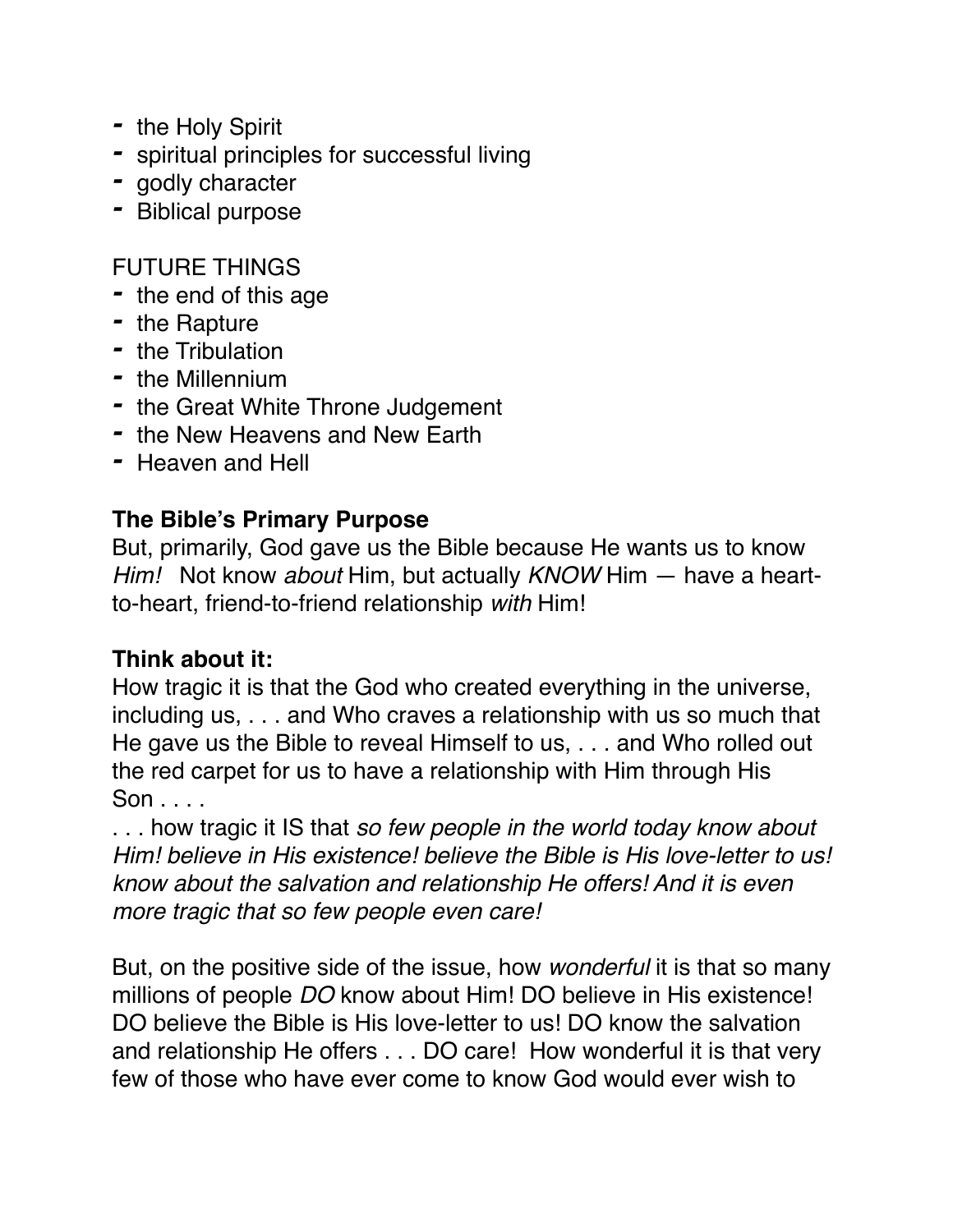turn away from Him or live their lives without Him, now that they've found Him.

It is this second Pillar of Truth  $-$  the Bible  $-$  that reveals so much about God to us: His character, His attributes, His plan for our lives and for this earth, His provision, His love for us, His truth, His grace, etc.

### **The Source of Truth**

The Bible is an inexhaustible *mine* of truth, a boundless *ocean* of truth, a comprehensive *encyclopedia* of truth.

If God said it, it is true  $-$  so we need not walk on shaky ground, wondering what is truth and what isn't. With our feet firmly planted on God's Word, the Bible, we are standing on solid rock!

But all this is true *only if* the Bible is God's revelation to us!

### **Proofs of the Bible's Inspiration**

So, how do we *know* the Bible is God's inspired, infallible Word? Here are a dozen key proofs with bare-bones definitions:

- **1.** UNITY Though the Bible is a compilation of 66 books written by about 40 men over more than 4,000 years . . . there is perfect unity in its purpose and teachings.
- **2.** FULFILLED PROPHECY The Bible contains many impossibly specific prophecies that have been fulfilled to the letter.
- **3.** COHESIVENESS There are no contradictions in the Bible's teachings.
- **4.** ARCHAEOLOGY Archaeological discoveries always validate the Bible's claims.
- **5.** SCIENCE Eventually, real Science always comes to agree with the Bible.
- **6.** HISTORY Verifiable History corroborates the Bible.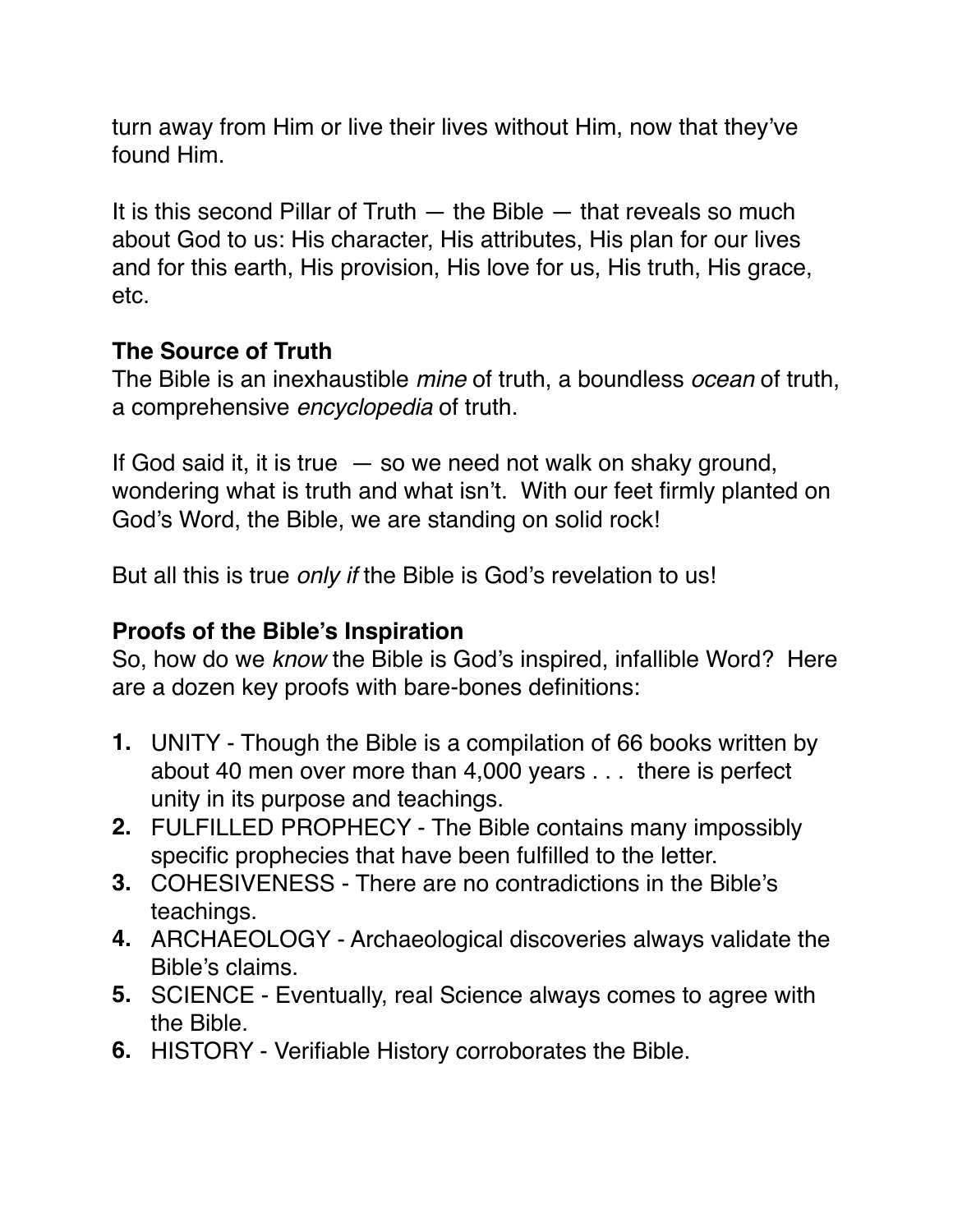- **7.** LITERARY QUALITY Because of its sublimity and its honesty, "Man couldn't have written the Bible, if he *would* have, and *wouldn't* have written the Bible if he *could* have."
- **8.** TRUSTWORTHINESS No errors have ever been found in the Bible's teachings.
- **9.** EFFECTIVENESS The Bible is responsible for countless people's lives being transformed for the better.
- **10.** DURABILITY The Bible survives despite man's best attempts through the ages to eradicate it.
- **11.** TIMELESSNESS The Bible is applicable to all people, everywhere, throughout all periods of history.
- **12.** LOGIC Logic supports the Bible's teachings.

God is the primary pillar in the house of truth. Spiritual and eternal truth is built around Him.

The Bible, His written revelation to us, is the second pillar. Anything and everything God wants us to know about pre-historic, spiritual, future and eternal truth is revealed to us in the Bible.

If you really want to know the truth, start by believing in God; then, begin finding out what He says in His Word - the Bible.

The Bible — properly understood — will dispel the cobwebs and clouds of ignorance and uncertainty surrounding spiritual and eternal truth. The Bible reveals the absolutes of God's thinking. By discarding God and the Bible, man discards divine absolutes, divine light and wisdom, and he destroys the bridge between himself and truth, and between himself and God. He also destroys the bridge between himself and salvation - as we shall see in the next chapter.

&&&&&&&&&&&&&&&&&&&&&&&&&&&&&&&&&&&&&&&&&& CHAPTER THREE

### **PILLAR #3 - THE DEITY OF JESUS CHRIST**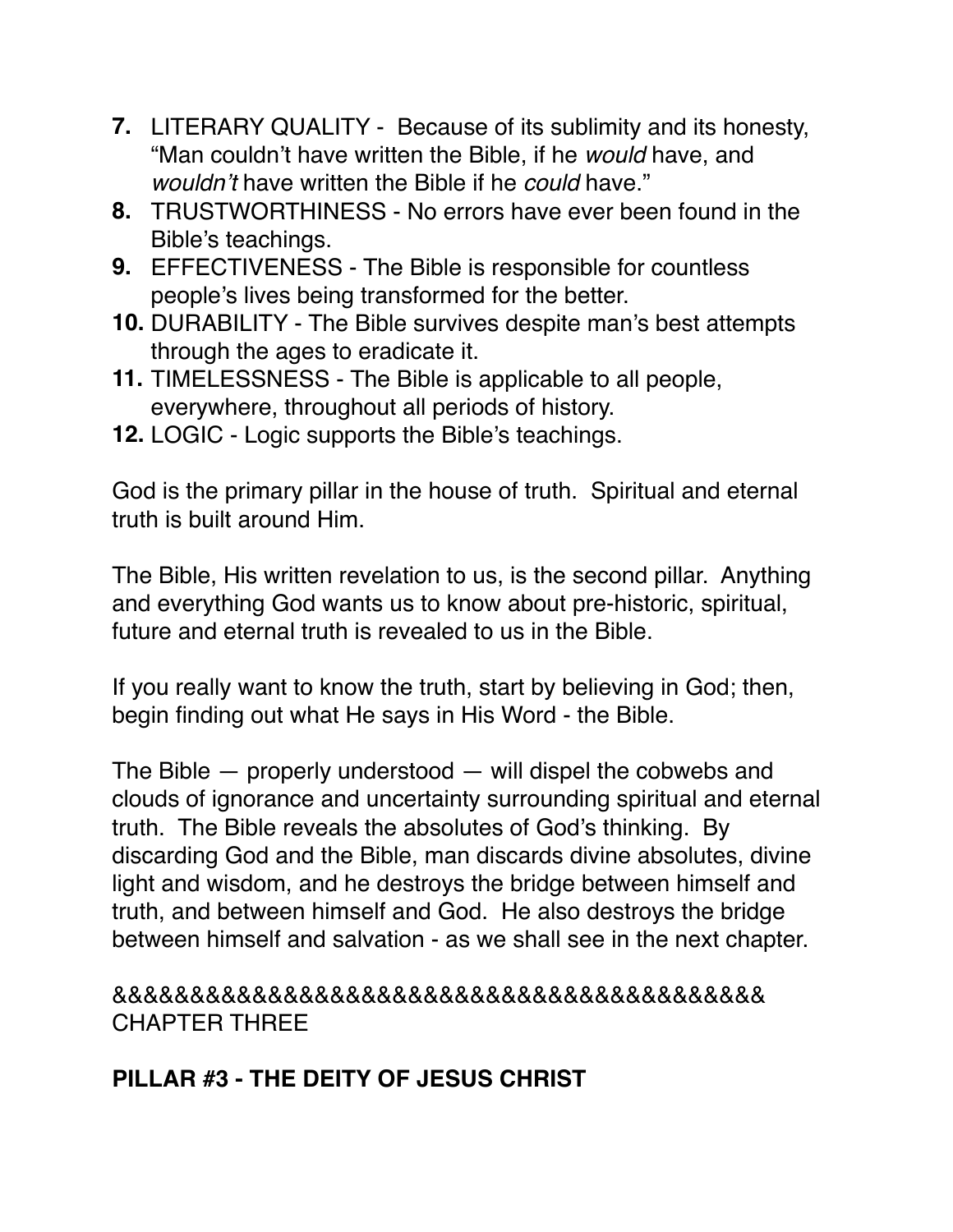*"You search the Scriptures because you think the key to eternal life is in obeying* them*. But the Scriptures point to me! Yet you refuse to come to me to receive this life." (Jesus talking to some Pharisees in John 5:39-40)* 

The third pillar supporting the superstructure of spiritual truth is the deity of Jesus Christ — the fact that Jesus Christ is God; not "a god", but actually God; the second member of the Godhead - of the Trinity.

#### **The Importance of Jesus**

Why is this so important? How does this fact qualify as one of the seven pillars of Wisdom/Truth?

It is of prime importance because . . .

1.) Jesus is the central theme of the entire Bible. If one wishes to understand the Bible, one must realize that it is about Jesus.

2.)The Bible proclaims Jesus to be "God with us", God in the flesh. If Jesus is not what the Bible proclaims Him to be, the Bible is not trustworthy . . . and there goes the second pillar of truth and the entire House of Truth with it!

3.) Salvation is built entirely on Jesus. Jesus claimed to be God. If Jesus is not God, He was a liar; if Jesus was a liar, He was not sinless and therefore could not be sinners' Savior.

4.) If we believe Jesus is God  $-$  as He claims to be  $-$  we can immediately dispense with all the heaps of hay of other religions that concern other gods and that deny the deity of Jesus Christ. *[Now you know one reason why I was able to say, earlier, that it wouldn't be that difficult for you to find the needles of truth in the haystacks of false religions.]*

Our primary purpose in life is to get to know God and to have a heartto-heart relationship with Him. The best way to get to know God is to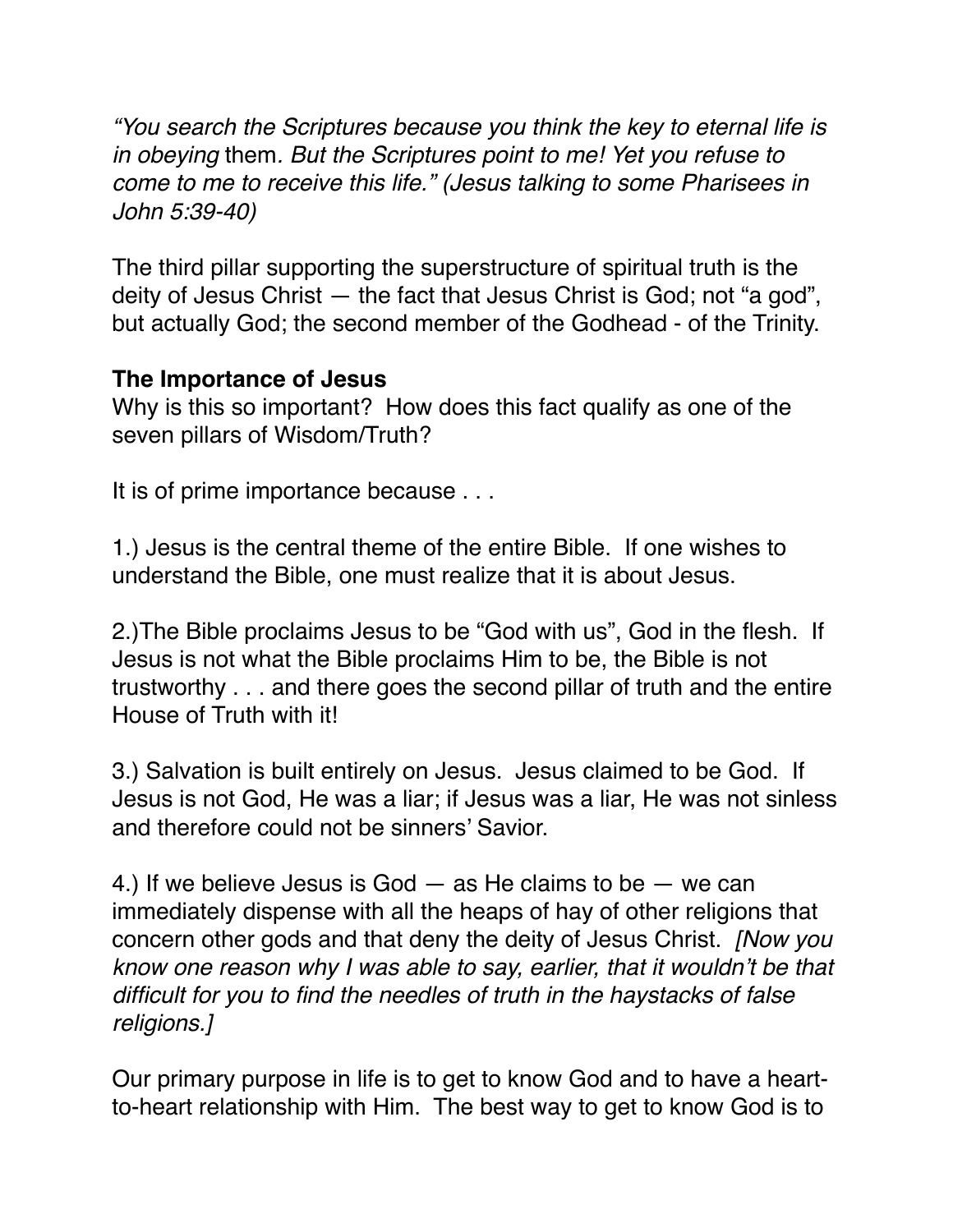get to know Jesus, because Jesus said "He who has seen *me,* has seen *the Father!" (John 14:9)*

And the best way to get to know Jesus is to get to know the Bible, because the Bible is all about Jesus. [see John 5:39, at the beginning of this chapter] Jesus in "the living Word" (John 1:1) - the living message from God, and the Bible is "the written Word" - the written message from God.

God has revealed and expressed Himself to the world through the living Word — His Son, Jesus, and through the written Word — the Bible.

&&&&&&&&&&&&&&&&&&&&&&&&&&&&&&&&&&&&&&&&&&&&&& CHAPTER FOUR

### **PILLAR #4 THE ATONEMENT OF JESUS CHRIST**

*"He [Jesus] has satisfied the justice of God with His sacrifice for our sins—and not just our sins, but the sins of the whole world. (I John 2:2)*

*"He [Jesus] is the only one who has the power to save anybody whether nation or individual! In all the world, there is no other person God has provided who can save anyone!" (Acts. 4:12)*

The atonement stands alone [separate from the resurrection] in importance, and was an absolute necessity, all by itself, for the following reasons — all of which are extremely important spiritual and eternal truths and are sub-points to the atonement, but which we will do no more in this booklet than mention:

- 1. The Atonement fulfilled and was the culmination of all the OT prophecies about it.
- 2. When Jesus died as our sacrificial Lamb, we died in Him!
- 3. The atonement is the picture of a universal principle: death precedes life; Scripturally, we have to die [to sin and self-reign]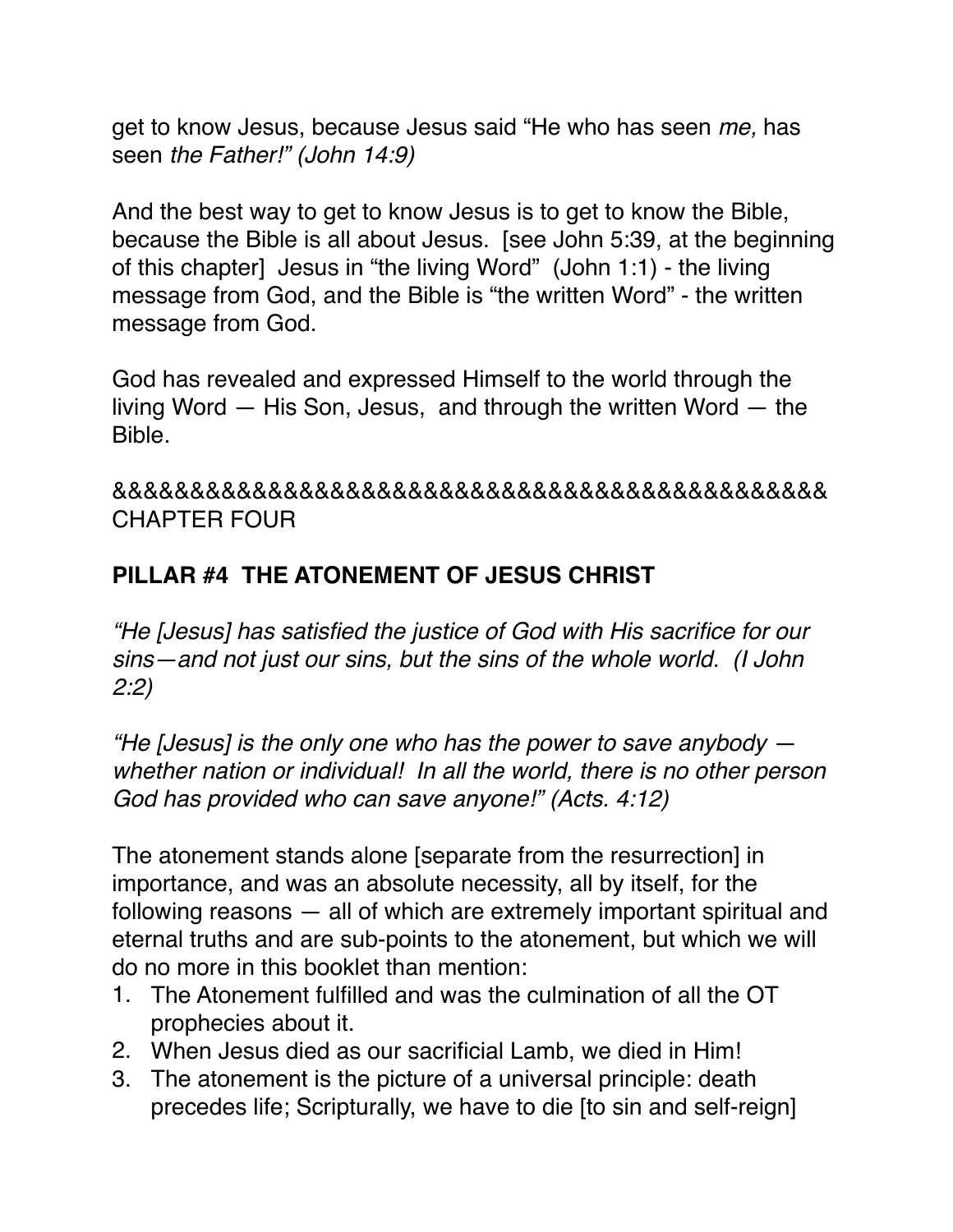before we can live. [Seeds are a natural example of this principle.] There is no crown without, first, a cross.

We've taken a brief look at the first three Pillars of Truth. We've seen that Wisdom's House of Truth is built in a person's life by, first, believing in the existence of God, then, believing that the Bible is His infallible revelation to us, and, third, believing that Jesus is God in human form. We're making very good progress on the pathway of spiritual truth — true wisdom!

I hope it is becoming clear to you that . . .

- an individual is totally blind, spiritually, who does not believe in God.
- he is without any spiritual foundation or moral compass who does not believe the Bible is God's infallible revelation to us.
- he neither understands the primary emphasis of the Bible nor the underlying flow and purpose of history who does not believe that Jesus is God in the flesh.

Understanding just these first three Pillars will make it much easier for you to identify piles of worthless 'hay' in other philosophies and theologies, and much better able to sort truth from deception.

The final four Pillars of Truth will build on the first three Pillars and will 'fine-tune' your truth-detection skills.

Pillar #4 is Christ's atonement for our sins and is logically sequential on our path of truth:

- God [Pillar #1] is absolutely holy.
- He tells us in the Bible [Pillar #2] that we are all sinners; that every one of us fails to measure up to His standard of righteousness; that we are totally incapable of doing so, on our own; that we need a Savior — someone who can measure up for us; someone who can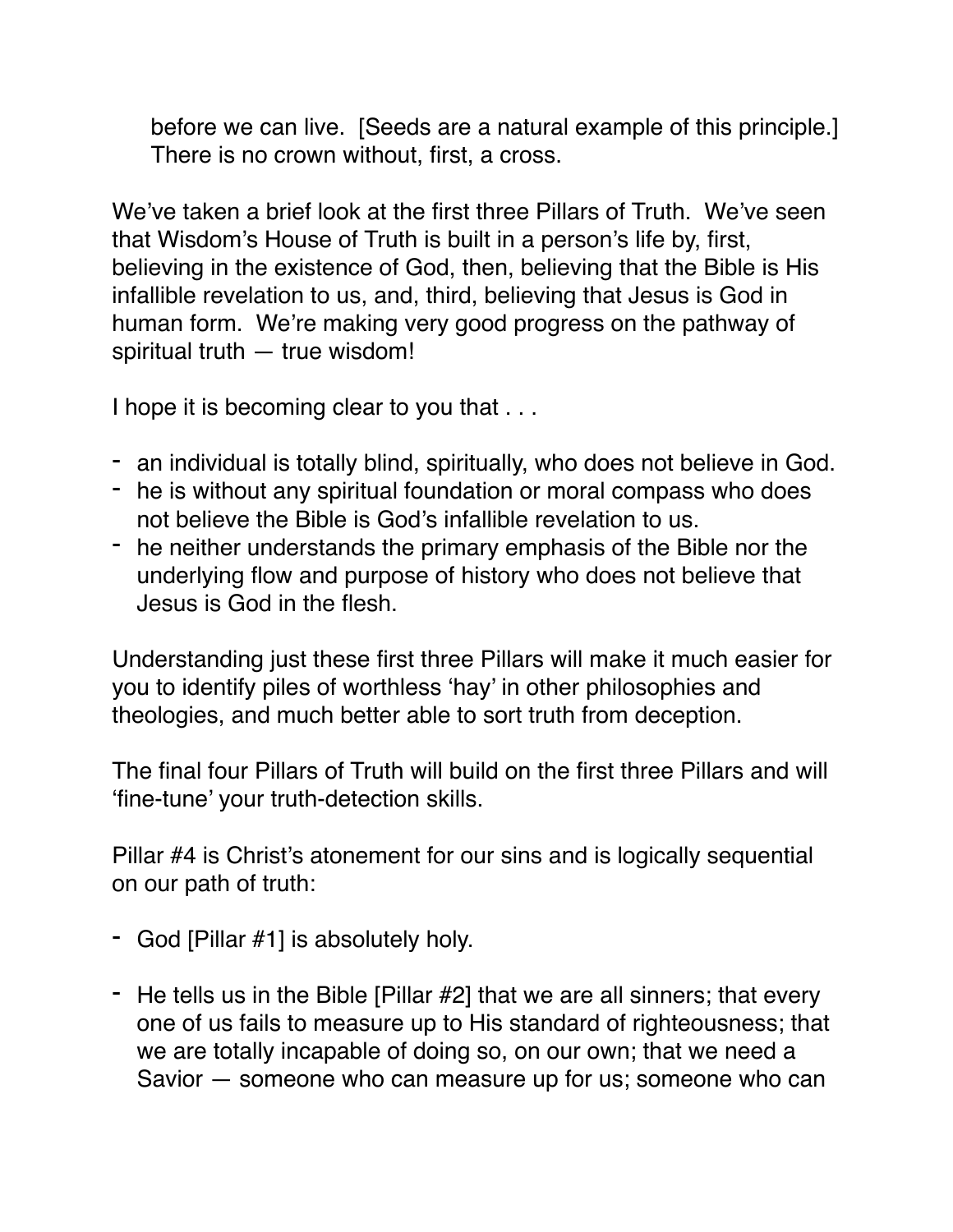pay the death penalty which we deserve — and which God demands — for our sins.

- Jesus, being God in human form [Pillar #3], measures up to God's perfect standard of holiness. Being a man, He is qualified to represent mankind before God. Being sinless, He has no sins of His own to pay for and is, therefore, qualified to pay for someone else's sins. Being God, He is infinite and able to pay an infinite price — plenty big enough to pay for "the sins of the whole world" of all mankind (see I John 2:2, at the beginning of this chapter).

#### **What the Atonement is All About**

This is exactly what "The Atonement" is all about. We are, all, sinners and are incapable of living a sin-free life to earn our way into God's favor and into Heaven. If we had to pay the just penalty for our sins and rebellion against God, we'd spend eternity separated from God, in Hell. But, because God loves us, and longs to have a loving relationship with us, He paid for all of our sins, Himself!

> "He paid a debt He did not owe. I owed a debt I could not pay. I needed someone to wash my sins away.

And now I sing a brand new song: "Amazing Grace", the whole day long! Christ Jesus paid a debt that I could never pay!"

Christ's atonement for our sins is one of the greatest wonders of the world, deserving everyone's total appreciation and thanks. It is one of the seven pillars of truth because, once again, our salvation hangs upon it, and because, without it, we would be hopelessly confused by the myriad of false teachings that abound in this world about how to be saved and "go to heaven".

#### **The Only Way**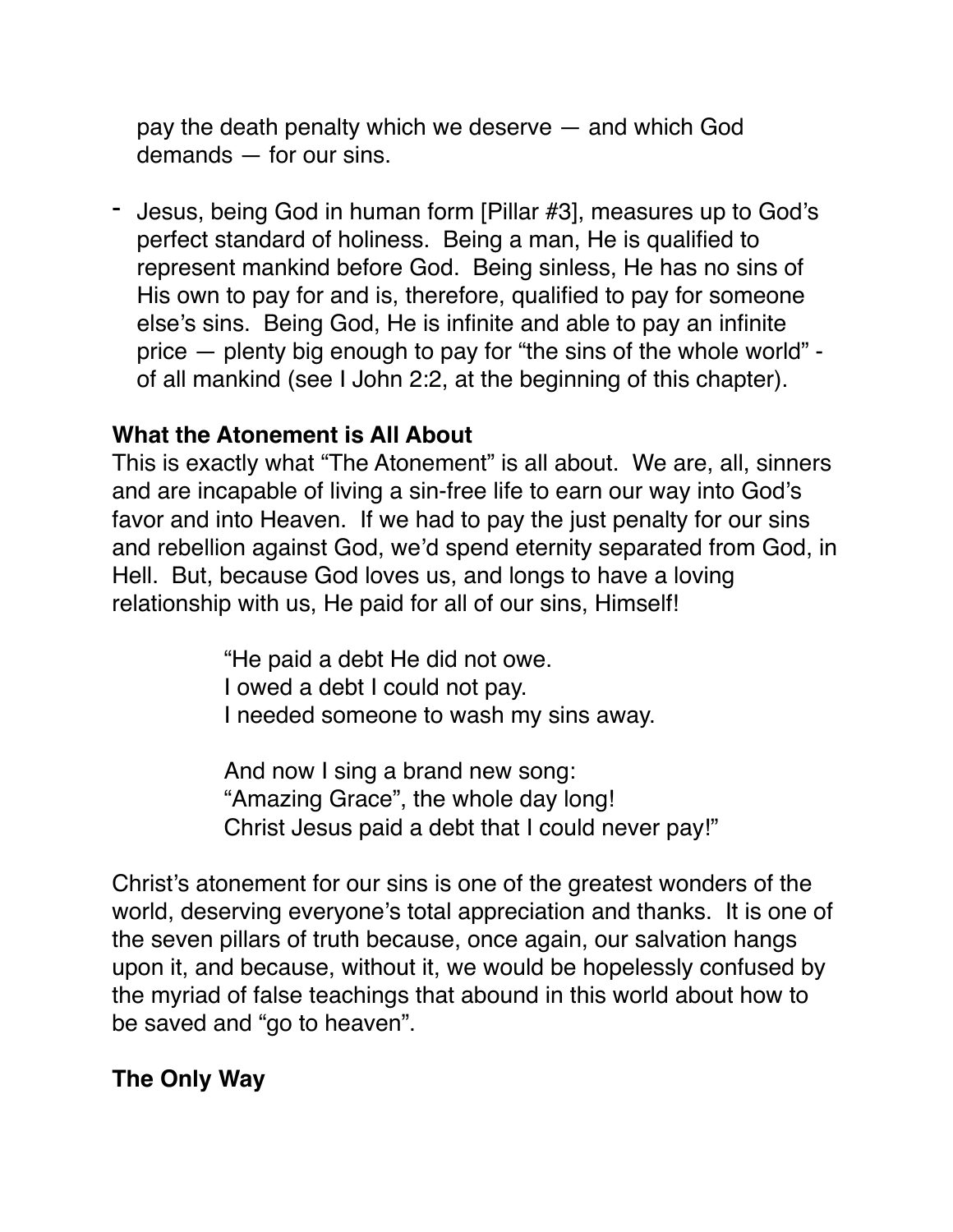Christ's atonement is the only true means of salvation. Accepting Jesus Christ's atonement for your sins is your only way to Heaven. Jesus said, *"I am The Way, The Truth, and The Life; nobody comes to the Father, except through Me." (John 14:6)*

How can we be so certain of this!?

Well, . . . back to the first three pillars:

- 1. We know there is a God.
- 2. We know that He has given us a written revelation the Bible.
- 3. We know that the primary character in the Bible is Jesus Christ, and that the main theme throughout the Bible is Salvation through Christ.

You can see how each pillar of truth is built upon the previous one, and how they all work together to make a cohesive and logical structure of truth.

#### **Think About It:**

If there is no God, there is no written revelation from God. If there is no written revelation from God, there is no Jesus Christ -

God the Son.

If there is no God the Son, there is no Atonement.

If there is no Atonement, there is no Salvation.

### **A Summary of the Atonement in the Bible**

So, how does the Atonement work? Very briefly, here's a summary of what God reveals about it in the Bible:

The first few chapters of the Bible show that . . .

- God created humans through Adam and Eve [not through eons of evolution] to have a mutual, loving relationship with them. He created them three-part beings [body, soul, spirit]; perfect in every way so that He *could* have a relationship with them. He warned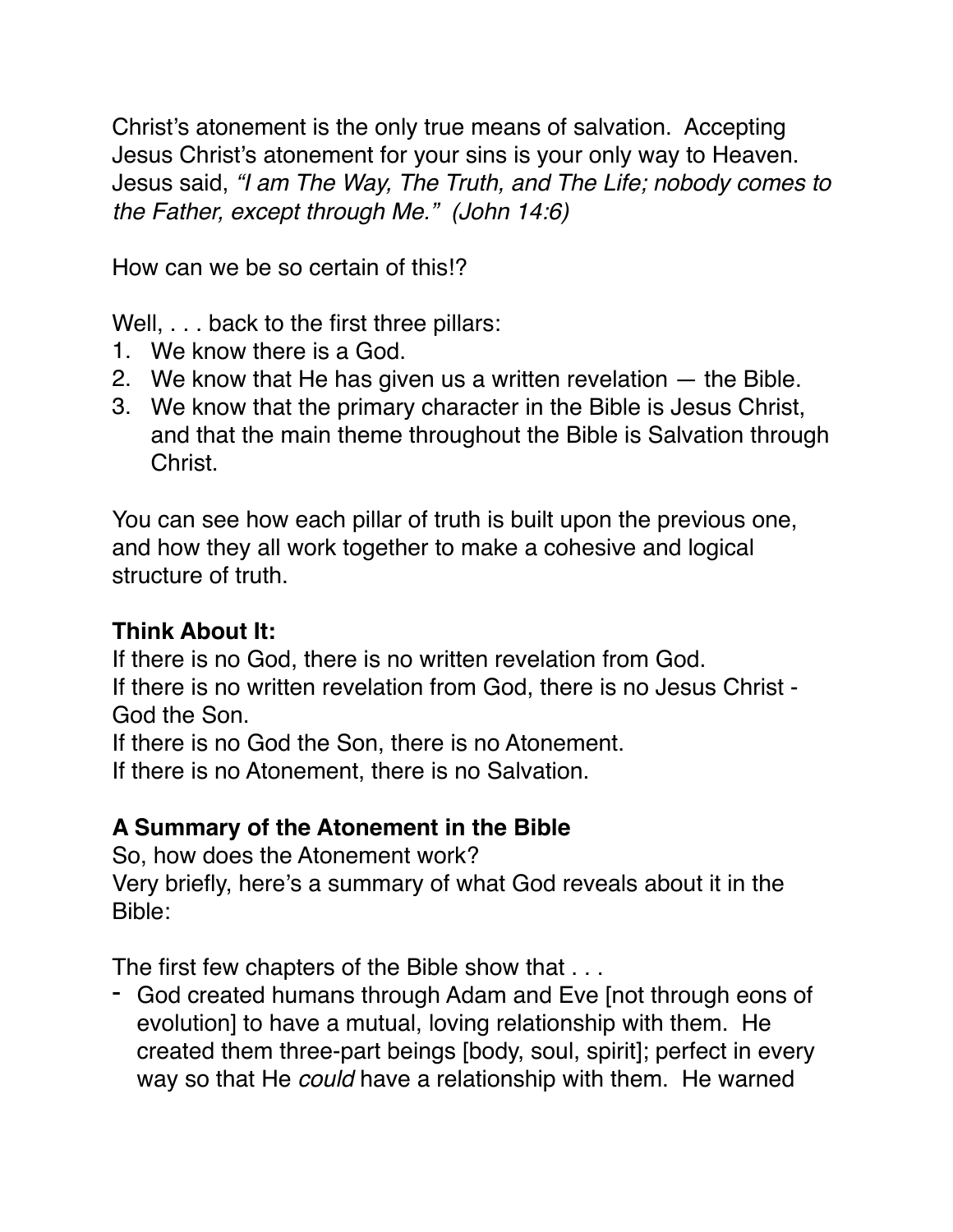them not to disobey Him — making it clear that, the day they sinned against Him, they would die.

- But, despite God's warning, they willfully sinned against Him. God's justice demands the death penalty for sin. Sin is the opposite of holiness, so sinning broke their fellowship with this holy God, and caused instantaneous spiritual death. They were still alive in body and soul (though, now, both of these 'parts' were dying), but were spiritually dead, from that point onward. **Think about it:** What punishment is just for the person who is a rebellious traitor against a perfectly holy, loving God?
- But God had a plan. God's plan was to, someday, pay their penalty by dying in their place — by coming to this earth, in person, as mankind's Savior.
- In the meantime, God entered into a covenant with mankind. He instituted a system of what we will call "interim atonement" in which people were permitted by God to sacrifice specified animals as their substitutes. The Old Testament is about this covenant. [Old Testament is another way of saying Former Covenant.] A significant portion of the Old Testament concerns sacrifices — and now you know why.
- The Old Testament comes to a close without the promised Savior making an appearance. 400 years pass between the last word from God in the last book of the Old Testament, Malachi, and the next time God speaks to mankind in Matthew, the first book of the New Testament [the New Covenant].
- The New Testament opens with the birth of Jesus Christ, the longawaited Savior.
- As God in the flesh, i.e. God in human form, Immanuel: God with us! — Jesus lives a perfectly sinless life and performs miracles of all kinds as clear evidence that He is, indeed God.
- Despite His sinless life and His irrefutable miracles, the religious leaders hate Him [He is upending their religious system, and they are losing all their followers], so they trump up charges against Him and have Him crucified.
- Thinking they are succeeding in stamping Jesus and His new "way" [to God] out, they are actually fulfilling all of the prophecies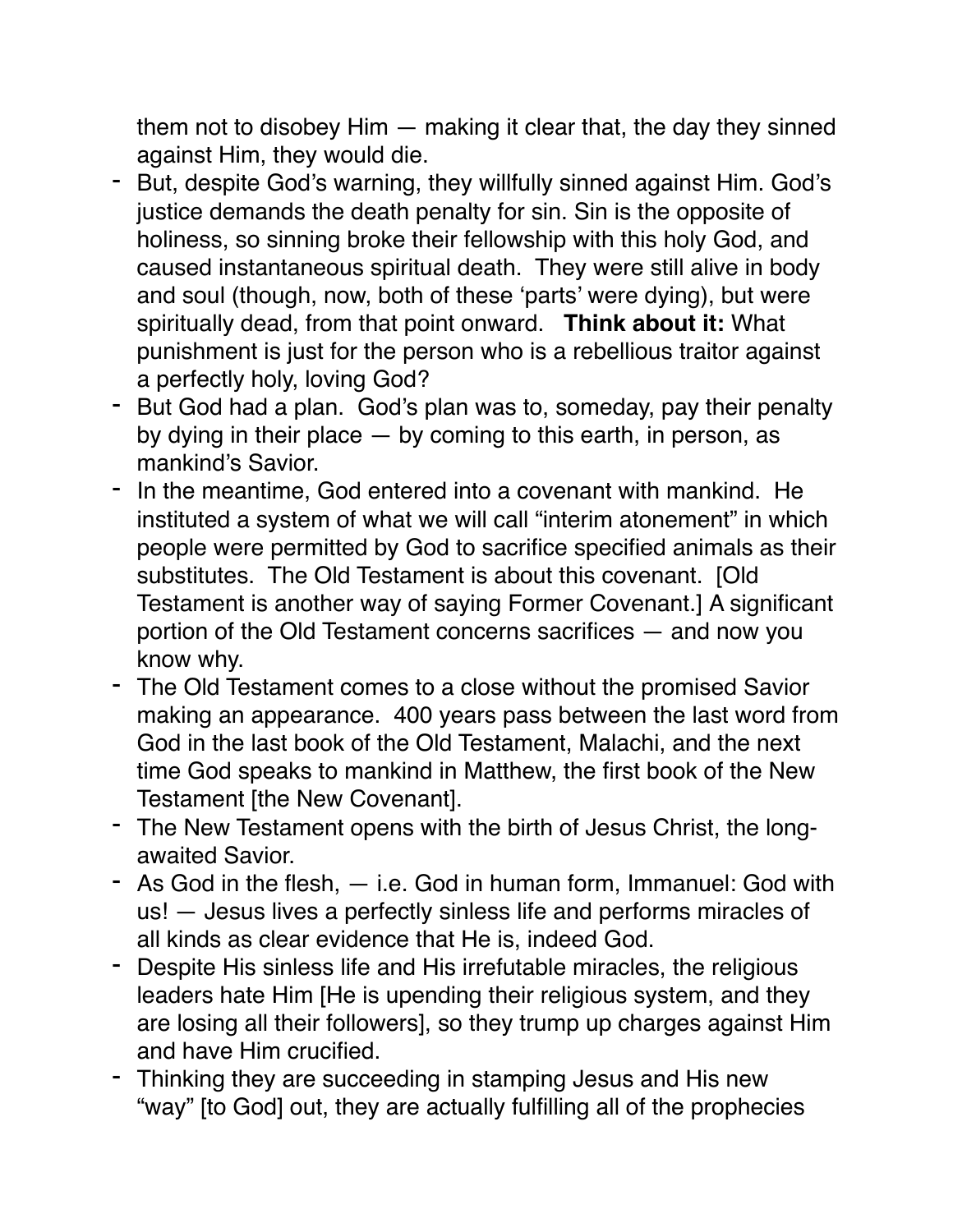God gave throughout the Old Testament about how Jesus would be crucified to atone for our sins.

- In the Crucifixion of Christ, the Savior God had promised thousands of years before sheds His blood to not merely be an interim atonement for our sins — as the animals' blood had been doing but to completely, permanently, once and forever, fully and eternally atone for them.

#### **How Does The Atonement Apply To You?**

If you're a human, you're a sinner — like the rest of us. If you're a sinner, you need a Savior — somebody to pay the debt you cannot pay. Jesus is that Savior. Jesus died for sinners, so, Jesus died for you. You'll either humbly and thankfully accept His atonement for your sins and spend eternity with Him, or you'll reject His payment for your sins and you'll spend eternity in Hell — in eternal rebellion against God — forever paying for your sins and for your rebellion against God, yourself. Those are the only two options God gives us.

Though *"God is not willing that any should perish, but that all should come to repentance"* (2 Peter 3:9), He does not violate your free will; He leaves the choice up to you. Your salvation is as near as a simple, sincere "Thank You" to God for the atonement He provided for you.

Those who are truly saved, find themselves loving Jesus and being thankful to Him for dying for them. This attitude of appreciation and thanks remains true of them, for as long as they live, and throughout eternity.

%%%%%%%%%%%%%%%%%%%%%%%%%%%%%%%%% CHAPTER FIVE

### **PILLAR #5 THE RESURRECTION OF JESUS CHRIST**

*"The Father loves me because I sacrifice my life so I may take it back again. No one can take my life from me. I sacrifice it voluntarily. For I*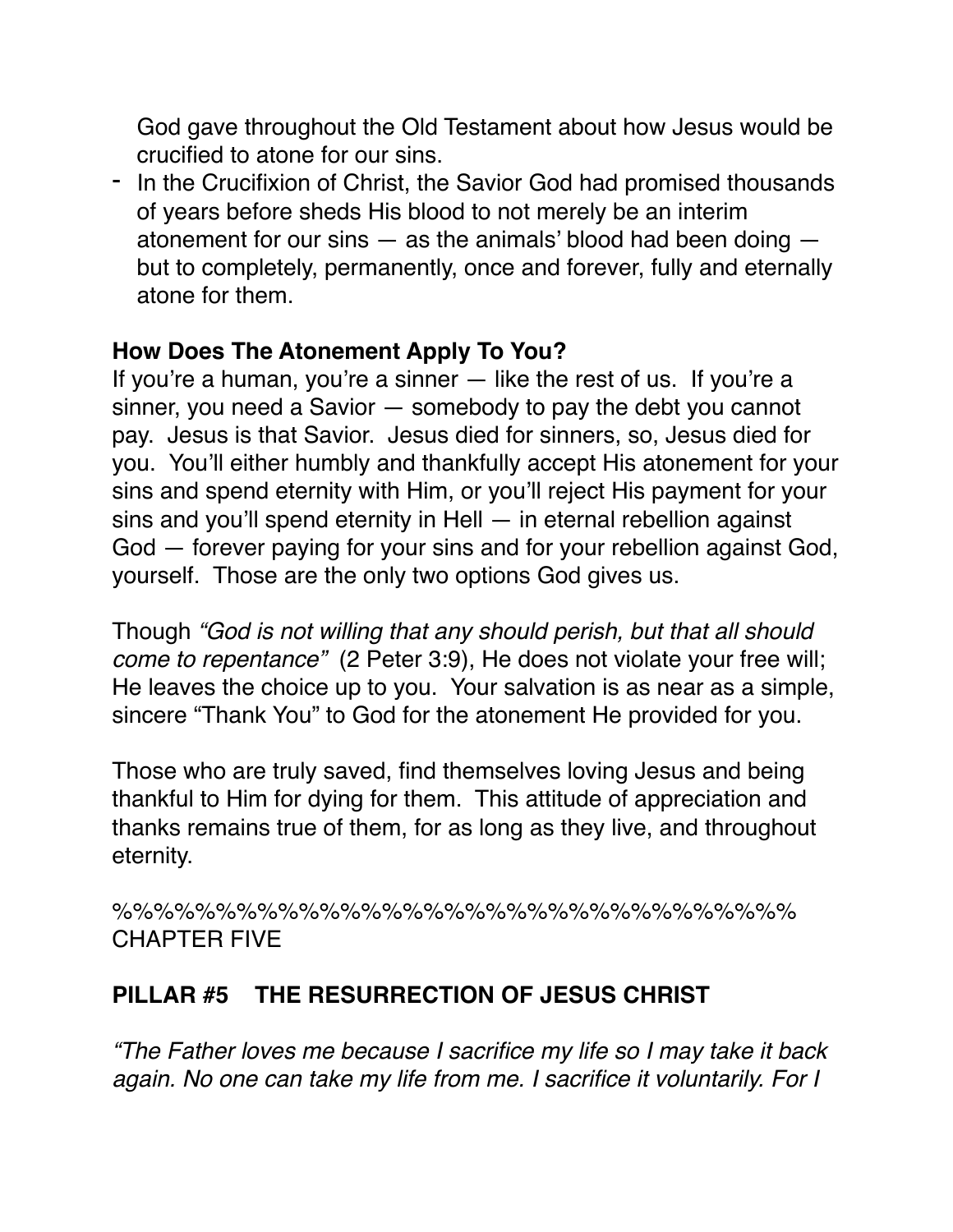*have the authority to lay it down when I want to and also to take it up again. For this is what my Father has commanded." (John 10:17-18)*

*"Then the angel spoke to the women. "Don't be afraid!" he said. "I know you are looking for Jesus, who was crucified. 6 He isn't here! He is risen from the dead, just as he said would happen. Come. See where his body was lying." (Matthew 28:6)*

*"But in fact, Christ has been raised from the dead. He is the first of a great harvest that will include all who have died believing in Him." (I Corinthians 15:20)*

Once again, we see in this chapter another instance of how each of the seven pillars are inextricably linked and integral to the architecture and strength of the entire house. The House of Truth with its four previous pillars would totally collapse if it weren't for this fifth pillar the resurrection of Jesus Christ.

Every religion other than Christianity was founded by prophets or men who died and are still in the grave. Jesus rose victorious over death, and promises that His followers will do the same.

Many people deny that the resurrection of Christ ever happened. But denying that something happened is not proof that it didn't happen. Christ's resurrection was denied 2000 years ago when it occurred, but could not be disproved. It has been denied, ever since, but has never yet been disproved.

His resurrection was attested to by hundreds of eyewitnesses (1 Corinthians 15:3-8) and was the backbone of the early believers' faith and message — many of whom gave their lives under excruciating torture rather than deny it.

#### **How does the resurrection of Jesus Christ relate to the other six pillars?**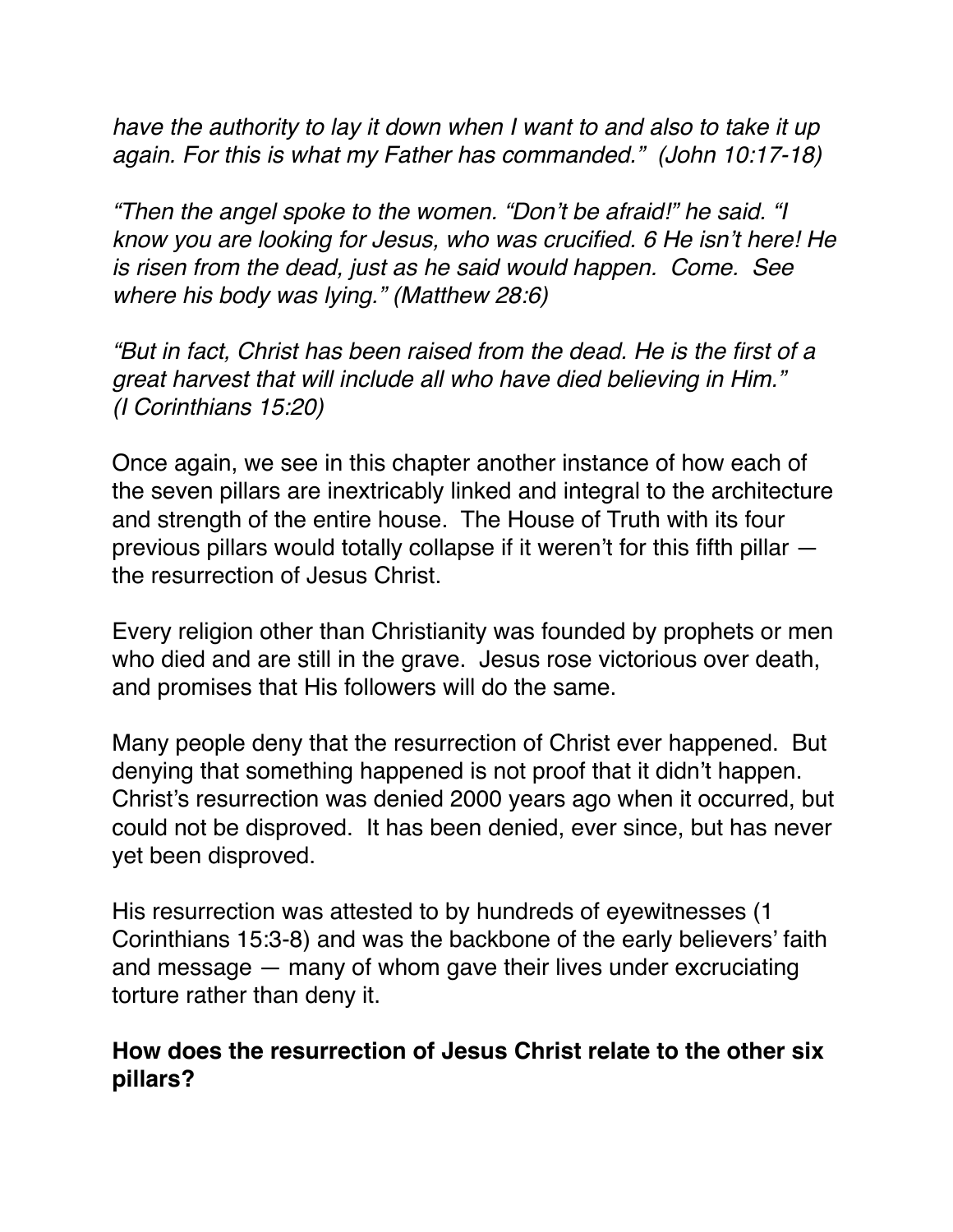### **Pillar #1 - The Existence of God**

The resurrection of Christ shows that God exists and that He has authority over death. To believe in an omnipotent God is to believe in His ability to do anything  $-$  including raising the dead. To disbelieve in the resurrection of the dead is to limit the power of God. If God is not omnipotent — if His power is limited, He is not worthy of our faith and worship. Our faith is in a God who has absolute sovereignty over life and death  $-$  as the resurrection proves.

### **Pillar #2 - The Divine Inspiration of the Bible**

The resurrection of Christ validates the Bible, because it fulfills the Old Testament prophecies that told of Jesus' sufferings, death, *and resurrection,* (Psalm 22; Isaiah 53; Psalm 16:10) and it authenticates claims made by Jesus and recorded in the New Testament that He would rise from the dead. (Mark 8:31; 9:31; 10:34)

### **Pillar #3 - The Deity of Jesus Christ**

The resurrection of Christ shows Him to be God because it validates His claims to be the source of life and resurrection. By rising from the dead, Jesus backed up His claims that He *is "*the resurrection and the life" (John 11:25), and He *is "the way, the truth, and the life".* (John 14:6)

Christ's resurrection proves that Jesus was God, as He claimed to be, because only God has the power to raise the dead. Jesus demonstrated that He had that power over other people (Luke 7:11-17; 8:52-56; John 11) and He backed up His claim to have that power over His own body. (Matthew 17:23) Since God is the Only one who can restore life after death, the fact that Jesus raised the dead and raised Himself from the dead proves that Jesus is God.

 *"Therefore doth my Father love me, because I lay down my life, that I might take it again. No man taketh it from me, but I lay it down of myself. I have power to lay it down, and I have power to take it again. This commandment have I received of my Father." (John 10:17-18)*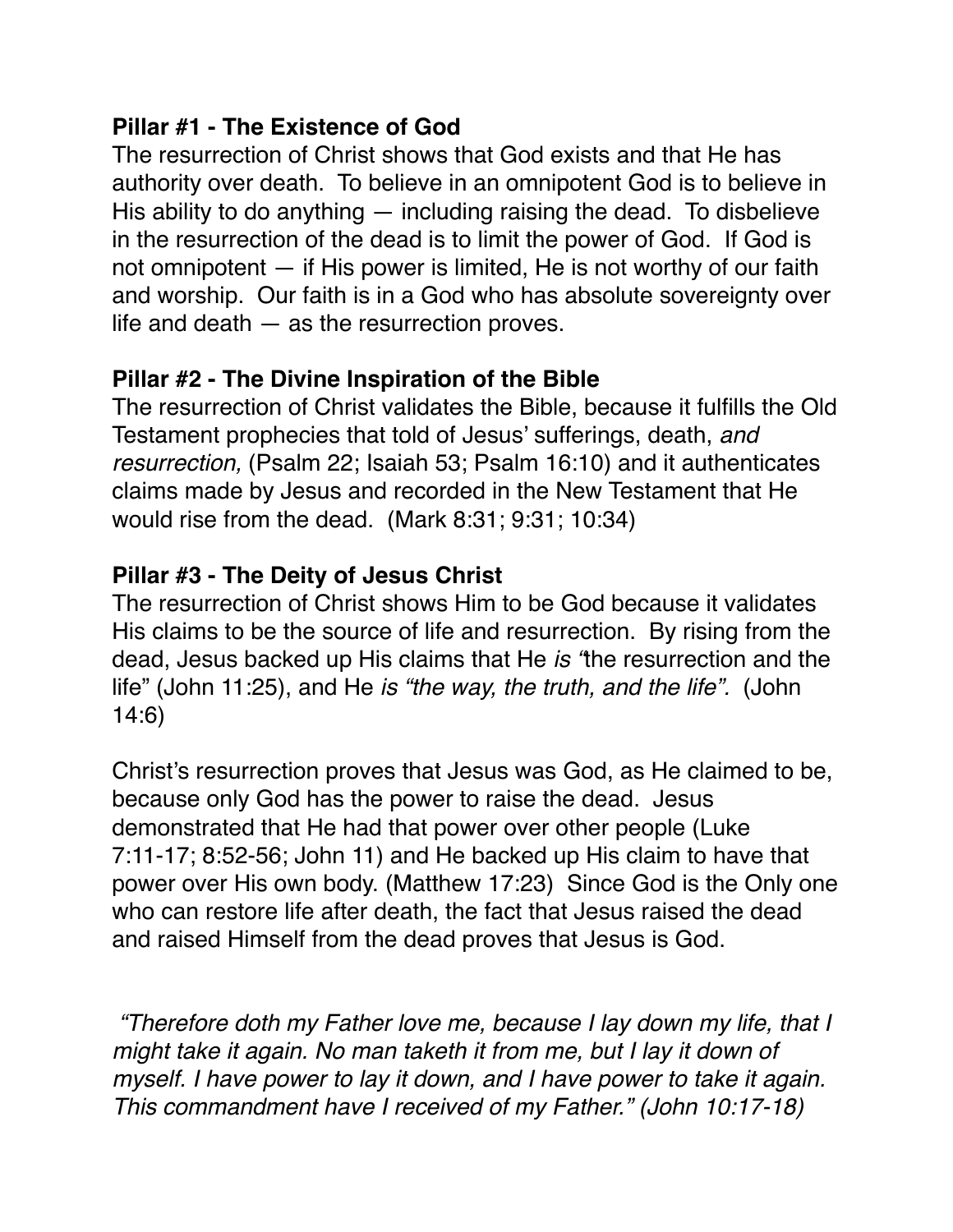## **Pillar #4 - The Atonement of Jesus Christ**

The resurrection of Jesus Christ is essential to His atonement for our sins because it demonstrates that God accepted Jesus' sacrifice on our behalf.

As our High Priest, Jesus was to take His own blood and present it as an offering before God. To do this, Jesus would have to rise from the dead. The fact that Jesus rose from the dead shows that God accepted the atonement of Christ's blood for our sins, for if Christ's death and His blood hadn't been complete or sufficient or acceptable to God, Christ would not have been raised from the dead.

The purpose of the Atonement was to satisfy God's holiness and justice by paying the penalty of our sins [death], free us from the power of sin, deliver us from Satan's authority and dominion, justify us from our sins, deliver us from the fear and power of death and Hell; give us eternal life.

None of this would be possible if Christ, Himself, remained dead after His crucifixion.

- If Christ remained dead after His crucifixion, how would we know that God's holiness and justice was satisfied?
- If Christ stayed dead after dying to atone for our sins, how would we know the penalty of our sins was paid?
- If Christ did not demonstrate power over sin by His resurrection, how would His death give *us* power over sin?
- If Christ did not demonstrate power over Satan's authority and dominion by rising from the dead, how could we hope to have any power over Satan?
- If Christ's atonement did not result in God justifying Him for the sins He carried as our Sacrifice, how is there any hope for us to be justified by God?
- If Christ could not conquer death and Hell, how can we have any hope of victory over them?
- If Christ did not rise from the dead unto eternal life, how can we hope to be resurrected, someday, and have eternal life?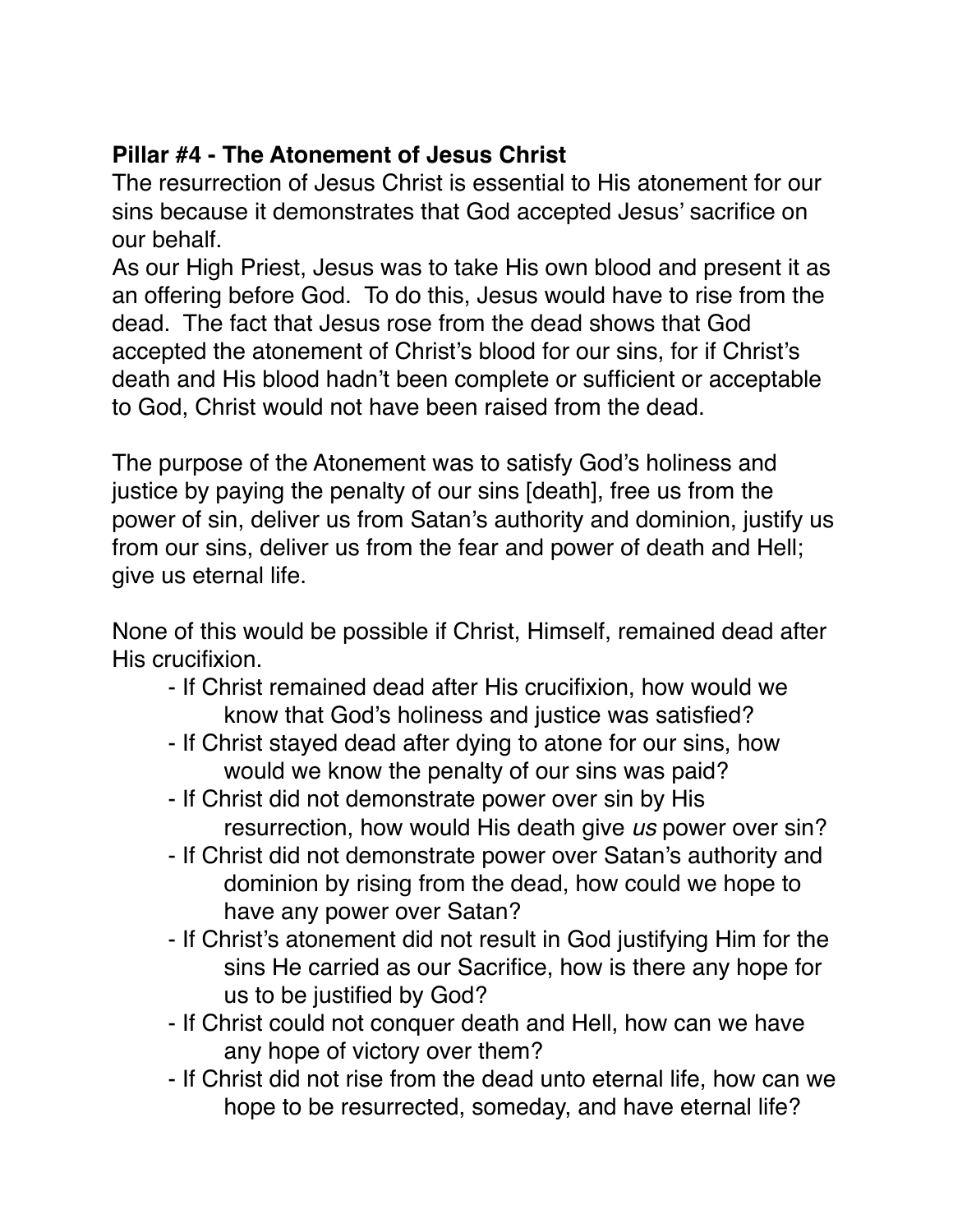### **THE RESULTS OF THE RESURRECTION OF JESUS CHRIST**

But, since Christ *did* rise from the dead, WE HAVE IT ALL!!

- God's holiness and justice has been satisfied. (1 John 2:2)
- The penalty of our sins is fully paid. (Isaiah 53:5)
- We have been freed from sin's power. (Romans 6:14)
- We are no longer under Satan's authority or dominion. (Colossians 1:13)
- We are forgiven and justified from all our sins. (Romans 3:24)
- We no longer fear death and Hell. (I Corinthians 15:53-57)
- We can be assured of a future resurrection and of eternal life through Christ. (1 Corinthians 15:20)

A solid faith in the resurrection of Christ empowers us in our present service to the Lord. After speaking about the resurrection, Paul says: *"Therefore, my dear brothers and sisters, stand firm. Let nothing move you. Always give yourselves fully to the work of the Lord, because you know that your labor in the Lord is not in vain" (*1 Corinthians 15:58).

His point is that we can endure persecution and danger for Christ's sake (verses 30–32), just as our Lord did for us, because we know we will be resurrected to new life, just as He was. Because of their faith in the resurrection of Jesus Christ, many thousands of Christian martyrs through history have willingly traded their earthly lives for the everlasting life that they knew would follow their resurrection.

The Bible [Pillar #2] guarantees the believer's resurrection. Resurrection is the triumphant and glorious victory awaiting every believer. Those who have died believing in Christ will, one day, be raised up, and those who are still alive at Christ's coming in the Rapture will be changed and receive new, glorified bodies (1 Thessalonians 4:13–18).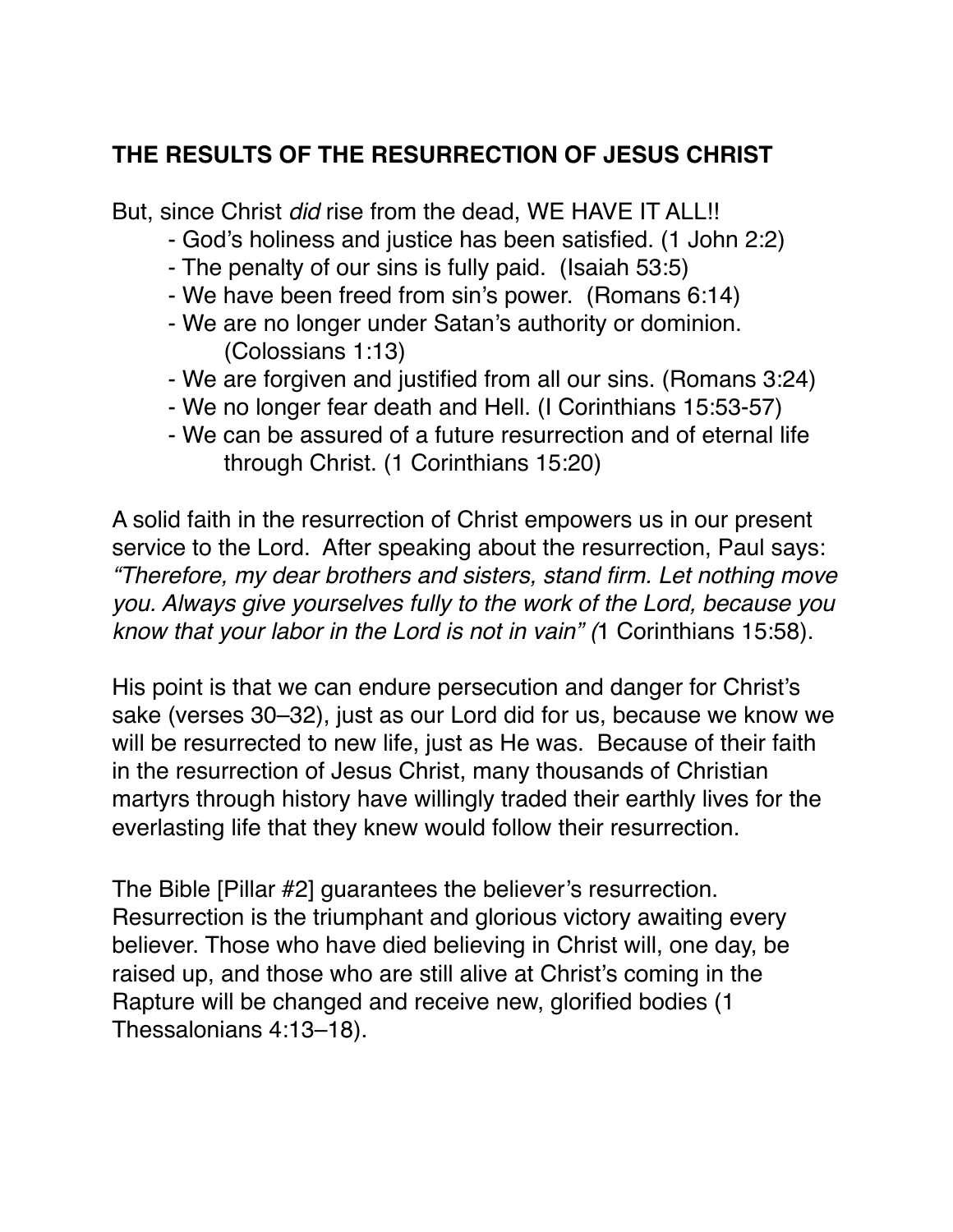As we shall see in the next two chapters, not only is Pillar  $#5 -$  The Resurrection of Christ — essential to the first four pillars, it is also essential to the final two pillars of the House of Truth: our salvation and our exchanged life with Christ.

&&&&&&&&&&&&&&&&&&&&&&&&&&&&&&&&&&&&&&&&&&&&&& CHAPTER 6

### **PILLAR #6 SALVATION — BY GRACE, THROUGH FAITH**

 *"So we praise Him for His glorious grace that made us acceptable to Him through his dear Son. 7 He is so rich in kindness and grace that he purchased our freedom with the blood of his Son and forgave our sins. 8 He, possessing all wisdom and understanding, has lavished his grace upon us." (Ephesians 1:6-8)* 

*"It is entirely by the grace of God that you are saved as you keep your faith in Jesus as your Savior. Salvation has nothing to do with good works; it is totally a gift from God; so we can't take any credit for it." (Ephesians 2:8-9)* 

*"God loved the world so much that He gave His only begotten Son [to be lifted up on the cross], so that everyone who believes in Him -* and continues to believe in Him - *will not perish but will continue to have eternal life." (John 3:16)* 

We come now to the sixth Pillar in the House of Truth: Salvation. This pillar is as important as the five before it, and  $-$  as was true of the previous five  $-$  it is dependent upon each of them.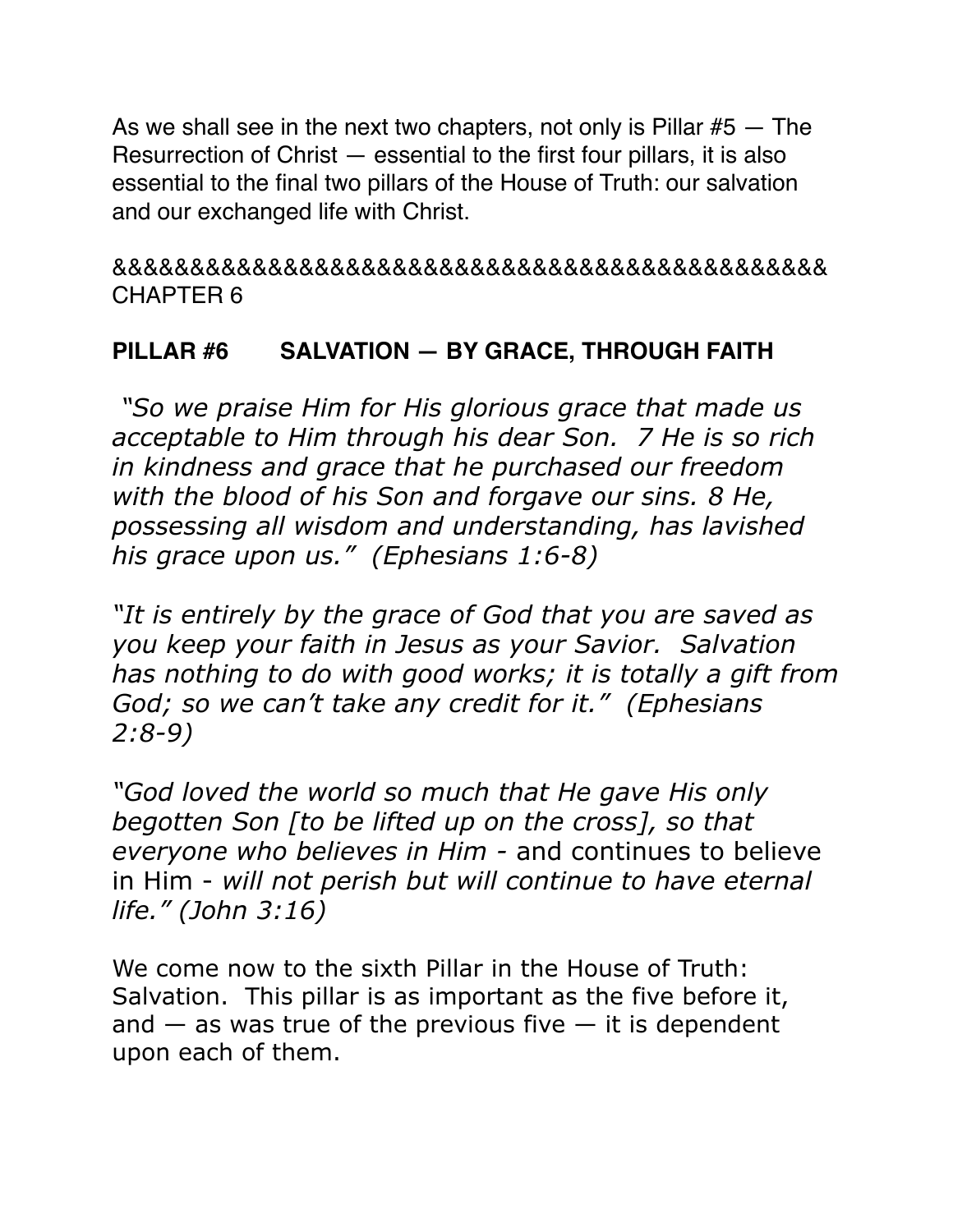# **Think about it:**

- If there's no God [Pillar #1], there's no need for salvation, because there's no sin and no punishment *for* sin.
- If the Bible is not God's Word [Pillar #2], we cannot trust anything it says about salvation.
- If Jesus is not the Son of God [Pillar #3], there's no way He can provide Salvation for us.
- If Jesus' crucifixion was just the death of a man, there is no atonement for our sins [Pillar #4] and, therefore, no salvation.
- If Jesus died but did not rise from the dead [Pillar  $#5$ ]  $$ victorious over sin, Satan, and death — we have no Savior and no salvation.

# **The Need for Salvation**

Because we were born spiritually dead - separated from God - sinners, we were under God's death penalty and heading for an eternity in Hell. We needed to be *saved* from all that!

# **What is Salvation?**

Salvation can be defined as eternal life given to those who believe in Jesus' atonement for their sins.

Jesus is able to give us life because He is life. Death has no power over Him, and death has no power over those to whom He gives life. Jesus confers His life on those who trust in Him. (1 John 5:11–12) Since His life is eternal, the life He gives to those who keep their faith in Him is eternal.

- Salvation is having your sins forgiven.
- Salvation is being adopted into the family of God.
- Salvation is being freed from the death penalty for your sins.
- Salvation is being freed from the fear of going to Hell.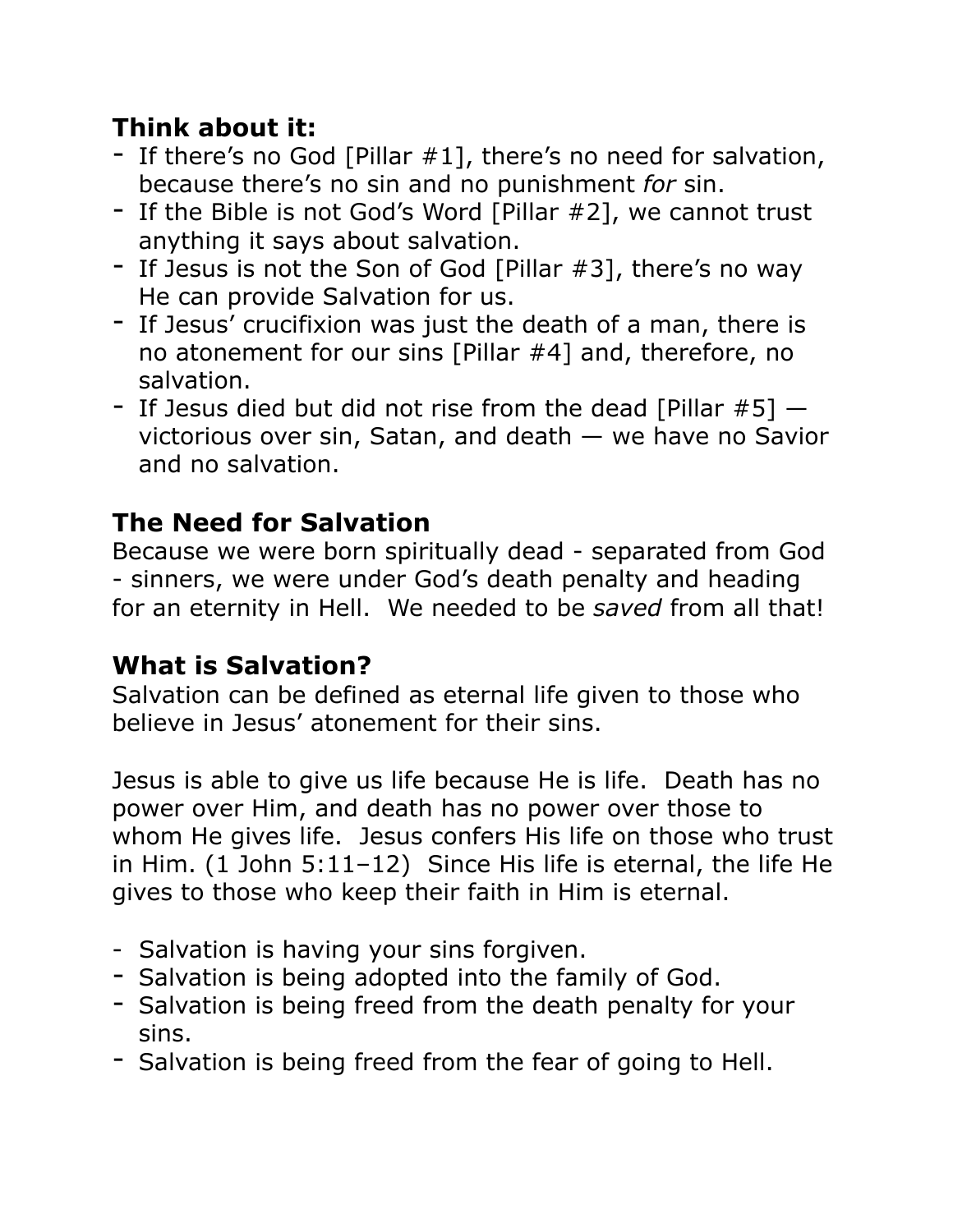- Salvation is being transferred from Satan's kingdom to the Kingdom of God.
- Salvation is not being afraid of dying, because you know you will spend eternity with God.
- Salvation is trusting in Jesus as your Savior.
- Salvation is being "in Christ".

## **Two Sides to Salvation**

It is of prime importance to understand that there are two sides to salvation: God's side, and Our side. Grace and Faith. God's side is Grace. Our side is Faith.

### **How does one get saved?**

Salvation is "By Grace", "Through Faith". *"It is entirely by the grace of God that you are saved as you keep your faith in Jesus as your Savior."* (Ephesians 2:8)

## **Salvation is "By Grace"**

Grace is unmerited favor. Grace is being given something good that you definitely don't deserve. Grace is a gift; no strings attached; no return payment  $-$  of any kind, expected. Grace cannot incur a debt. If anything is expected from you in return, it's not grace.

### **Salvation is "Through Faith"**

But Salvation is not only "by Grace", it is, also, "through Faith". Faith is believing God; it is believing that what God says is true; it is trusting God.

John 3:16 says that those who *keep on believing* in Him will be saved. Saving faith is ongoing; it is not a one-time-only thing. Faith can be weakened. Faith can be lost. Faith can be strengthened. Faith can be regained. Faith can fluctuate. Faith can grow.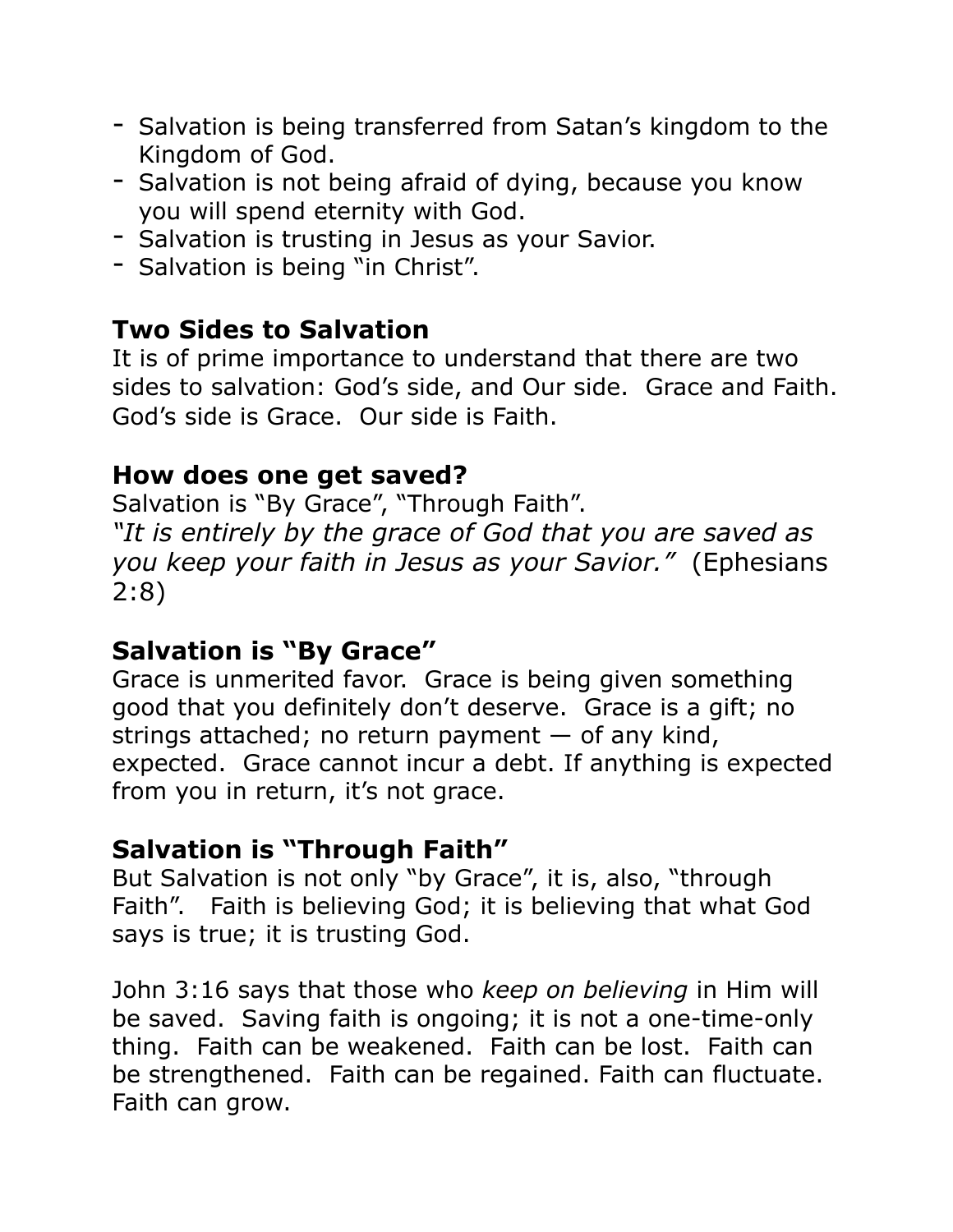## **A False Salvation - by Works; not Grace**

Salvation is "by grace", that is, salvation is a gift God gives you that you don't deserve and cannot earn. If, in your mind, your salvation is based on your good works — your good behavior [going to church; reading your Bible; giving money to the poor; etc], you are not really saved. You are holding to a false salvation. In essence, you feel that you have saved yourself by your own goodness.

The simple truth is that we cannot save ourselves  $-$  no matter how good we may be. A single sin makes us a sinner and is enough to damn us to Hell for eternity  $-$  and who of us can honestly say we have never sinned?

Yet, many people think they are saved because, in their minds, "their good deeds outweigh their bad deeds". Many people are trusting in themselves, or in their church, or in some other religious ritual to get saved and to stay saved, rather than trusting in Jesus' atonement to save them. Trusting in anything other than Jesus' atonement is a deception; a false salvation.

## **Think about it:**

If we can save ourselves, why do we need a Savior? If God knew we could save ourselves, why did He give His Son, Jesus, to die for us?

No. Salvation is by grace, not by our own good deeds, good works or righteousness.

*"God saved us from that kind of lifestyle — not because of any good things we had done, but totally because of his mercy. He washed away our sins, giving us a new birth and new life through the Holy Spirit who He generously poured*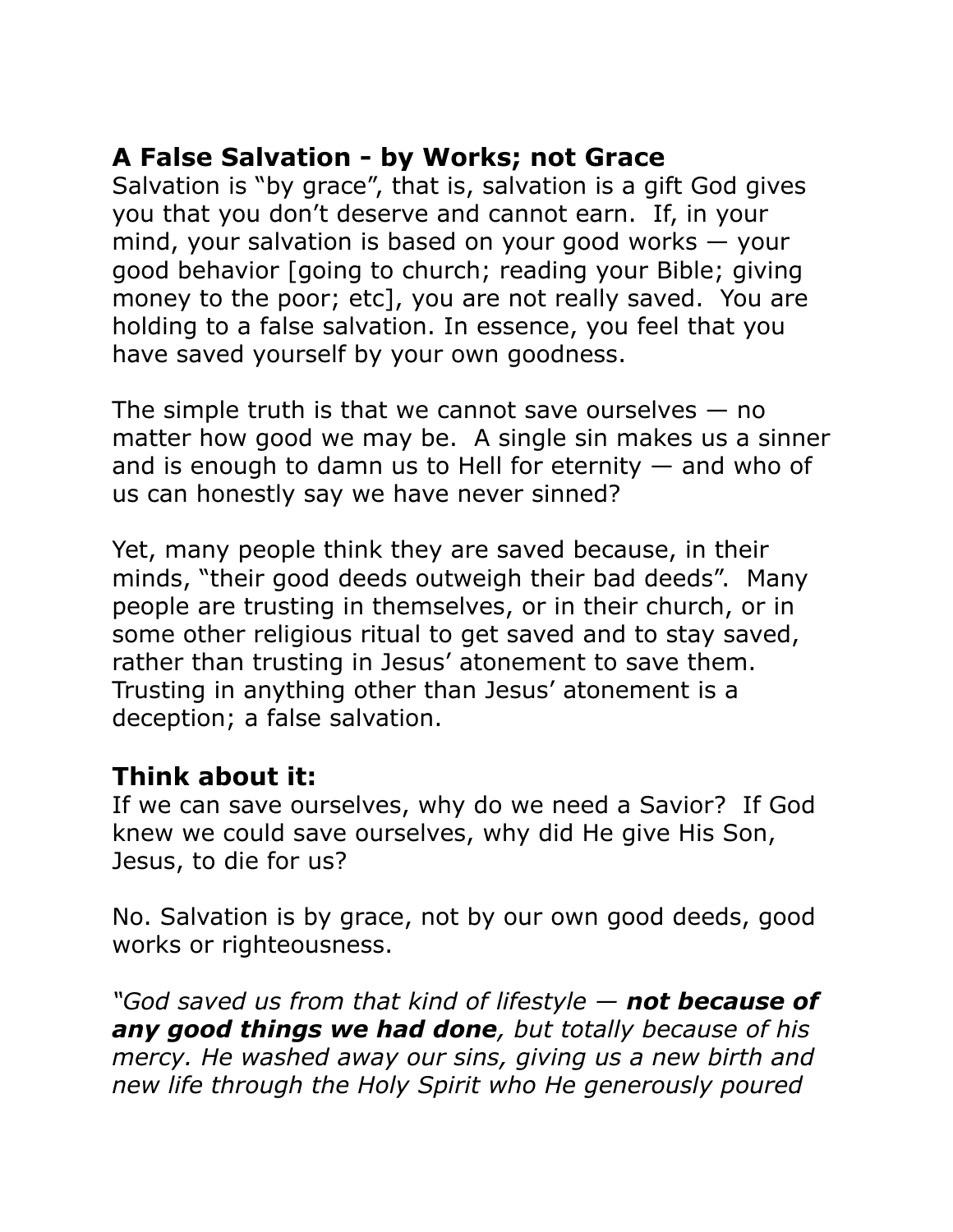*out upon us through Jesus Christ our Savior.* **By his grace** *he made us perfectly right in his sight and gave us confidence that we will inherit eternal life." (Titus 3:5-7)* 

### **A False Salvation - Faithless**

It is important to understand that though Salvation is made available to us by God's grace, it is accepted and retained by our faith.

The proper understanding of both sides of this Pillar of Truth is missing in many people's lives and because it is, many people *think* they are saved, when they are not. On the one side, they think they are saved by whatever good things they do, rather than totally by God's grace. On the other side, they think they are saved because they once professed faith in Jesus as their Savior, even though, now, they don't really believe in Him.

The needle of truth in this haystack of misunderstanding is that *saving* faith is faith that *remains* in Christ as Savior.

Some people once *were* saved — when their faith was in Christ — perhaps as a child or young adult. But they are now lost, because they subsequently stopped believing in Him. They think they are saved when they are not, because they are trusting in something they once prayed, or said, or did, rather than maintaining their trust in Jesus.

## **Illustrations of Salvation**

Electrical lights and appliances function *as long as they remain 'plugged in'.* There is plenty of power available to run the appliances, but the appliances are only connected to the power grid through their power cord being plugged into a working outlet. If the appliance is unplugged from the outlet, it will not function.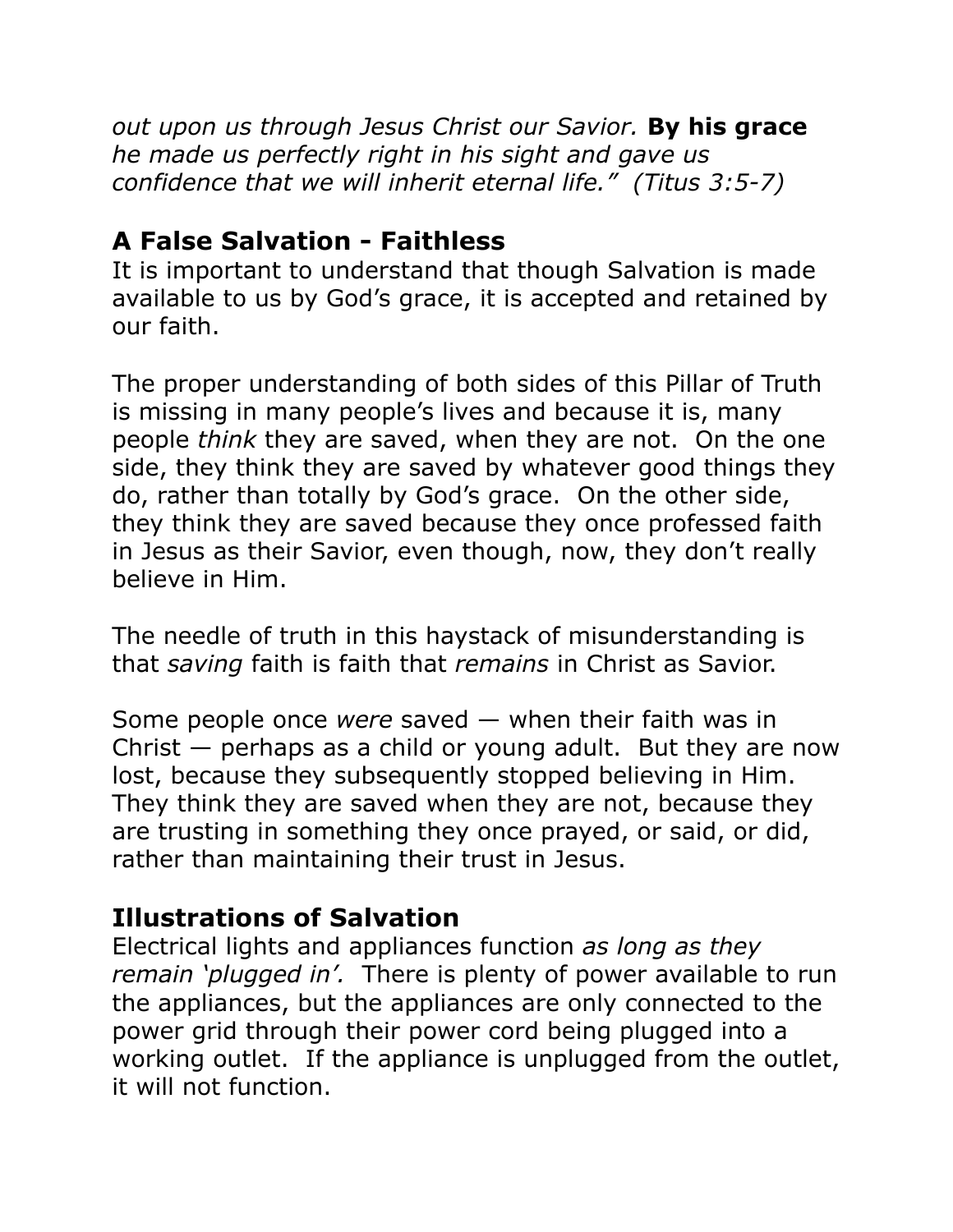The person who cannot swim is saved from drowning *as long as he keeps hold of the life-ring that was thrown to him.* If the non-swimmer in deep water lets go of the life-ring, he will drown.

The goldfish is saved from death *as long as he stays in his bowl of water.* If the fish does not stay in the bowl, it will die.

The branch is saved from dying as long as it remains part of the tree. If the branch is separated from the tree, it will die.

*We are saved as long as we keep our faith in Jesus Christ as our Savior. Jesus is our source of power, our life-ring, our source of life. Our faith is the 'electric plug' that connects us to the endless power source: Jesus Christ.* 

It is the combination of God's Grace and our Faith that results in salvation.

### **"God won't send anybody to Hell."**

You may have heard it said that God is "too loving and kind to send anybody to Hell".

The fact is that God IS loving and kind and doesn't want *anybody* to go to Hell. BUT, . . . God is also holy and just, and He *must* demand that sin be fully paid for. That is what He *does* demand. Jesus fully paid for all of our sins. He fully satisfied God's justice, for us. Now, God, in His grace, is perfectly just in offering pardon and salvation to anybody who accepts Jesus' payment for their sins. And He is perfectly just to allow anybody to go to Hell who refuses to accept Jesus' payment for their sins, and to leave them in Hell until they *do* choose to accept His payment for their sins.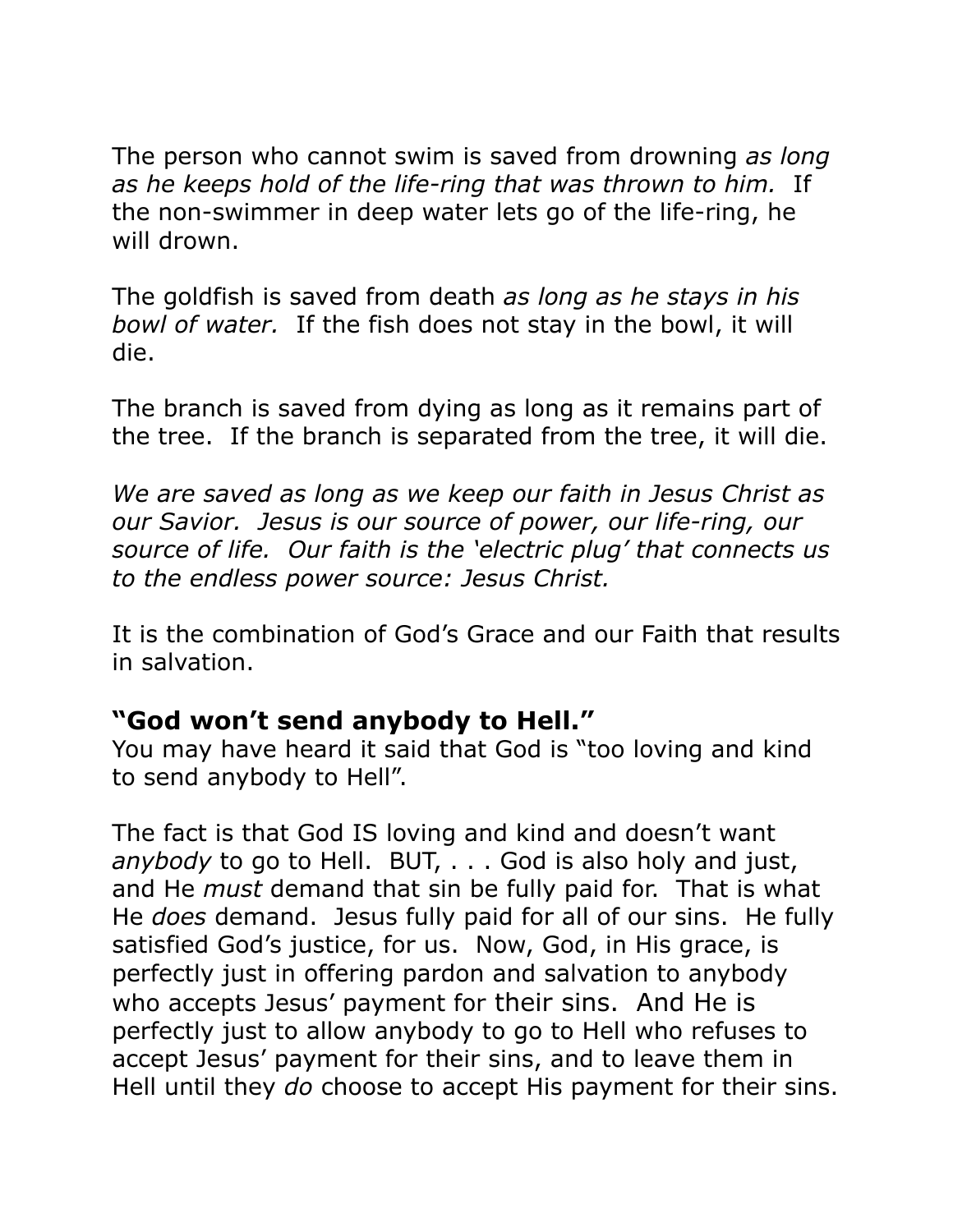Jesus atoned for our sins, by His love, so that we could have salvation. God offers this salvation, by His grace, to anybody who will accept it, by faith.

## **So, how about you?**

Is Pillar #6 part of *your* structure of Truth? Are *you* saved? Do you understand that your salvation is a gift of God's grace? Is your faith firmly planted in Jesus as your Savior?

&&&&&&&&&&&&&&&&&&&&&&&&&&&&&&&&&&&&&& CHAPTER SEVEN

# **PILLAR #7 - THE EXCHANGED LIFE**

*"When Jesus died on the cross in my place, my rebellious nature was crucified in Him. So, now, I no longer run my own life, but Christ lives His life in and through me. The life I now live in this body is a life of continually believing in the finished work of Jesus Christ, in His life within me and His love for me, who loved me so much that He died for me." (Galatians 2:20)* 

 *"For to me, living means having Christ live His life in and through me; and dying is even better, because I will be with Him and will be changed to be just like Him." (Philippians 1:21)* 

*"Christ's control in my life must increase, and my control of my life must decrease." (John 3:30)* 

# **Performance-based Christianity**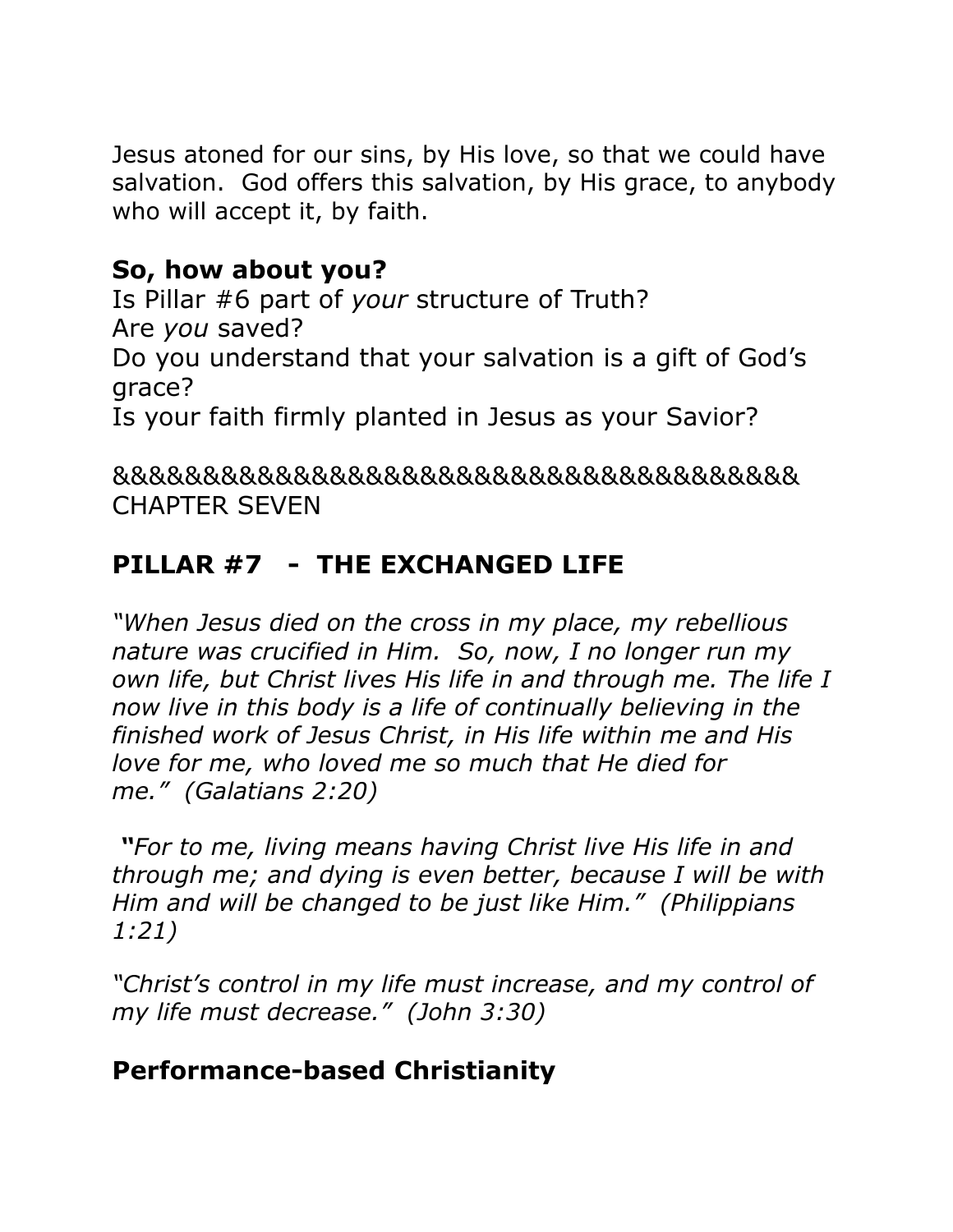This is the final pillar, and it is a truth very few Christians know about or come to experience in their lives. Though most Christians realize they were not saved by keeping God's laws but by Grace, many Christians remain under bondage to God's laws in their minds. They keep trying to merit God's grace by their performance, rather than rejoicing and resting in His grace because of Jesus' performance and their position in Him.

# **Grace-based Christianity**

Those who fully understand the good news of the gospel of the grace of God know that they've been accounted holy by God because of their faith in Christ as their substitute  $-$  even though their lives are often far less than holy, and will continue to be so, as long as they live. They realize that "the great exchange" has taken place in their lives because of their faith in Christ: they gave Him their sins and He gave them His righteousness.

Because by faith they are "in Christ", all of the riches of God's grace are theirs for the taking, . . . now! Those riches include . . .

- being forgiven by God of all sins past, present, and future!
- being fully justified by God: "no condemnation"!
- being accepted by God into His kingdom, His family, and His presence!
- being given the perfect righteousness of Christ!
- becoming "one spirit" with God!
- being seen as righteous by God!

They realize that they can continue to try to be holy by their own merits [and keep failing], or they can accept the gift of Christ's righteousness, by faith, and learn to let Him live His life in and through them. They can keep white-washing the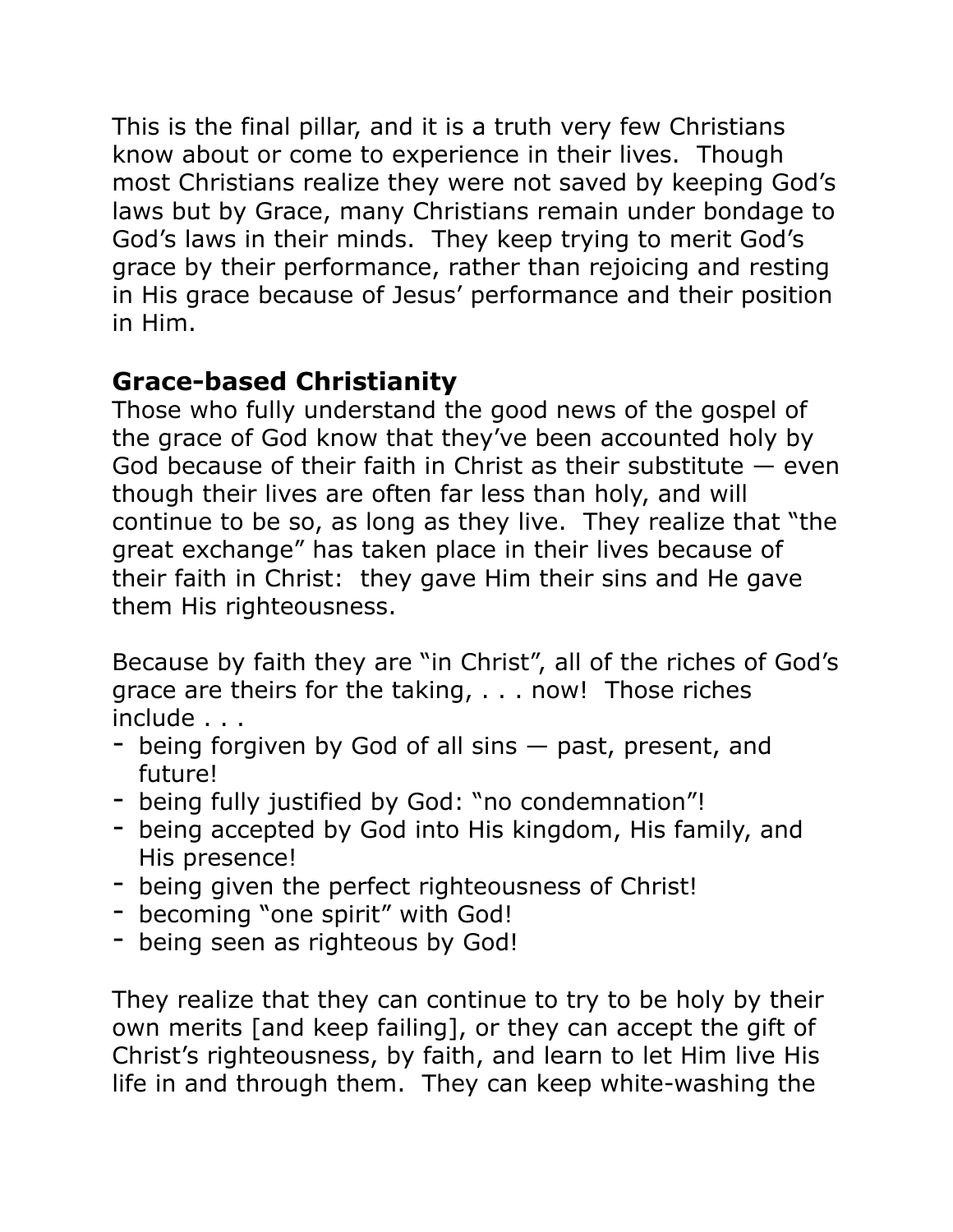cracked pot to try to make it more acceptable to God, or they can just relax — cracks and all — and let God fill the cracked pot with Christ's life.

The exchanged life is what discipleship is all about  $-$  learning to give control of our lives over to God. Another word for this process is 'alignment'. After coming to God through faith in Christ for salvation, our life becomes a continual growth in alignment with God in everything we believe and do.

#### &&&&&&&&&&&&&&&&&&&&&&&&&&&&&&&&&&&&&&& **SUMMARY**

These are the Seven Pillars of Truth, as I see them taught throughout the Bible. Whether or not I am right about the seven pillars of Proverbs 9:1 representing seven specific truths, or not, doesn't really matter. It is a fact that God's House of Wisdom  $-$  Authentic Christianity  $-$  is built on the seven truths I have described. And, it's a fact that these seven truths must be embraced *by faith*.

### **A Journey of Faith**

When the Israelites left Egypt for "The Promised Land" only a few days' journey away  $-$  they ended up spending forty years wandering around and around in "the wilderness", instead. Why? What happened to stop their forward progress? One word sums it up: unbelief, or faithlessness.

One of the main themes of the Bible is Faith. Four times, the Bible declares "Those who have been made righteous shall live *by faith.*" (Habakkuk 2:4; Romans 1:17; Galatians 3:11; Hebrews 10:38) Any time God repeats Himself, we need to pay special attention!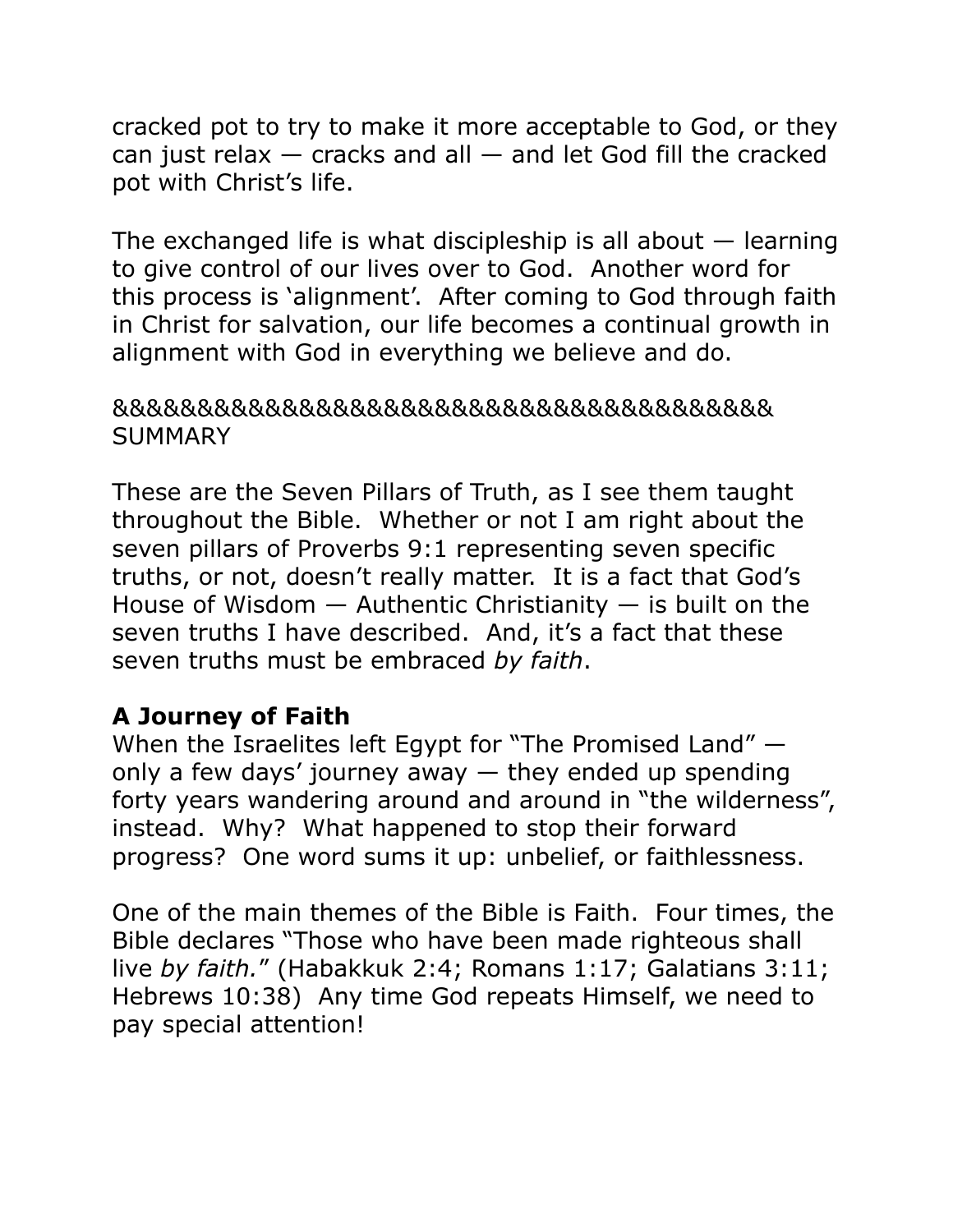From start to finish, authentic Christianity is a journey of faith.

- It begins by believing in God's existence. [Pillar #1]
- Next, is believing that the Bible is His infallible revelation to us. [Pillar #2]
- The faith journey continues by believing that Jesus is God in a human body, [Pillar #3]
- by believing that Jesus died for our atonement, [Pillar #4]
- by believing that Jesus rose from the dead as proof that He is God, that His atonement was acceptable to God, and that there is life after death for all who trust in Him. [Pillar #5]
- The journey of faith leads us to salvation: keeping our faith in Jesus. [Pillar #6]
- And the ultimate culmination of the journey is to have Christ living His life in and through us. [Pillar #7]

# **The Logical Progression**

As we have shown, these seven truths form a logical progression: Pillar #1 must be firmly standing in a person's life before he can go on to Pillar #2.

- We must believe there is a God [Pillar #1], before we can believe God has communicated to us through the Bible. [Pillar #2]
- We must believe God has communicated to us through the Bible, before we can believe that Jesus is God. [Pillar #3]
- We must believe that Jesus is God, before we can believe in His atonement for our sins. [Pillar #4]
- We must believe Jesus died for our atonement, before we can believe in His resurrection. [Pillar #5]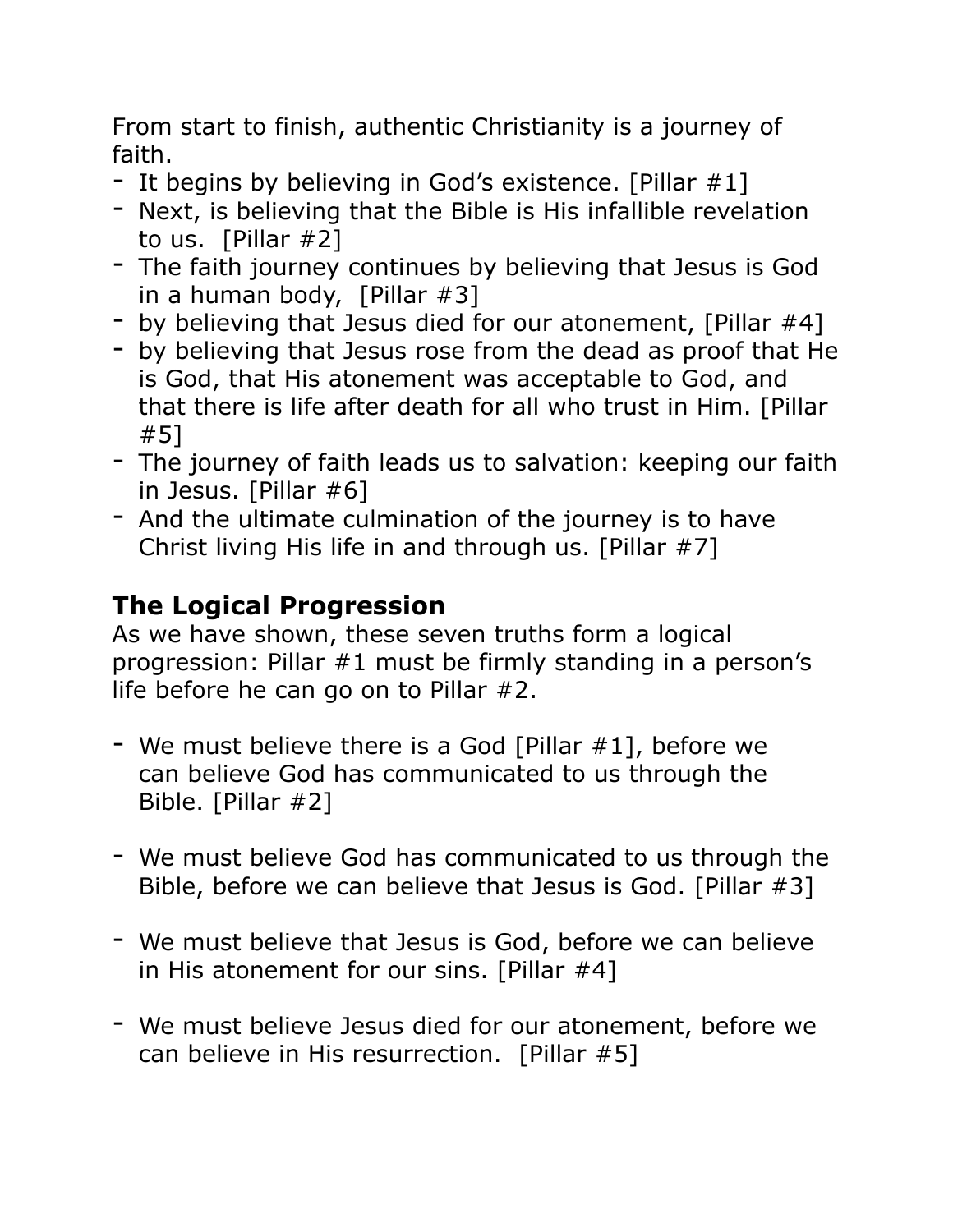- We must believe in Jesus' resurrection, before we can believe in Him for salvation. [Pillar #6]
- We must believe in Jesus for salvation, before we can believe in Him for His transforming life within us. [Pillar #7]

## **The Importance of Each Pillar**

We have also shown that if one of these pillars falls, they all fall — and the whole 'House' of authentic Christianity falls with them.

- No God? [Pillar #1] No revelation from God. [Pillar #2]
- No Bible? No biblical Jesus. [Pillar #3]
- No Jesus? No atonement. [Pillar #4]
- No atonement? No resurrection. [Pillar #5]
- No resurrection? No salvation. [Pillar #6]
- No salvation? No exchanged life. [Pillar #7]

I hope it has become clear to you that if these things are true, philosophies and theologies that disagree with them are false.

I hope you can see the importance of checking everything out with the Bible. If God says it, it's true  $-$  no matter what anybody else says, and no matter how many other people disagree.

### **Finding these Pillars in Others**

If I see a person who calls himself a Christian, I expect to see some evidence of Pillar #7 in his life. If I don't see such evidence, I have every reason to doubt his salvation [Pillar #6].

If I see a person who is not saved, or who has no interest in becoming a Christian, I try to find out where they are stuck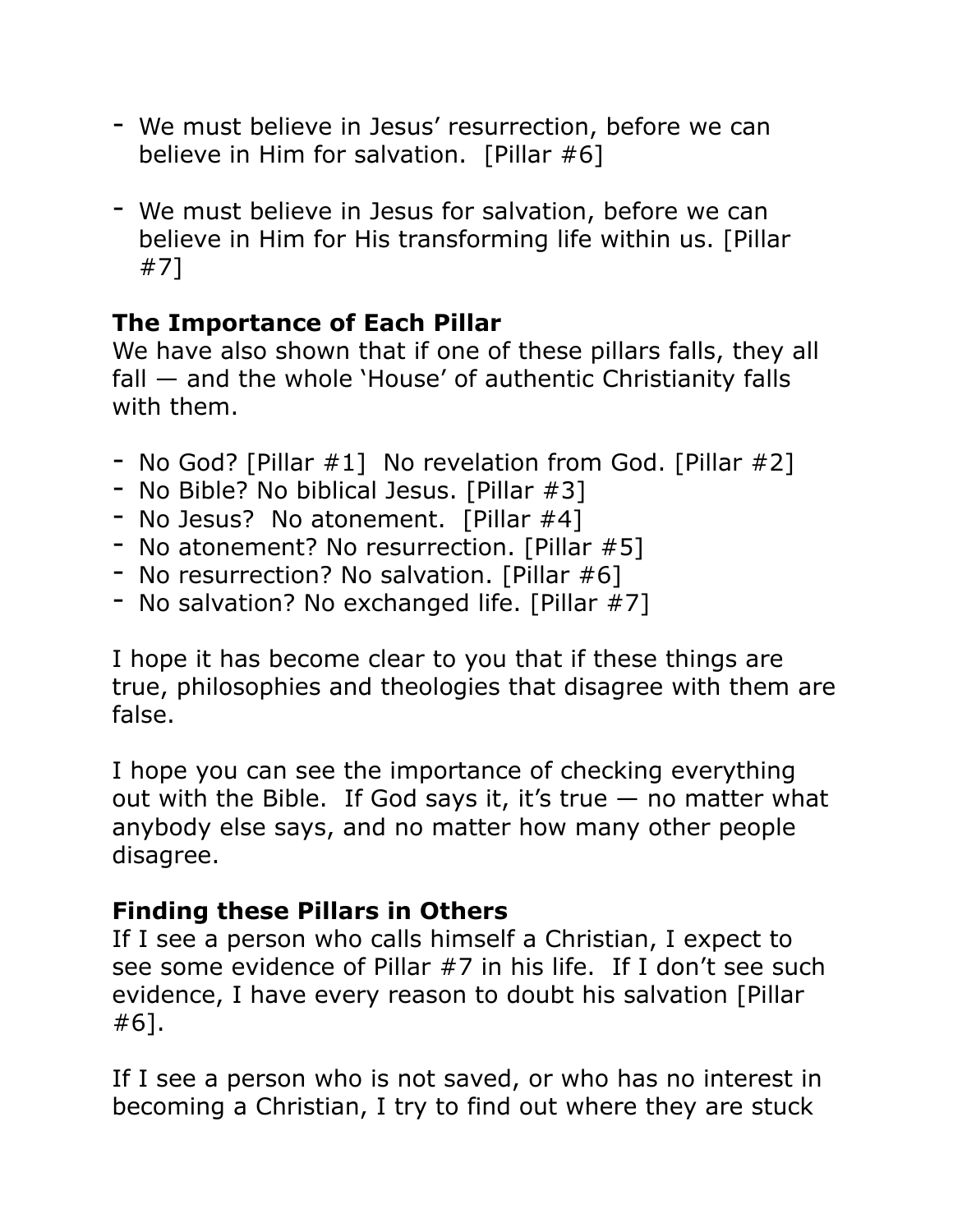in their journey of truth. Do they have Pillar  $#1$  in their lives? If so, do they have Pillar #2?

### **Missing Pillars in People's Lives**

Many times, I have found that people *think* one Pillar or another is standing in their life, when, if fact, it isn't.

- They may *say* they believe in God, but when you present them with the God of the Bible, it becomes clear that they really don't believe in Him. They have created — made up — their own image of God in their minds.
- They may *say* they believe the Bible is God's Word, but their lives don't align with the Bible. And when you show them what the Bible says, they argue with you about it.
- They may *say* they are saved, but their lives are no different than the lives of their unsaved friends, and they have no personal relationship with, or love for, Jesus.
- They may *say* they understand the exchanged life, but they never grow in it. They remain shackled by the same problems, throughout their life, they make all kinds of excuses, or they adopt all kinds of "remedies" to solve their problems, other than full surrender to Christ.

My hope for you is that all seven pillars are undergirding your life.

If not, I hope this book has helped you see which ones are missing in your life.

### **Want to Learn More?**

If you desire to know more about Authentic Christianity and to grow more in it  $-$  these seven basic truths, or any of the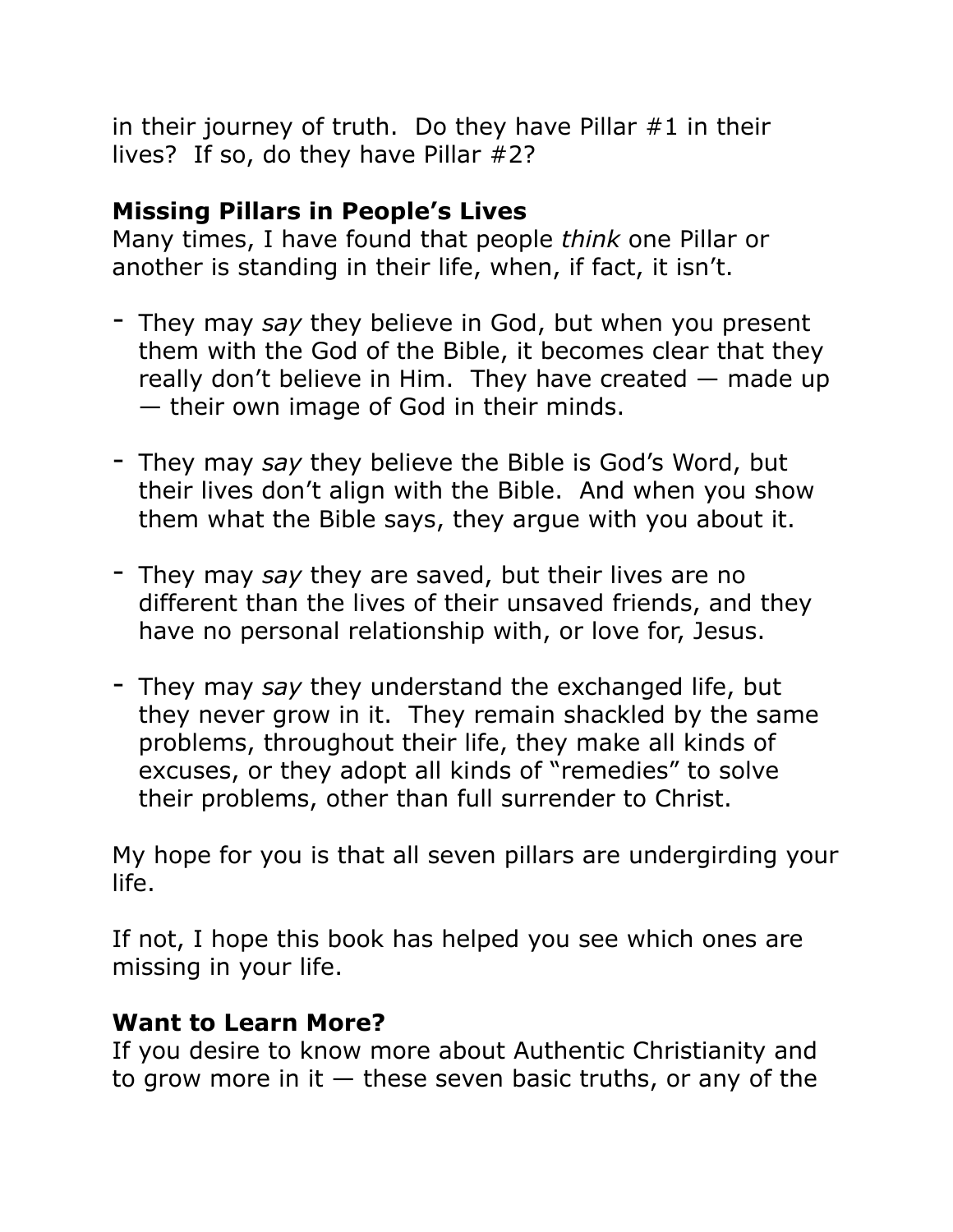many sub-points beneath each of them — here are some suggestions:

- 1. Tell God. Ask for His help. By including Him in this matter, you are building your relationship with Him. And the more you work at building your relationship with Him, the better.
- 2. Begin reading the Bible for the purpose of getting to know God better and aligning your life with His. Treat yourself to some time, every day, of "mining" golden nuggets of spiritual truth from God's Word.
- 3. Find another Christian who is able and willing to encourage and mentor you.
- 4. Associate with a sound, Bible-based church that has healthy, happy, holy home group and join one of them. If you can't find such a church, pray about having God use you to start a home group.
- 5. Write down whatever insights God gives you. Hoard them up, like the treasures they truly are. As you show God you value His truth, He'll be sure to show you more of it.
- 6. Read helpful books, subscribe to helpful daily online devotionals, listen to helpful online pastors, etc. [Use some discernment, because not everything "out there" is helpful. Use your Bible, the peace of God in your heart, your mentor, and these Seven Pillars of Truth to help you discern when what is being taught is not truth.]

# **Last Words**

Pillar #1 God *does* exist! . . . - and He wants a relationship with *you!* 

Pillar #2 The Bible *is* His love-letter to us! . . .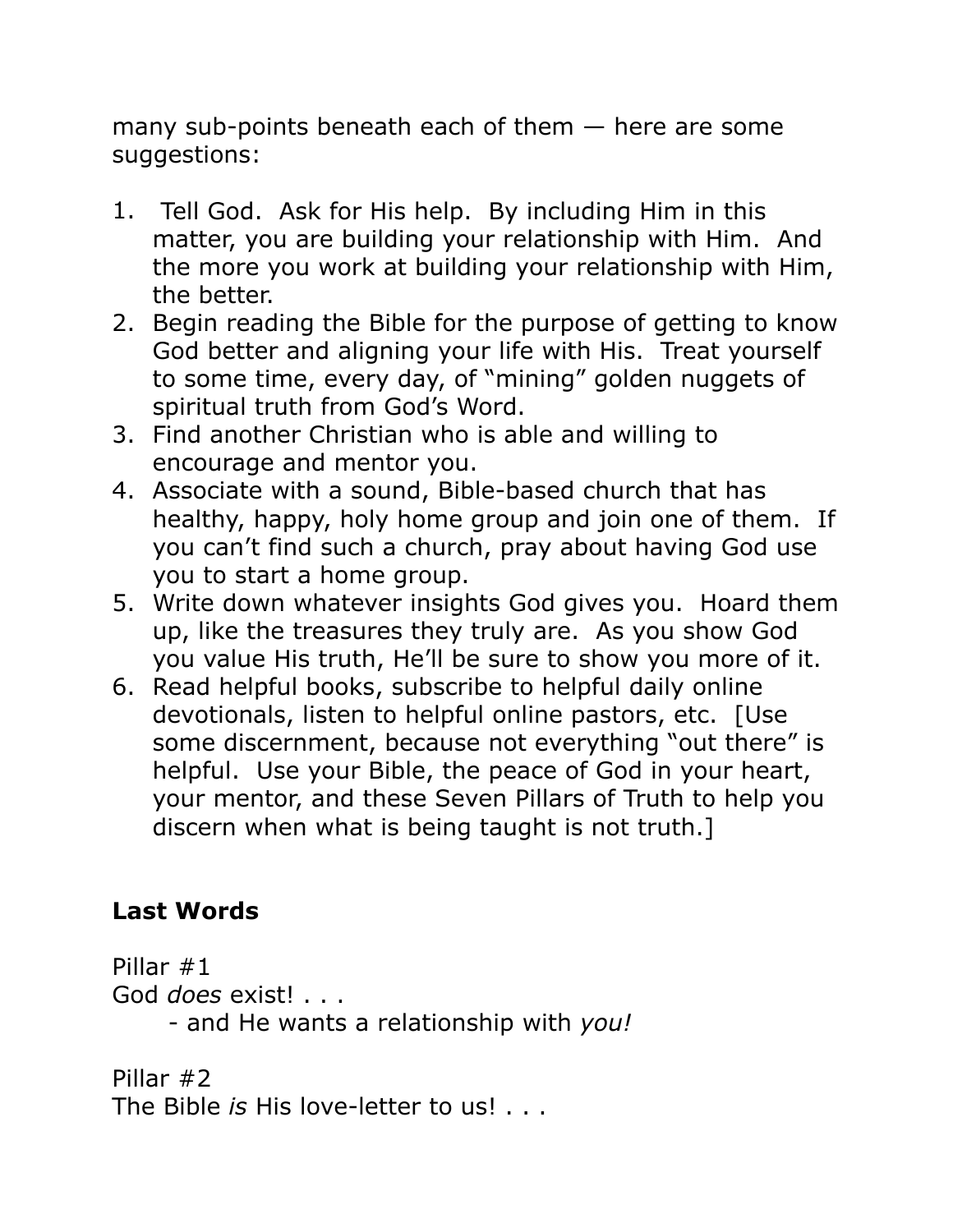- and the smartest thing we can do is align with it.

Pillar #3

Jesus *is* God in the flesh! . . .

 - so He *is* who He claimed to be, and we can trust Him!

Pillar #4

Jesus *did* atone for all our sins! . . .

 - so the price is paid, and we *don't* have to pay it, our*selves!* 

Pillar #5

Jesus *did* rise from the dead! . . .

 - so we can have absolute faith in Him for our salvation and look forward to spending eternity with Him!

Pillar #6

Salvation *is* by grace, through faith! . . .

- so we can *rejoice* in God's daily grace,
- and we can keep our faith *firmly* in Christ.

Pillar #7

"Christ gave His life for you, to give His life to you, to live His life through you!" . . .

- so you can relax and rejoice in Him.

**CONCLUSION** 

"Wisdom has builded her house; she has hewn out her seven pillars." (Proverbs 9:1)

Are you living in Wisdom's house?